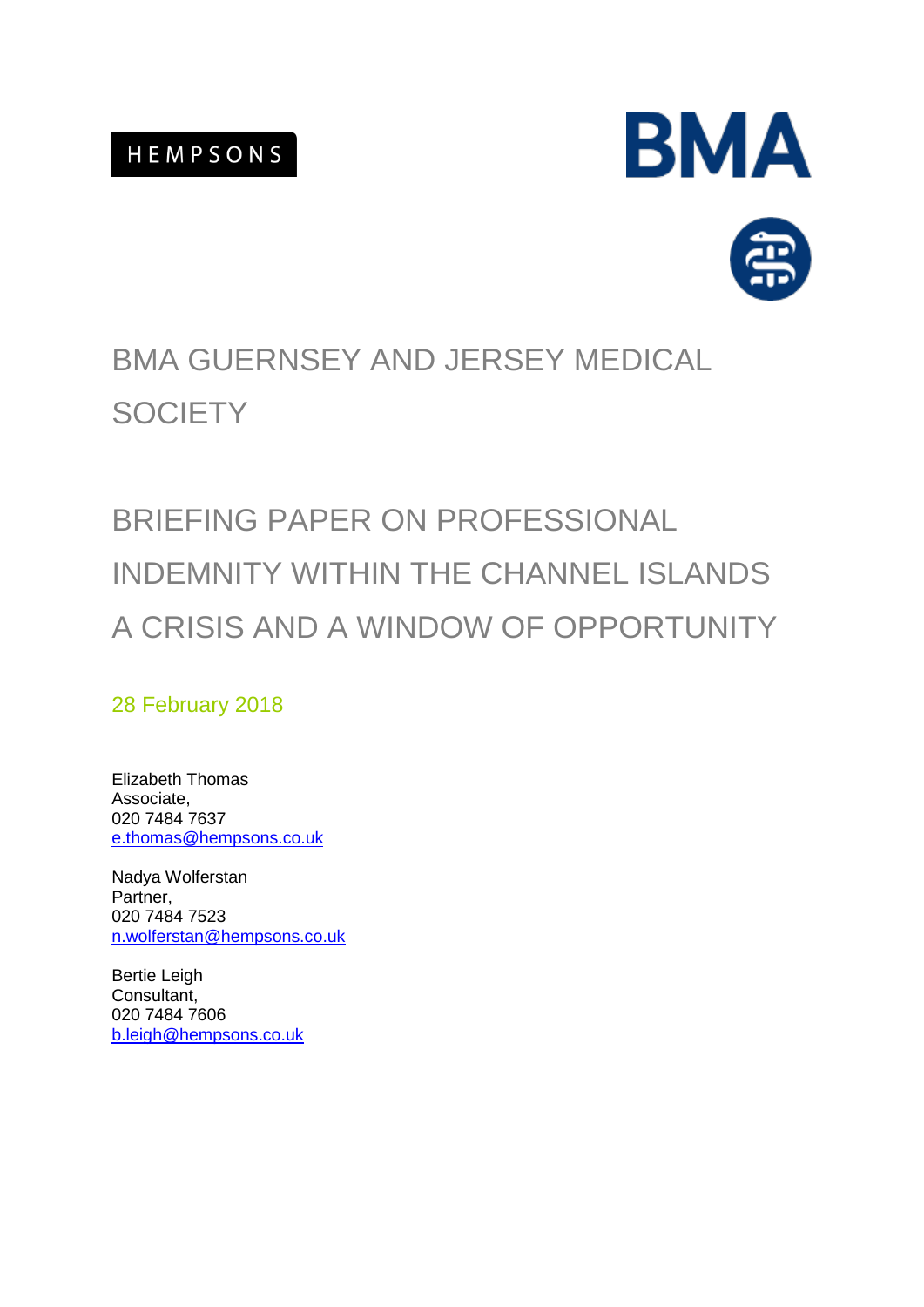### **INDEX**

| 1              | <b>Introduction</b>                                  | Page 1  |
|----------------|------------------------------------------------------|---------|
| 2              | <b>The Situation in England</b>                      | Page 2  |
| 3              | The Situation in the Channel Islands                 | Page 3  |
| 4              | <b>Obstetrics</b>                                    | Page 4  |
| 5              | <b>No Offer of Membership</b>                        | Page 7  |
| 6              | <b>Who Pays the Premiums?</b>                        | Page 8  |
| $\overline{7}$ | <b>MDOs versus Commercial Insurers</b>               | Page 9  |
| 8              | <b>A Perfect Storm</b>                               | Page 11 |
| 9              | <b>Escalating Cost of Claims</b>                     | Page 11 |
| 10             | <b>The Discount Rate</b>                             | Page 13 |
| 11             | <b>Potential Solutions</b>                           | Page 15 |
| 12             | <b>Set Discount Rate</b>                             | Page 18 |
| 13             | <b>Periodical Payments</b>                           | Page 19 |
| 14             | <b>Cap on Damages</b>                                | Page 20 |
| 15             | Removing Care as a Recoverable Head of Loss          | Page 22 |
| 16             | <b>State Indemnity for Doctors and their Estates</b> | Page 24 |
| 17             | <b>Conclusion</b>                                    | Page 26 |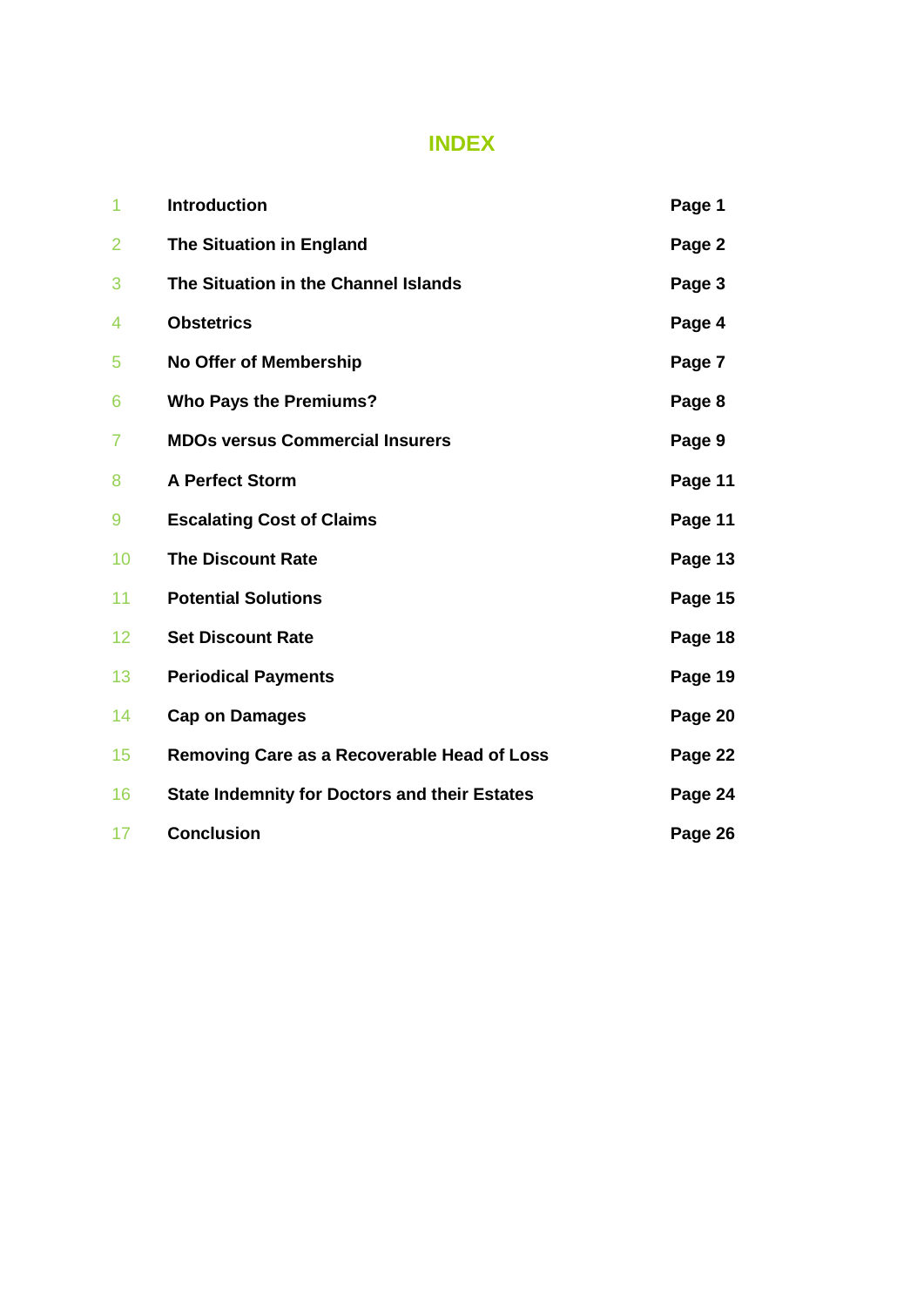#### 1 Introduction

- 1.1 This paper has been commissioned by the medical profession in Jersey and Guernsey through the British Medical Association and Jersey Medical Society. The authors are English healthcare lawyers at Hempsons based in London, Jersey and Guernsey. The paper describes:
	- 1.1.1 the indemnity arrangements in the Channel Islands, contrasting this to the position in England,
	- 1.1.2 the crisis in clinical negligence funding in England,
	- 1.1.3 how the present position threatens the provision of healthcare services in the Islands, and
	- 1.1.4 sets out some proposed avenues for the States to consider in order to secure the healthcare services in the Channel Islands.
- 1.2 Healthcare is a necessity in any society. We need doctors to deliver our babies, treat our emergencies and provide primary care wherever we live. Whilst elective specialist surgery can be outsourced to the mainland the vast majority of medicine must be provided in the Channel Islands.
- 1.3 Because interactions with doctors are fraught with life-changing risks they are required by the GMC $1$  to have appropriate indemnity arrangements in place. The indemnity arrangements prevailing in the Channel Islands are unsustainable in some areas and it is our recommendation that the Islands move now to protect their health services before the issue is forced upon them.

<sup>&</sup>lt;sup>1</sup> General Medical Council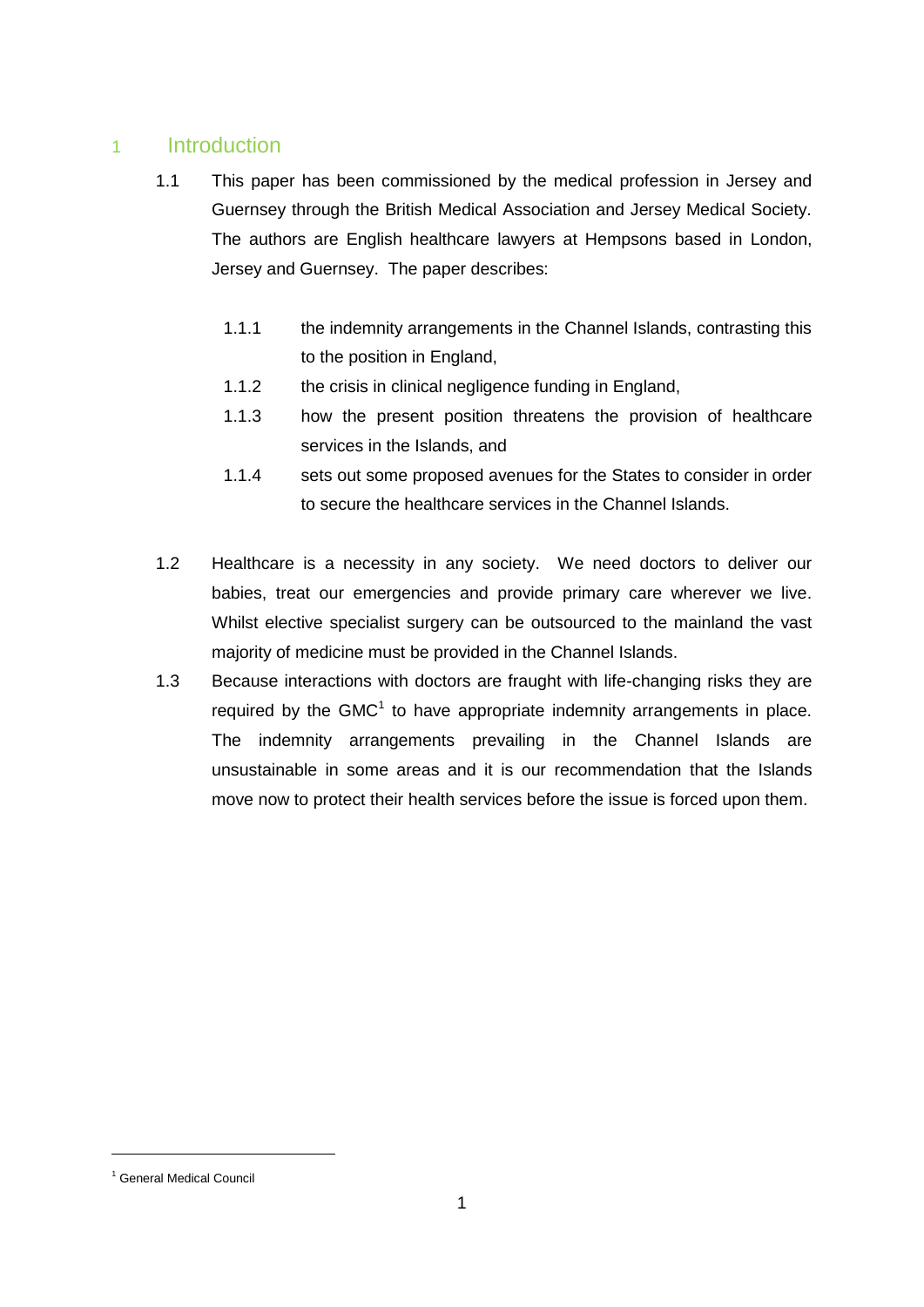#### 2 The Situation in England

- 2.1 In order to have a licence to practise medicine in England or the Channel Islands doctors must have appropriate indemnity arrangements in place<sup>2</sup>. In England, doctors working for NHS hospitals ('Trusts') rely upon the Clinical Negligence Scheme for Trusts (CNST), an unlimited indemnity scheme operated by a not-for-profit arms length body of the Department for Health (NHS Resolution "NHSR"). Private providers of NHS care (independent sector treatment centres (ISTCs)) are also able to obtain membership of the CNST. CNST is paid for by members (the Trusts or ISTCs), backed up by central government, the doctors do not contribute. It is funded on a pay-as-you-go basis with members collectively required to contribute sufficient funds to meet the liabilities that are expected to fall due in the financial year. There is a reasonable expectation<sup>3</sup> that the government will fund the future liabilities through taxation and borrowing and so NHSR is not required to hold assets to cover its liabilities. There is no need to provide for the liabilities that must be met at some future date. Therefore, the liabilities have been allowed to increase at a remarkable rate so that in 2016/17 they accounted for 10% of hospital turnover.<sup>4</sup> NHS doctors are involved only as witnesses-of-fact to the events that have created the liabilities and any personal culpability will be dealt with through the employers' disciplinary process or occasionally by the GMC.
- 2.2 A doctor performing private work or general practice in England is not today covered by CNST and therefore indemnity arrangements must be arranged by the doctor. Any subsequent negligence claim will find the doctor as the named defendant. These indemnity arrangements have historically been provided by one of three MDOs or a commercial insurer with the doctor paying a yearly and variable premium. MDOs have absolute discretion as to whether grant indemnity to a paid-up member and insurers have a cap on damages paid.

<sup>2</sup> *Good Medical Practice* para 63, plus under the Health Care and Associated Professions (Indemnity Arrangements) Order 2014 the GMC has regulatory powers to check whether doctors have adequate and appropriate insurance or indemnity. The type and level of insurance or indemnity a doctor requires depends on a number of factors but ultimately the responsibility lies

with the doctor.<br><sup>3</sup> There is a present legal obligation under NHS Act 2006 s70 that the liabilities of the Trusts will revert to the state, so that they cannot go bust, and under s71 that the Secretary of State will administer the CNST so as to ensure that the liabilities are dealt with. The reasonable expectation is that the law will not be changed so as to renege on the liabilities.

<sup>4</sup> Although the increase from £28bn to £56bn in 2015 was dismissed as being largely artefactual, because it resulted in part from the change to the Discount Rate used by the Treasury to cost the tail of liabilities, the following year the figure increased by a further £8.557bn to £64.998bn. In that year, 2016/17, the NHS only had to pay £1.707bn and the Trusts only had to pay £1.785bn. Thus the Trusts only had to pay 17.4% of the real cost of the negligent acts and omissions of their staff in the year. To put it another way, claimants and their lawyers receive under 2% of NHS hospital turnover per annum, but the real cost of the negligence is over 10%. See: http://www.nhsla.com/AboutUs/Documents/NHS Resolution Annual Report 2016-17.pdf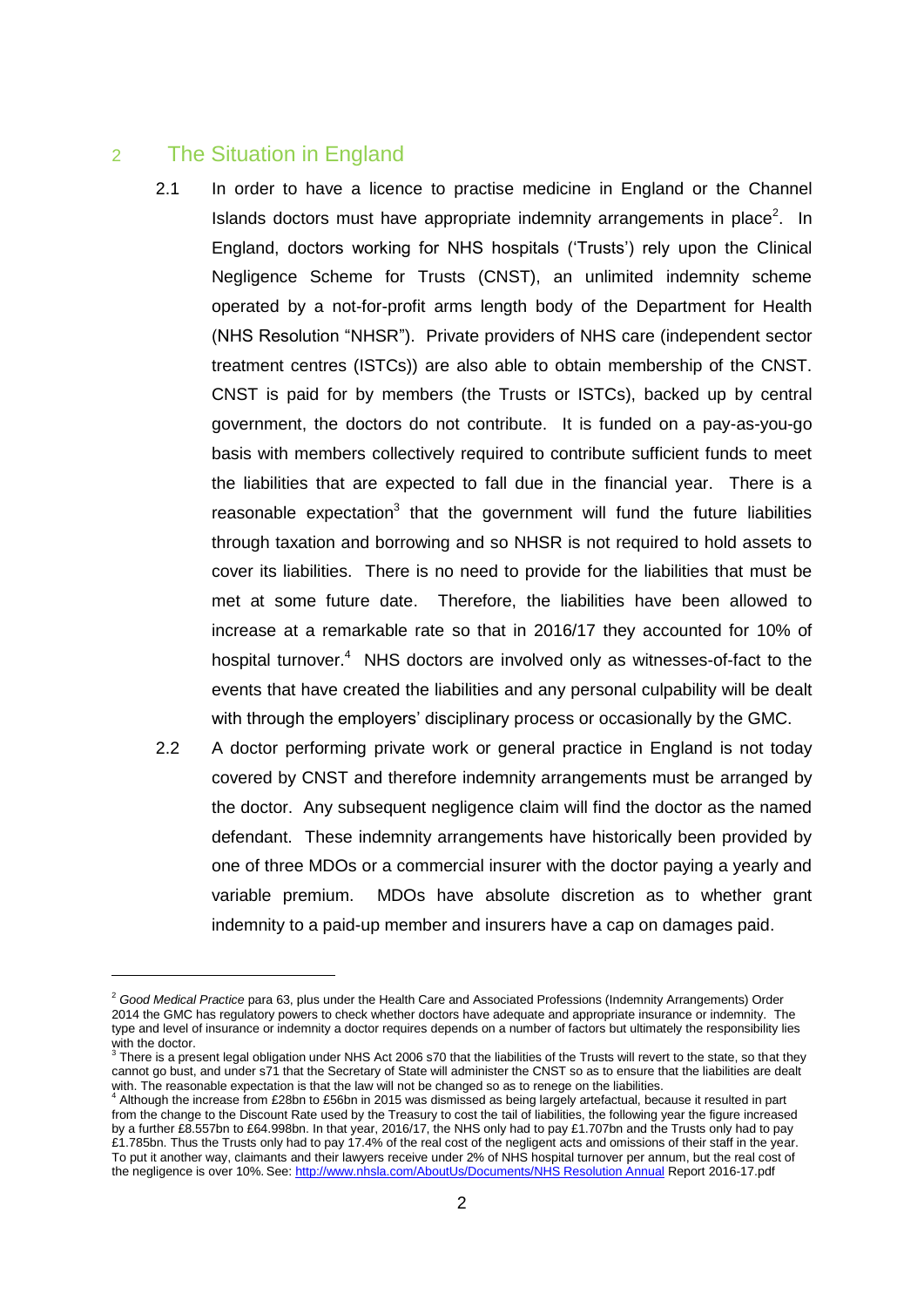2.3 For reasons discussed below, MDO premiums have increased to an extent that is impacting the GP workforce and the availability of private care in England. Private obstetric and spinal surgery cover is becoming much harder to obtain and doctors with poor claims records are finding it hard to work in private practice. The government announced in October 2017<sup>5</sup> that a state backed indemnity scheme for GP practices in England will be developed in order to secure the primary care system.<sup>6</sup> NHS doctors in England are still likely to maintain partial MDO membership for support in inquests, GMC proceedings and *ad hoc* legal advice but unless they opt to do private work, indemnity cover for any negligence action will be provided by the English State. This is in stark contrast to the position within the Channel Islands.

#### 3 The Situation in the Channel Islands

- 3.1 Guernsey and Jersey have no equivalent of the CNST and no appetite to accumulate such future liabilities. The doctors are required to have individual agreements with MDOs or insurance policies to cover all types of patient (State or private), with the States making varying contributions to the premiums for secondary care doctors. The doctor who is usually the named defendant in a claim relies on their MDO. An employing hospital sued on the basis of being vicariously liable could try and seek an indemnity from the doctor. Because an employer is vicariously liable, the States retains an inescapable liability to the extent that it is unable to recover from the doctor or other culpable member of staff. Most midwives and nurses do not have any personal insurance with the State already indemnifying them.
- 3.2 There is no legally binding guarantee that the MDO will represent a doctor in a claim and no guarantee to any patient that there will be sufficient money to settle a valid claim. Whilst the MDOs act in a highly responsible fashion, if the level of awards is allowed to spiral out of control there will come a point where the medical profession cannot be expected to withstand the strain. Every doctor and every patient in the Channel Islands has taken on a personal burden: the doctors given the risk to their livelihoods and the patients in the risk to full compensation. If a MDO does not indemnify a doctor then the doctor will need to find the funds for legal costs and the potential damages award. For a

<sup>5</sup>www.parliament.uk/business/publications/written-questions-answers-statements/written-statement/Commons/2017-10- 12/HCWS159/ 6 There are conceptual difficulties about how a pay as you go state-backed scheme can cater for individual doctors who are

free to leave whenever they like, but these will probably be overcome if the political will is strong enough.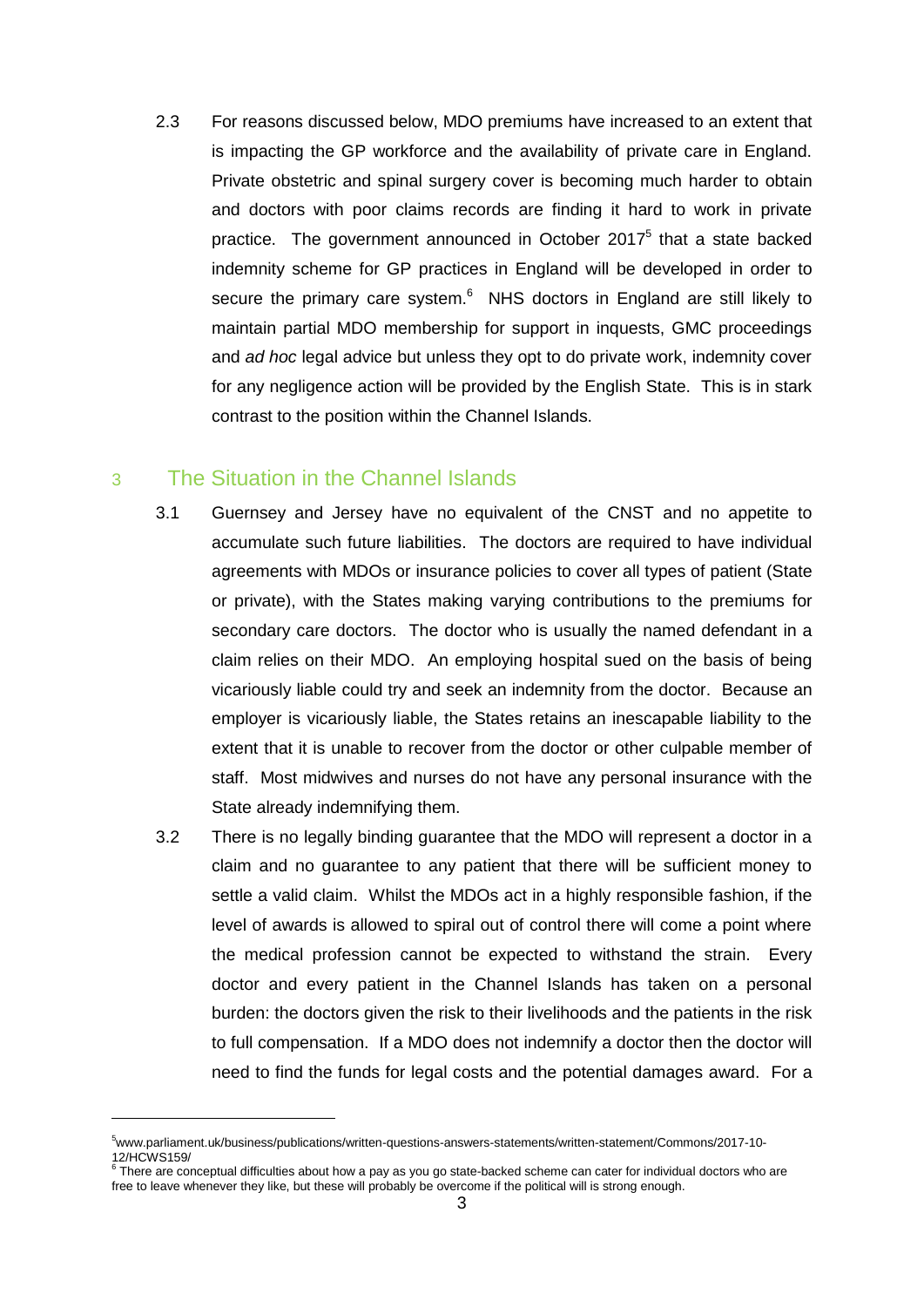one-off low value case this may be feasible, but not for a high value claim. NHS birth injury claims are being pleaded upwards of £20 million with over £1 million in legal costs on the claimant's side alone. Interim payments on account of damages pending settlement of a valid claim can be over £1 million. Such high value cases are not confined to obstetrics: a recent GP out-of-hours case settling for nearly £15 million (after periodical payments), a figure that may well have been higher had the claim been made a year later<sup>7</sup>. Certainly, such large claims are rare outside obstetrics, but they are not impossible.

3.3 The population of high net worth individuals combined with the absence of a statutory discount rate (see below) means that a pleaded case in the Channel Islands could be in excess of the claims we have so far seen in England. Few if any doctors would be able to fund a high value claim should the MDO use its discretion against him/her. In the last resort, the doctor will go bankrupt and the States as the employer or contractor of care for States' patients is likely to be found vicariously liable and so will have to pick up liability. The liability could in theory exceed the record claim that we have heard of, which is over £64 million. We are not saying that is likely: no award of that scale has yet been made in England, but the circumstances in Jersey and Guernsey are unusual.

#### 4 Obstetrics

-

4.1 A recent study<sup>8</sup> by the Royal College of Obstetricians and Gynecologists in the UK found that the incidence of stillbirth, early neonatal death or severe brain injury is 1 in 635 term babies or 1.57 per 1000 term births. The same study found that in 76% of such cases at least one independent reviewer considered different management might have made a difference to the outcome. Stillbirth or early neonatal death claims rarely settle for millions, but the brain injury cases are now regularly pleaded at over  $£20$  million $<sup>9</sup>$ . The 2016/17 NHSR</sup> annual report found that obstetrics accounts for 10% of the claims received but represents over 50% of the value. In England we have estimated that in 2016/17 we spent 2-3 times as much on such claims as we did on delivering the service. NHS commissioners spent £1.9bn on obstetric services:<sup>10</sup>

<sup>&</sup>lt;sup>7</sup> http://www.cloisters.com/latest/simon-taylor-qc-and-lisa-sullivan-win-record-meningitis-clinical-negligence-claim-involving-out-

<sup>&</sup>lt;u>of-hours-doctors</u> settlement before the change in the discount rate<br><sup>8</sup> Each Baby Counts : https://www.rcog.org.uk/globalassets/documents/guidelines/research--audit/each-baby-counts-2015-fullreport.pdf

<sup>9</sup> http://www.nhsla.com/AboutUs/Documents/NHS%20ResolutionAnnuareportandaccounts2016-17.pdf

See our submission to Department of Heath Consultation 2017. Since that was written NHS Resolution has published its Annual Report for 2016/17, revealing that in those 12 months reserves for future liabilities increased by a further £8bn, see footnote 4 above. The addition of that figure means that we are spending three times as much on increasing liabilities as we are on delivering the service.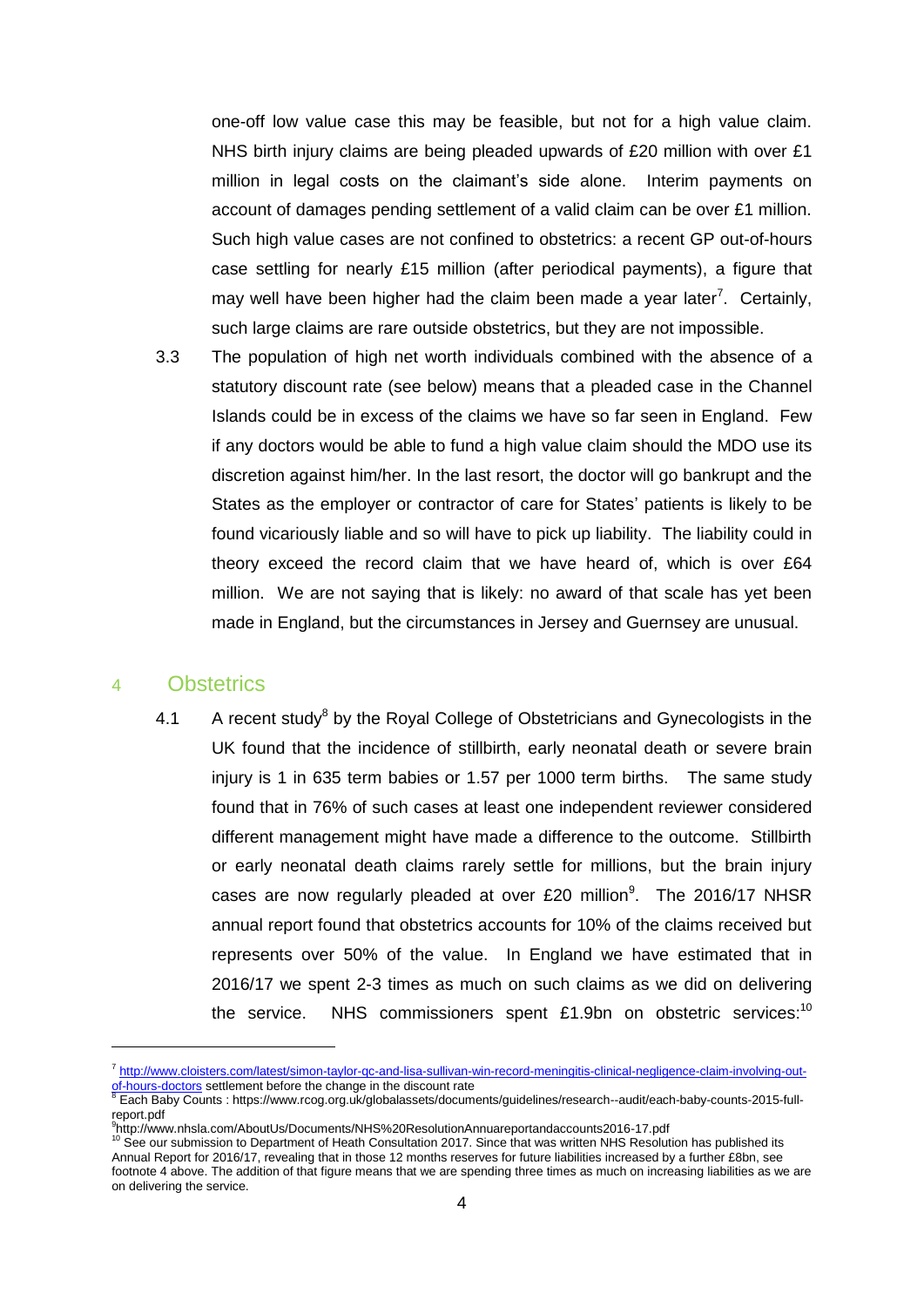damages and increased reserves were near to £10bn and it is reasonable to surmise that at least £6bn of that relates to obstetric claims. This increase is probably the result of the statutory change in the discount rate, which has provoked a surge in inflationary expectations and on that basis, it may be regarded as a one-off event that will not be repeated next year, especially when we have been promised legislation to moderate the change in the discount rate. However, history shows us that such inflationary processes are difficult to bring under control and the speed with which claims are increasing shows no signs of slowing. We have seen several schedules of over £40m and as mentioned above we have heard of one in which £64m is claimed on a single case: that does not of course mean that they will succeed in recovering so much, but that is what they are claiming.

4.2 Because each doctor in the Channel Islands is individually indemnified with an MDO or a commercial insurer (as opposed to a State-backed body) we are unable to find publicly collated data on the number of cerebral palsy claims brought against obstetricians in each island. If we assume there is no significant difference in the quality of the health of the population and the quality of obstetric services, as the available data suggests,  $11$  the volume of claims that are incurred but not reported (IBNR in the rhetoric of insurers) that may come to light in the future leads us to anticipate that there is on average one potentially avoidable brain injury case every two years in Guernsey and one a year in Jersey. Whether these claims will ever be made is a proposition about the candour of healthcare workers towards their patients, which may limit the families' ability to understand what has happened, and the propensity of the families to make claims. Both of these can change with surprising rapidity in a population that is affected by knowledge of what is happening in England. Healthcare workers and the public on the Islands will have read about events in Stafford Hospital<sup>12</sup> and the consequent enactment of a new duty of candour.<sup>13</sup> Experience from other countries, such as Israel and South Africa, indicates that societies that appear to have a low prevalence of litigation can catch on remarkably quickly as solicitors acting for individuals with valid claims perceive that their clients are entitled to the full level of compensation that they would

<sup>&</sup>lt;sup>11</sup> See Jersey Health Profile 2016, data for 2013-2015, published by States of Jersey November 2016 which suggests comparable rates of stillbirth, infant mortality and low birth weight. Publichealthstatistics@gov.je

See Also Health Profile for Guernsey and Alderney 2013-15. Publichealthintelligence@hssd.gov.gg <sup>12</sup> See Mid Staffordshire Report:

https://www.gov.uk/government/uploads/system/uploads/attachment\_data/file/279124/0947.pdf<br><sup>13</sup>For a useful summary of the Duty of Candour in practice in UK, see http://www.cqc.org.uk/guidance-providers/regulationsenforcement/regulation-20-duty-candour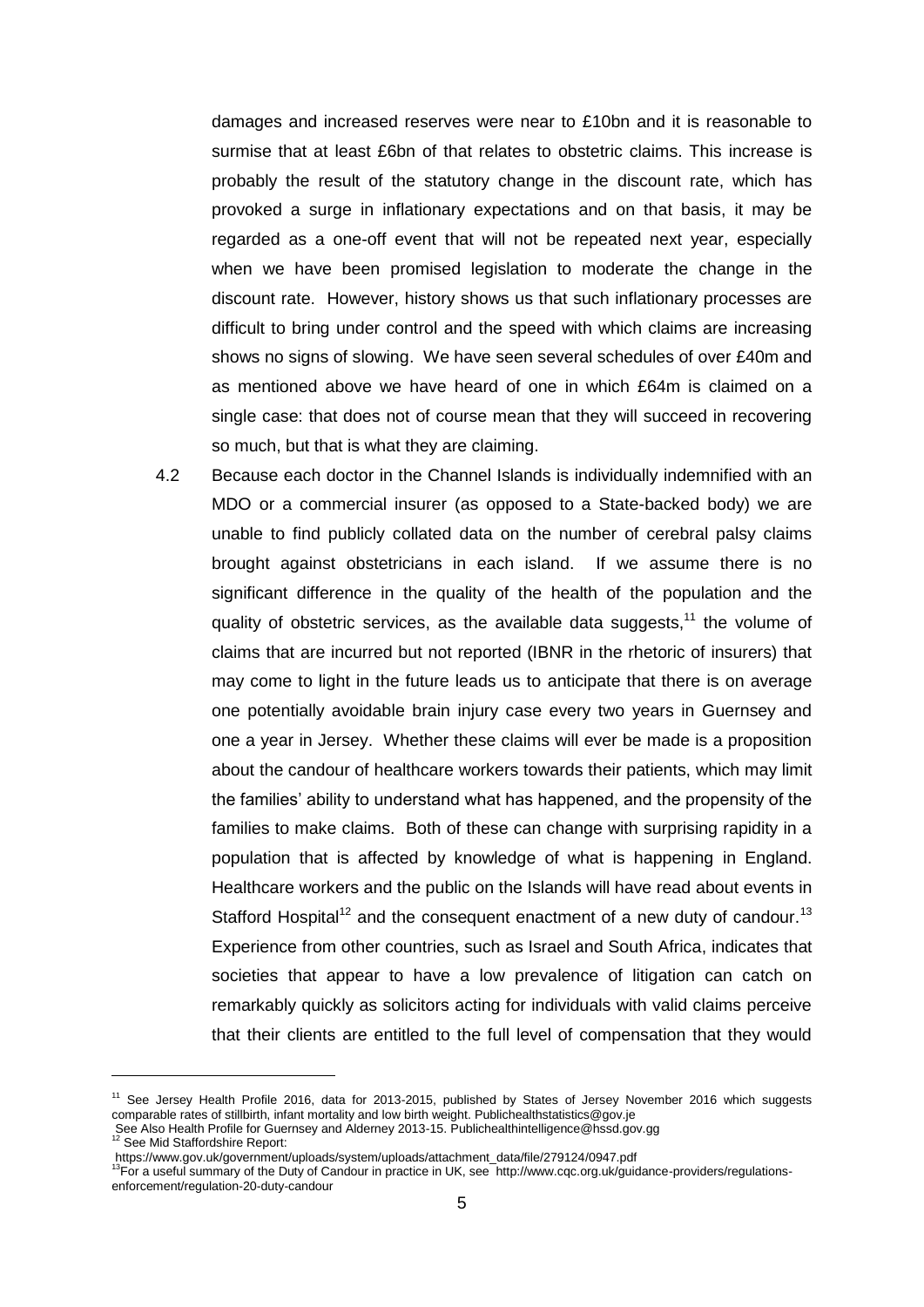receive elsewhere. Indeed, in England no claim was made by a baby born with cerebral palsy until 1975 – we know that because when that claim was made we undertook the legal research to establish whether an unborn child was owed a duty of care at common law and the following year the Congenital Disabilities Act 1976 was passed to put the matter beyond dispute. So, it has become the norm for all such children to investigate the possibility of making a claim over the last 40 years, from a default position in which no claims were made.

- 4.3 Obviously, we cannot predict what would happen to an individual claim, but we can outline a scenario. If a cerebral palsy claim was made along English lines and the damages were in excess of £40m (a rare but real possibility) an MDO might meet such a bill,<sup>14</sup> or it might exercise its discretion and refuse to do so. Because there is no precedent we do not know. If, for example, the States of Guernsey had to step into the breach in a claim involving its Island's hospital, it would need to find the funds out of an already allocated budget or ask each member of the population (adults and children alike) to contribute nearly £650 $^{15}$ .
- 4.4 In Guernsey, two midwives were struck off the register at the end of  $2017^{16}$ following concerns surrounding the death of a baby in September 2012 and another in January 2014. Should these babies have survived in a poor condition, then if negligence were conceded or found (meaning both breach of duty and causation) the States could have been looking at a multi-million pound damages bill.
- 4.5 There is no reason to suppose that the Channel Islands are immune to a valid cerebral palsy claim and thus the failure to have encountered one so far is a matter of luck as well as what we may call the litigation climate. It also presents the Islands with a precious window of opportunity - when such a claim is in existence, any proposal to change the arrangements will be seen as an attempt to interfere with the rights of that person to receive compensation. In England, any change will be opposed by a legion of lawyers and advisors working in the industry that supports these claims.
- 4.6 Furthermore, once such a claim were made for one person, those caring for other disabled people born any time in the last 40-50 years might feel obliged

 $14$  We are not aware of any occasion when a British MDO has paid more than £10m on an individual claim.

<sup>&</sup>lt;sup>15</sup> 62,299 people in Guernsey/£40,000,000 = £642. As we say, the figure of £40m is higher than any settlement that we have heard of in England, but we are aware of a number of claims above this figure and one claim of £64m.<br><sup>16</sup> https://www.nmc.org.uk/globalassets/sitedocuments/ftpoutcomes/2017/sept-2017/reasons-roussel-cccsh-046767-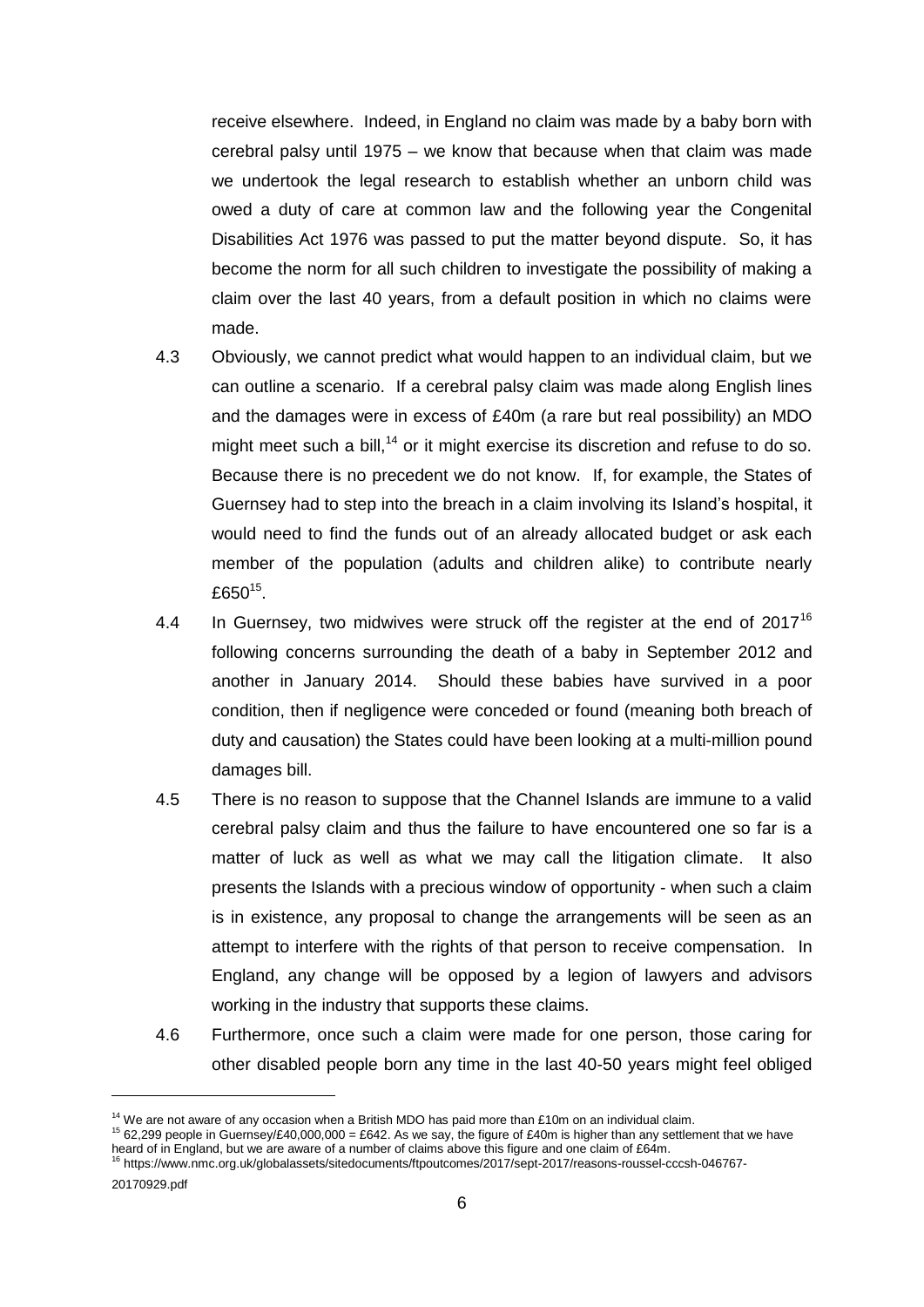to make a claim before the law were changed and you could be faced with a modest flood. The prevalence of say 1:1,000 deliveries suggests there are 50 potential living claimants who could bring such claims against doctors and midwives working in Jersey and a further 30 who could sue those in Guernsey.

#### 5 No Offer of Membership

- 5.1 More immediately, the Islands may be faced with the lack of available insurance/indemnity for individual doctors. If the MDO does indemnify a doctor for one claim, it may then decide not to offer membership the following year, or not to offer membership to the department, or to increase the amount of the yearly premium to a level that would make practice non-viable. This is not a remote hypothesis. In light of escalating damages in high value cases, MDOs in England are now setting their yearly premiums to a level that makes private obstetrics and spinal surgery untenable for most. In England, a number of doctors in those specialties have closed their private practices and have moved into the NHS while patients who otherwise would be willing to pay for private care are forced into the State system.
- 5.2 In the Channel Islands there is no option for a doctor to move to another employer with different indemnity arrangements (in England they can move from private practice to the NHS) and yet the medical workforce in both Islands may not be able to arrange appropriate indemnity cover individually or by department/GP practice. Ultimately, this impacts on the attraction of moving to the islands for both the medical profession and the population it treats. For obvious reasons, doctors who understand the risks would be unwilling to move their families and livelihood to the islands whilst they can work for the NHS with the benefit of an employing Trust taking on their professional liability. Those already here must be expected to look for less risky employment if the situation in England is not resolved.
- 5.3 We are aware of at least one doctor in the Channel Islands being unable to secure appropriate indemnity arrangements resulting in the doctor being unable to use his skills locally. The level of the additional premium for out of hours work for GPs in Jersey makes the work comparatively unattractive. The same problem was acknowledged by the Department of Health in England when it published its GP Indemnity Review in July 2016<sup>17</sup> and found that indemnity inflation is broadly around 10% per annum, with the average annual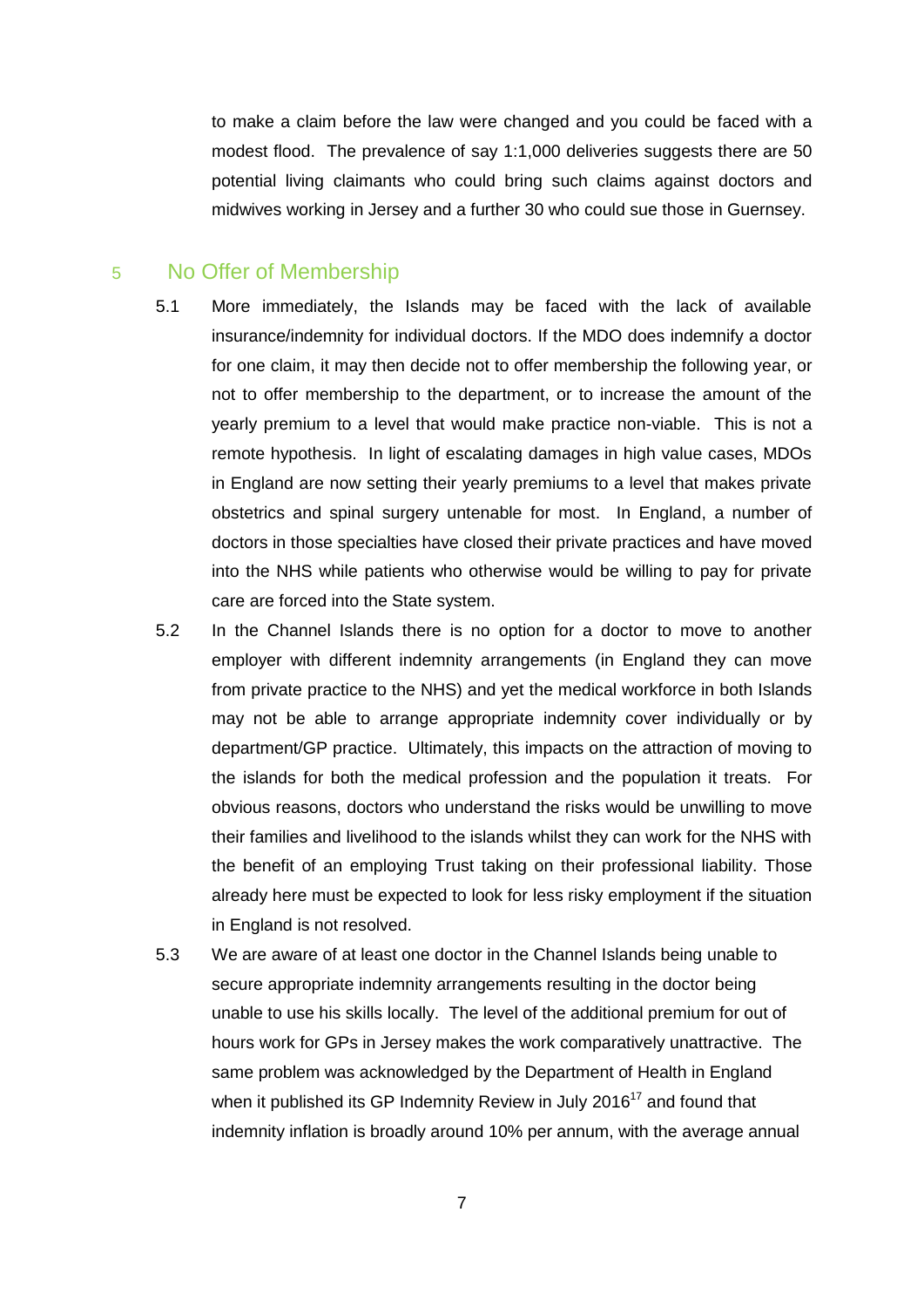indemnity cost inflation for out-of-hours GPs being around 20% per annum. The Review found that following discussions with the MDOs and NHSR, the cost of indemnity will continue:

**'…to push upwards at a similar annual rate to that seen in recent years.'** Importantly, this review was carried out before the change in the discount rate (see below) that overnight increased NHSR's 2017/18 liabilities by £500 million and had the same effect on the MDO's liabilities and so the premiums offered.

- 5.4 In order to protect out-of-hours provision and the NHS 111 service, additional funding was provided by NHS England to offset the additional premium over this winter<sup>18</sup>. We understand that the States have not provided the same support to the GPs on the Islands who have personally faced increased costs.
- 5.5 The risk of losing the doctor's indemnity arrangements goes far beyond the medical profession and must impact on the populations it serves. A wealthy individual otherwise attracted by the taxation levels would be unlikely to choose to move his young family to an island where there was no obstetric service. Able and mobile young residents of the Islands cannot be expected to remain during their childbearing years if there is no obstetric service and they perceive themselves as having a choice. They may choose to live in England during the last three months of their pregnancies and seek NHS care, but that will not be practical for most and would increase the hazards created by unexpected premature delivery in an environment where there is no competent obstetric service. Ultimately, a population needs to have a local obstetric service.

#### 6 Who Pays the Premiums?

-

6.1 Today the States of Guernsey pay the total premium for secondary care providers. We are aware of some private obstetricians in London being quoted £660k for their yearly premium, whilst many others have been refused cover altogether. In Ireland, the level quoted by the MDU increased in 2001 from £68,000 to £393,000.<sup>19</sup> Of course, similar hikes could occur in other specialities, but the risks are much greater in obstetrics. We assume that the funds for any increase in indemnity premium in the Channel Islands would need to be found from the States already allocated budgets.

<sup>17</sup> https://www.england.nhs.uk/wp-content/uploads/2016/07/gp-indemnity-rev-summary.pdf

<sup>18</sup> https://www.england.nhs.uk/2017/09/nhs-england-to-help-tackle-rising-costs-og-gp-indemnity-with-10-million-boost/

<sup>19</sup> https://www.irishtimes.com/news/dispute-over-medical-insurance-escalates-1.1155962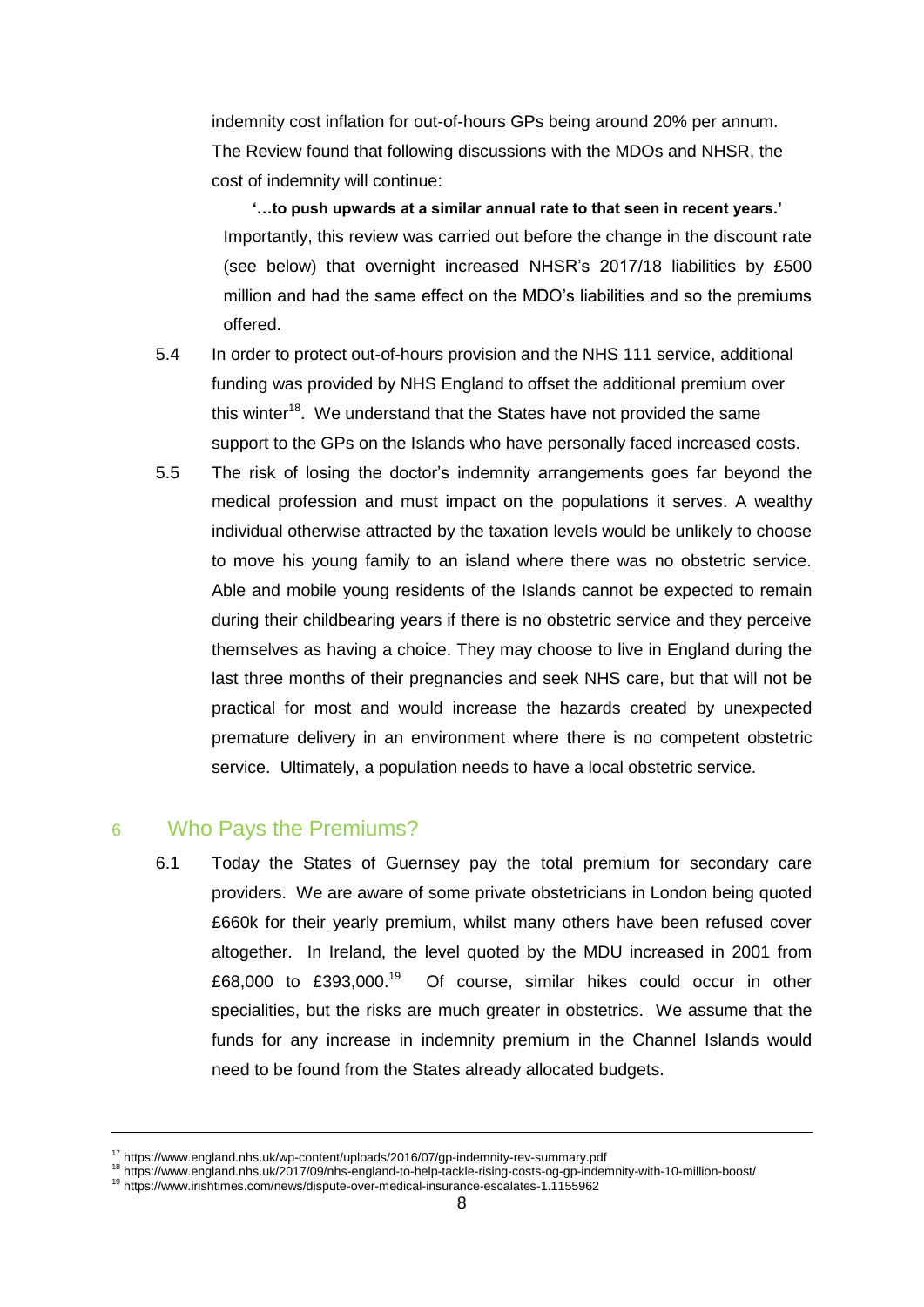- 6.2 In Jersey, we understand that HSSD either pays a doctor's entire premium if they earn 10% or less of their total income from private practice, or 50% of their premium if they earn more than 10% from private work. In Jersey there are four Consultant obstetricians plus junior doctors. If we assume that the four Consultants earn less than 10% of their income from private work, then the States would need to find the total amount of increase in premiums which could reasonably anticipated as being over £1 million.
- 6.3 We also believe that not all obstetricians in Jersey have indemnity cover provided by a MDO. As we discuss below, indemnity cover provided by the commercial insurance market is associated with different risks and disadvantages.

#### 7 MDOs versus Commercial Insurers

- 7.1 MDOs work on an occurrence basis meaning that they will consider indemnifying a claim made against a doctor at any time if the doctor was a member at the time of the incident. This is attractive because a negligence claim can be made well past retirement or indeed death. Membership on an occurrence basis means that a doctor can retire without having to continue to pay into the MDO with the expectation that the MDO will manage and pay for any subsequent claim.
- 7.2 In contrast to MDOs, commercial insurance policies are always in our experience written on a claims-made basis with the policy paying out should the claim be made and notified during the 12-month lifetime of the policy. Therefore, doctors who have opted to indemnify themselves with the insurance market need to continue to buy insurance throughout their career at rates that will be controlled entirely by the insurers, and to fund run-off cover after their retirement. Run-off cover depends upon the policy holder being able to meet the premium which may increase unexpectedly until the contract is signed. Any doctor on the Channel Islands who is indemnified with a commercial insurer needs to have an arrangement to fund run-off cover when the doctor retires, but the cost of that cover may be unpredictable. We do not know what arrangements either the doctors or the States have made to ensure that such run-off cover is available. Plainly, if the market perceives that there is a reasonable risk of a claim being made against a practitioner of say £10 million, the premium will be priced accordingly.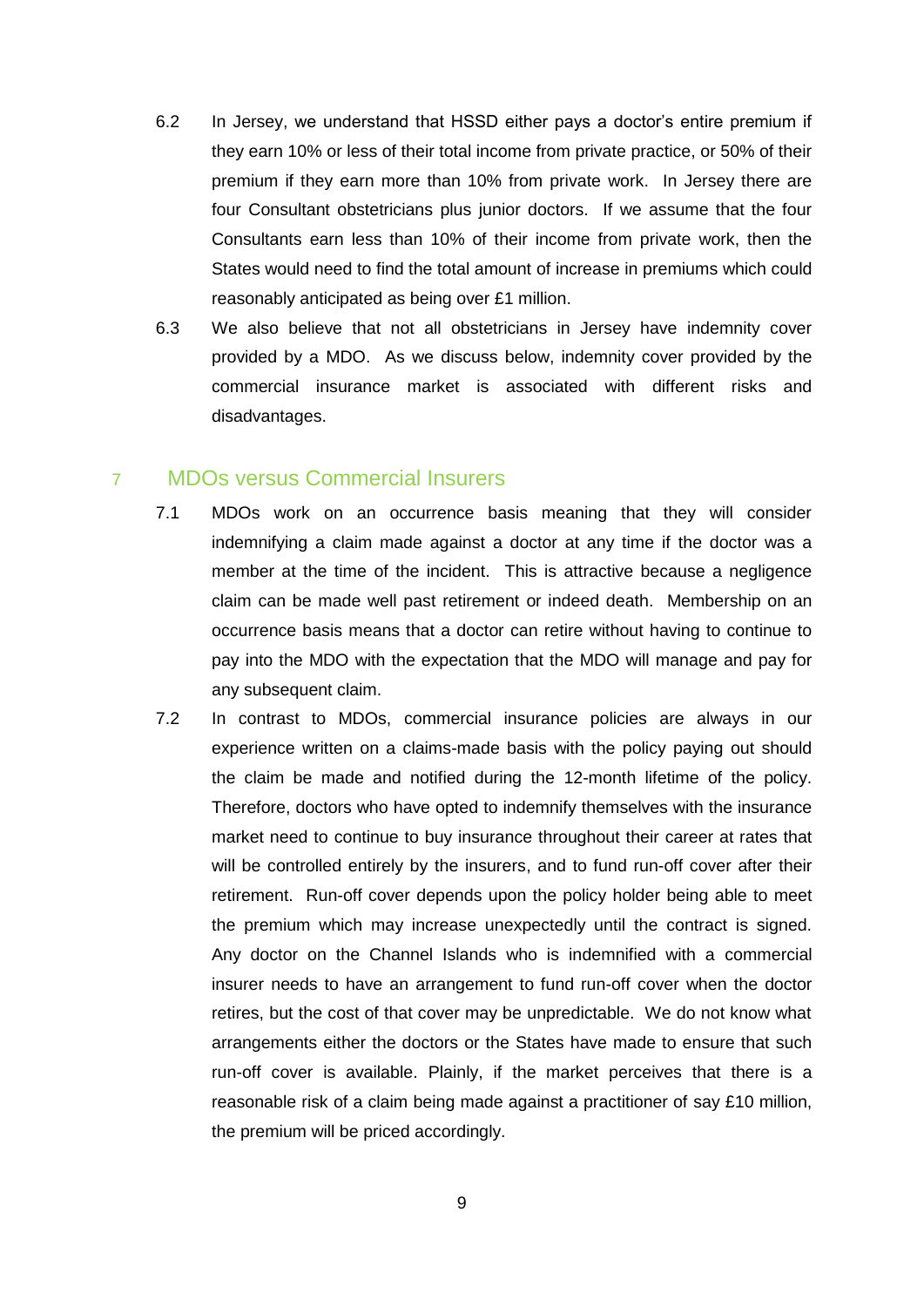- 7.3 Analysis of the healthcare insurance market commissioned by the Department of Health in England<sup>20</sup> highlights other issues that should be considered by the States if commercial insurance for their doctors is considered. For example:
	- 7.3.1 There may be a gap in cover if a doctor moves between insurers with different reporting requirements. Where the doctor leaves a 'claims made' policy for an occurrence arrangement, it is obvious that neither will be liable for the  $IBNR<sup>21</sup>$  claims that occurred during the 'claims made' epoch. Or where a doctor leaves the occurrencebased MDO for a cheaper 'claims made' policy the MDO may<sup>22</sup> exercise its discretion against the doctor on the assumption that the period is covered by the much cheaper claims made policy; and the insurer may refuse on the basis of a material non-disclosure of the events giving rise to the claim. We have experience of such a case.
	- 7.3.2 Most commercial insurance has a limit, typically of £10m on the level of cover available. As far as we know there is no cover conventionally available for higher claims and it would be prodigiously expensive to write a policy for an individual. A cover of £10 million is self-evidently not enough to cover a liability of £20 million to £40 million.
	- 7.3.3 Insurers may and do refuse to indemnify a doctor should the policy conditions not be adhered to, such as reporting time frames. This also means that if a doctor notifies the insurer of a high risk event where no claim has been made, the insurer will be free to increase the premium to an unaffordable level before the claim is made.
	- 7.3.4 If two doctors are involved in a claim an insurer may require legal proceedings between them leading to increased costs, poor working relationships and adverse publicity.
	- 7.3.5 Where the commercial arrangement promises run-off cover if the doctor remains in benefit until retirement, this is dependent on the doctor being able to afford the renewal premiums that are set on a

<sup>&</sup>lt;sup>20</sup> Comparison of the NHS Litigation Authority and the Commercial Insurance Market http://www.nhsla.com/CurrentActivity/Documents/NHSLA Report MarshReport.pdf

 $21$  Incurred But Not Reported claims are particularly large in obstetric cases because such claims are frequently notified much later, often when the children are over 5 years of age and problems emerge starting school, but sometimes in adulthood. Late claims are almost impossible to investigate by asking the clinicians what happened and liability is determined on the basis of

the clinical notes.<br><sup>22</sup> The MDOs cannot and will not declare a general policy to that effect because that would itself be to fetter their discretion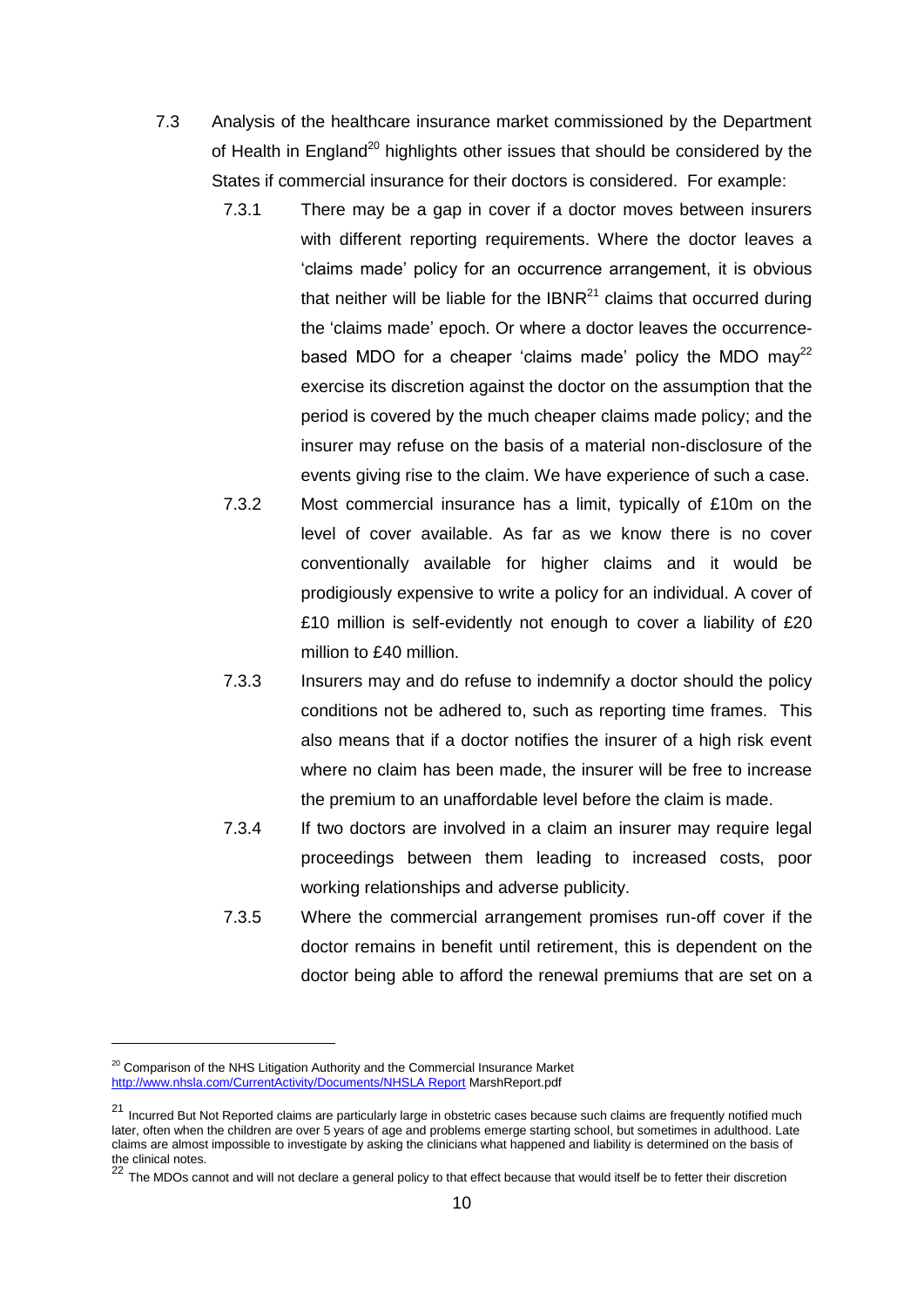one-off basis each year by the insurer who holds a discretion that is to all intents and purposes unfettered.

7.3.6 Reliance on commercial insurance could undermine public confidence in the Islands' health services with a knock-on effect on recruitment and staff morale. The doctor and the Islands may suffer reputational issues if insurers deny a claim or patients are not indemnified as a result of any deficiency in these arrangements.

#### 8 A Perfect Storm

8.1 The nature of MDOs cover has been well known since their inception; however, the high moral standing of the organisations and those running them has meant that the courts have held them to be immune from the restrictions governing the insurance industry<sup>23</sup>. However, the escalation in both the number and cost of clinical negligence claims in England has had a knock-on effect on the premiums and availability of membership of MDOs. One MDO has analysed claims and found that a full time GP is twice as likely to receive a clinical negligence claim as nine years ago, and can expect to receive two claims over a career $^{24}$ . Premiums on the Channel Islands have escalated during the years following the Guernsey case of *Helmot v Simon<sup>25</sup>* (see below) while the 2017 change in the discount rate (see below) in England along with the rise in the number and value of claims is making MDOs revaluate their liabilities across the board.

#### 9 Escalating Cost of Claims

9.1 A large economy like England has choices that are not available on the Channel Islands. NHSR's 2016/17 Annual Report<sup>26</sup> found that total provisions (reflecting the true cost to the NHS in today's prices of the payments that will have to be made in the future) increased by over 250% in three years from £26 billion in 2014 to £65 billion in 2017. That figure is widely seen as unsustainable within the envelope of present NHS financing, but it is manageable in political terms because it has been kicked into the long grass of the future, alongside the only comparable liability on the public-sector balance

*<sup>23</sup> MDU v Department of Trade* 1980 Ch 82

<sup>24</sup> http://www.medicalprotection.org/docs/default-source/pdfs/press-releases/uk-press-releases/88-per-cent-gps-believe-morelikely-to-get-sued.pdf <sup>25</sup> *Dylan Simon v Manuel Paul Helmot (By his next friends and guardians Rosemary Helmot and Kenneth Raymond Jordan)*

Privy Council Appeal No 0064 of 2011, Court of Appeal of Guernsey, [2012] UKPC 5

<sup>26</sup>http://www.nhsla.com/AboutUs/Documents/NHSResolutionAnnua0reportandaccounts2016-17.pdf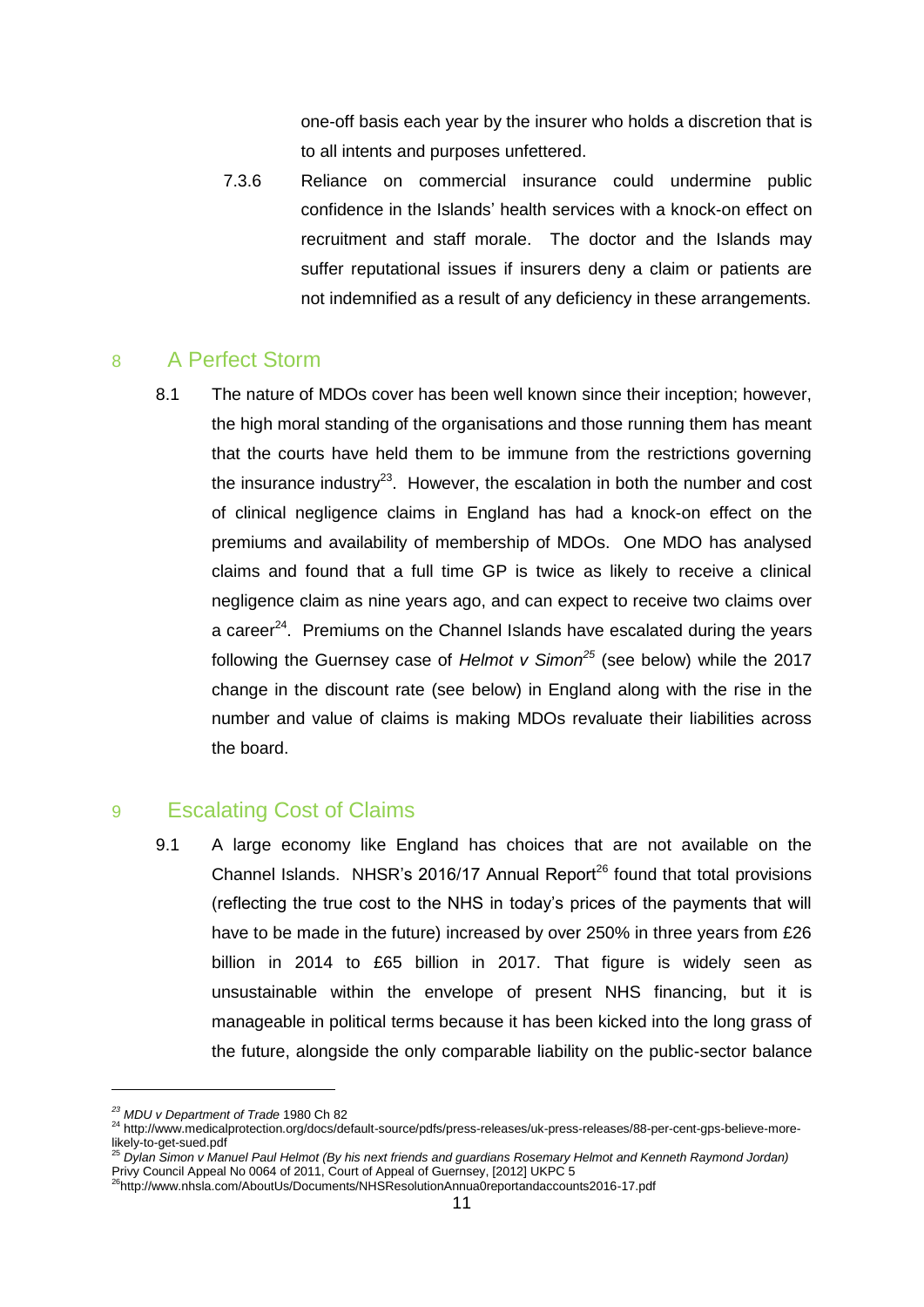sheet, namely, the cost of decommissioning nuclear power stations. In the long term it will either be managed in England by fundamental tort reform, as happened in Australia when there was a crisis in medical indemnity financing in 2002, or there will be a progressive silent adjustment in attitudes. Society can adjust to spending ever-larger sums on lawyers and compensation claims without ever deciding whether it is a desirable state of affairs, so long as there are sufficient buffers to disguise what is happening. Every so often there will be a jolt when the state of affairs is brought to public attention, but at each stage the shock may be manageable. This process, akin to boiling a frog by raising the temperature so slowly that it does not notice, would not be the case in the Islands.

- 9.2 The projected expenditure for CNST in 2017/18 is £1.95 billion, a 17.5% increase compared to 2016/17 and it is expected to increase rapidly over the next few years in line with the recent increase in the reserves. NHSR advises that as well as the change in the discount rate (see below); increases are due to continued inflation in damages awards and legal costs, and a growing number of cases where NHSR provides for the costs of care for life (on a private basis). Importantly, there is no evidence that the quality of care has reduced $^{27}$ ; therefore, the cost of clinical negligence claims is rising without any correlation to patient safety.
- 9.3 In September 2017 the National Audit Office<sup>28</sup> advised that Government should take a stronger and more integrated approach to reining in the cost of clinical negligence claims. It highlighted that spending on CNST has quadrupled in ten years, while the number of claims where damages were awarded had merely doubled. The increase in the number of claims accounted for 45% of the total increase in costs, while increases in damages accounted for 33% and claimant legal costs for 21%.
- 9.4 The House of Commons Public Accounts Committee then published a paper<sup>29</sup> in December 2017 referencing the NAO report. It found that the annual cost of clinical negligence is taking already scarce resources away from frontline services and patients. It observed that there are two main factors contributing to rising costs – increasing damages for a small but stable number of high-

<sup>&</sup>lt;sup>27</sup> O'Connor E et al (2010) Disclosure of patient safety incidents: a comprehensive review. International Journal of Quality Health Care 22(5); 371-379<br><sup>28</sup> https://www.nao.org.uk/report/managing-the-costs-of-clinical-negligence-in-trusts/

<sup>29</sup> *Managing the costs of clinical negligence in hospital trusts,* https://publications.parliament.uk/pa/cm201719/cmselect/cmpubacc/397/397.pdf

<sup>12</sup>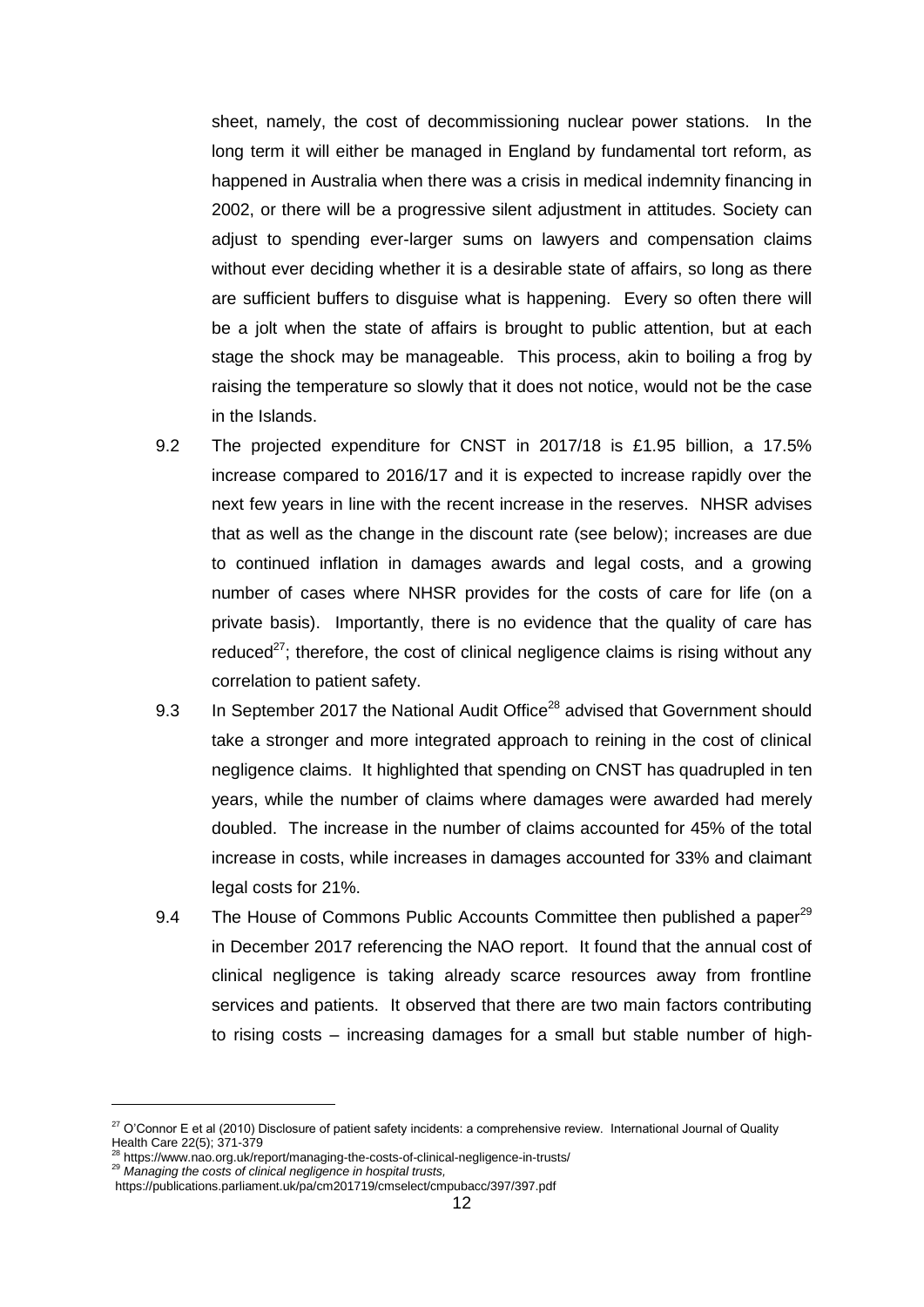value (mostly maternity) claims and increasing legal costs resulting from an increase in the number and average cost of low-value claims.

9.5 It is understood that today only 4% of people in England experiencing a harmful incident make a claim and therefore a small change to that figure could have a significant impact. It is true that most harmful incidents will not be the result of negligence, just as most negligent mistakes do not cause harm, but the prevalence of litigation within any society varies greatly between different places for reasons that are not always very clear. Experience shows that places that have seemed relatively benign may change very suddenly. The prevalence of claims in the Islands and the fact that costs have remained under control so far strongly suggests that today there is less appetite for litigation. Not only is there is no reason to suppose that there will not be an increase in line with England, the probability is that the gap between the two societies will close suddenly and sharply, possibly as a result of one significant scandal, more likely as a result of the inexorable cumulative effect of smaller events.

#### 10 The Discount Rate

- 10.1 The discount rate is a means of recognising the value of money over time, of calculating the net present cost of meeting an annual stream of payments. Lawyers use various actuarial tables to find a multiplier which we then apply to the yearly payments for care, to take the most expensive example, to calculate the lump sum a defendant needs to pay now. The objective is to arrive at a lump sum which will provide a fair amount of compensation for an individual's lifetime.
- 10.2 The Damages Act 1996 gave the Lord Chancellor the power to set the default<sup>30</sup> discount rate in England. While the Act came into force in September 1996 the then Lord Chancellor waited for the decision of the courts in three linked cases before setting the rate. Hempsons acted for a Defendant in one of those appeals, which reached the House of Lords in 1999. The Lords ruled that the lump sum should be calculated on the rate of return of Index Linked Gilts (ILGS) and settled on a guideline rate of 3%. The Lord Chancellor then set the rate in 2001 at 2.5% based on the three-year average yield on ILGS. In March 2017 the Lord Chancellor set a new rate of -0.75%, following the example of HM Treasury, who had adopted this figure the year before.

 $\overline{a}$ 

 $30$  the courts can use a different rate of return if more appropriate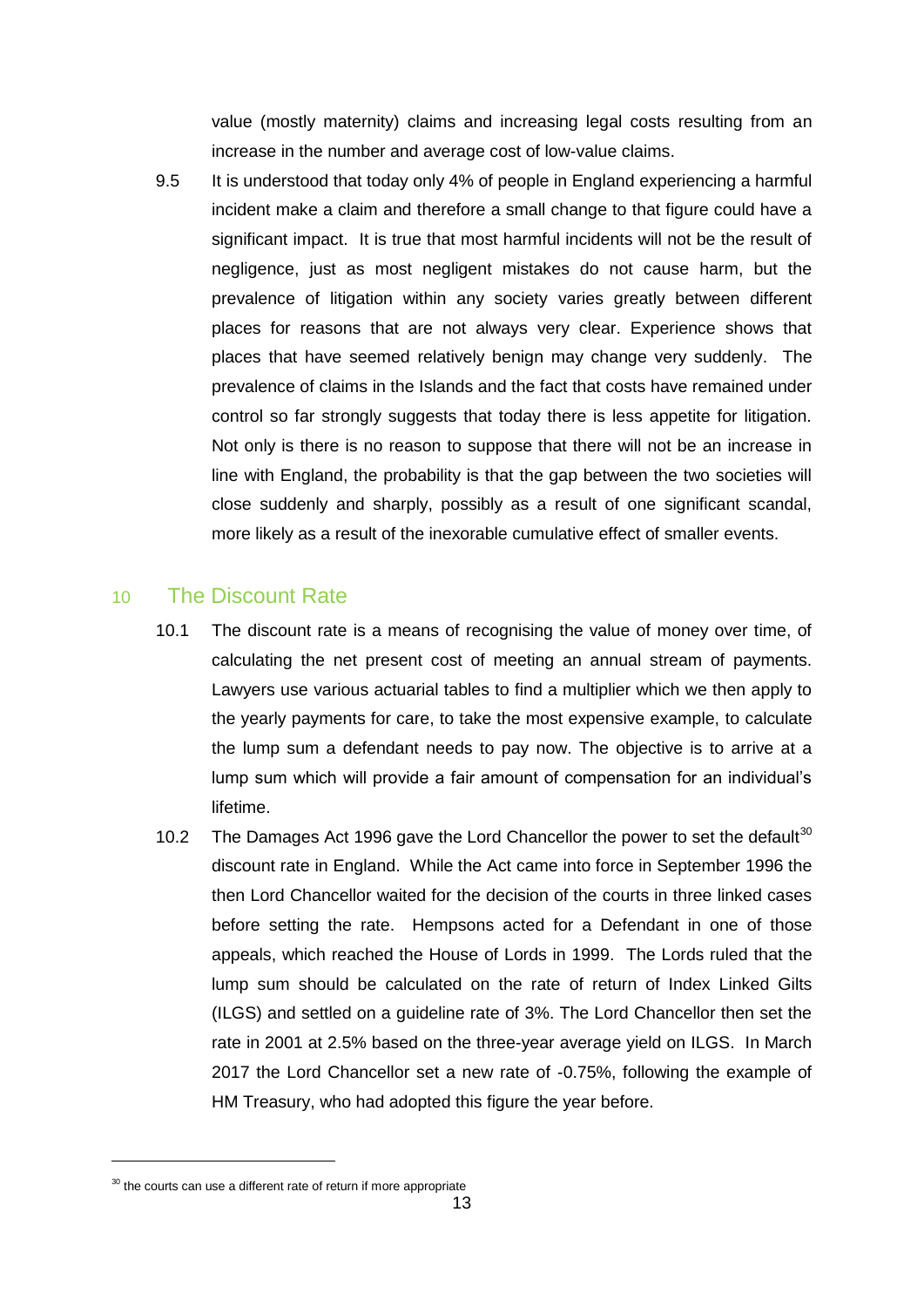- 10.3 The change in the discount rate reflects a new and more cautious attitude to investment and the much lower interest rates available on ILGS: where it used to be assumed that a liability that would fall due 10 years ahead should be halved to reflect the return on the money in the interim, now it is assumed that it should be increased on the basis that inflation will exceed the return on the invested funds. This negative discount for accelerated receipt, as it is called by insurers and their actuaries, applies to pension funds, annuities and most other long-term investments.
- 10.4 Damages are assessed on the premise that the victim will invest their award in the most conservative security available $31$ . Where funds used to be invested in a broad spread of equities and gilts, fund managers are now expected to be much more cautious. It may seem ironic that this should have happened at the precise time as the return on ILGS has fallen below the rate of inflation, but that is to misunderstand the way the market works. Returns on ILGS have fallen precisely because of the risk aversion – it is because people want security that the Treasury is able to sell ILGS at a rate that will fail to match inflation.
- 10.5 As a result of the change in the statutory discount rate from 2.5% to -0.75% one MDO calculated that the value of a hypothetical but realistic case went from £8.4 million to £17.5 million<sup>32</sup>. Similarly, NHSR has estimated that the change added an additional £500 million to the cost of claims for 2017/18<sup>33</sup> (even though the rate was already being used by HM Treasury to calculate the capitalised cost of a stream of Periodical Payments). The increase in the NHSR reserves and the advent of claims over £60m points to a more significant psychological change.
- 10.6 The change in the discount rate has made MDOs re-evaluate their liabilities because it impacts the valuation of all claims on the books of indemnifiers. MDOs act on an occurrence basis and many of the doctors who are responsible for the long tail of IBNR claims are no longer paying into the pot. The IBNR claims and the 'reported but not settled' claims have jumped in value as a result of the discount rate change and so premiums must rise and

<sup>31</sup> This is because the courts have endorsed the proposition that any investment represents two things, a return for the use of the money and compensation for the risk that the capital will not be returned intact or be worth less when it is as a result of inflation. Since the reward for the second sort of return should go to the investor who takes the risk, the courts now assume the lowest return available. This was the basis of the decision of the House of Lords in *Thomas v Brighton Health Authority* (also known as *Wells v Wells* (1999) and the Privy Council in the Guernsey case of *Helmot v Simon* (2012). *Helmot* was a case about personal injury rather than medical negligence and so covered by commercial insurance.<br><sup>32</sup> https://www.themdu.com/about-mdu/save-general-practice/what-does-it-mean-for-you

<sup>33</sup>http://www.nhsla.com/AboutUs/Documents/NHS%20Resolution%20-

<sup>%20%20</sup>Annual%20report%20and%20accounts%202016-17.pdf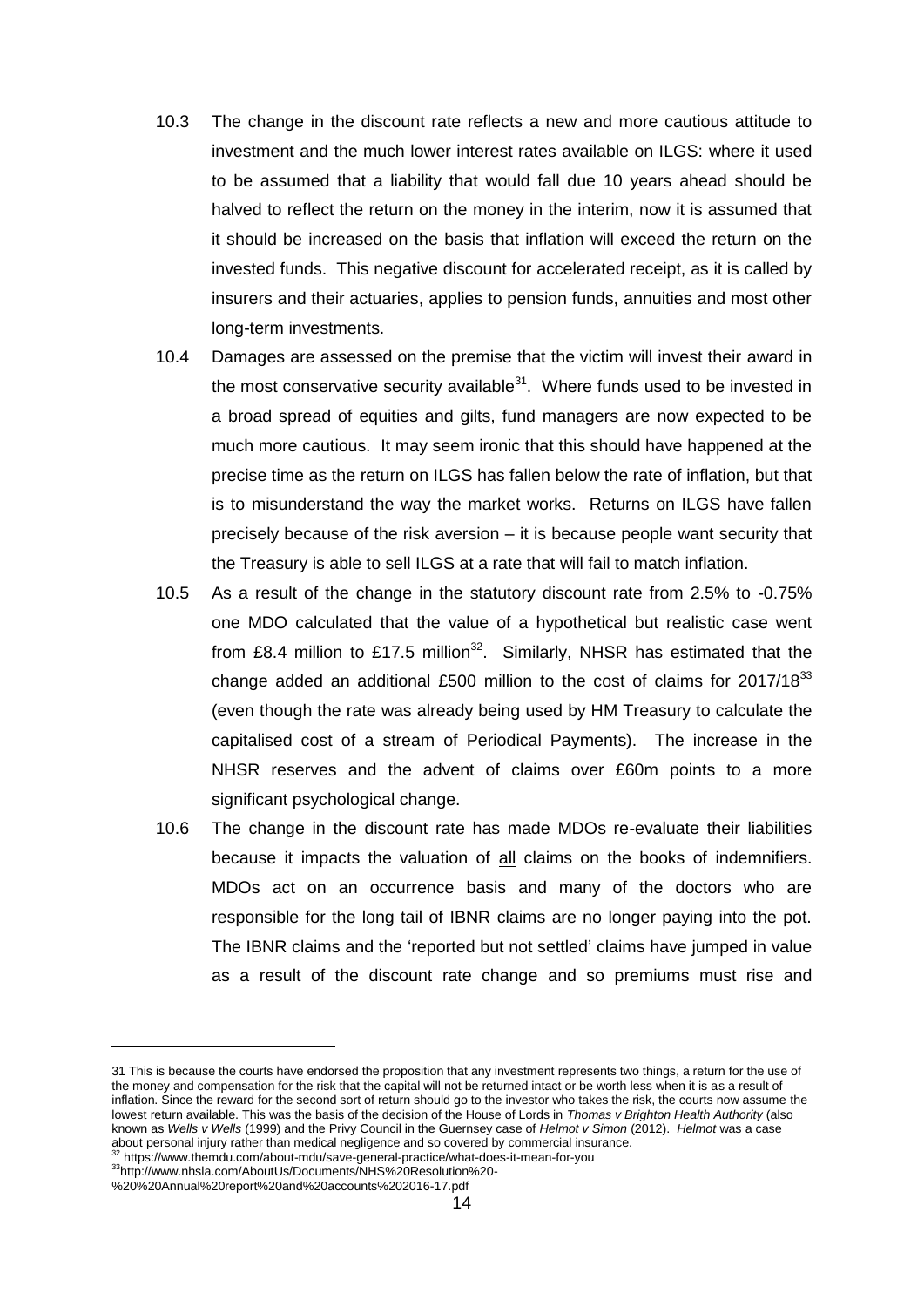arguably the MDOs' may have to exercise their absolute discretion against a doctor for a high value claim to ensure liquidity.

10.7 In the Channel Islands there is no statutory discount rate because the Damages Act 1996 does not apply. However, the courts in the Islands do try to follow the English common law. In the 2012 Guernsey case of *Helmot v Simon<sup>34</sup>* the court found that the proper rate for earnings related losses was less than 0%. This was a personal injury case resulting from a road traffic accident covered by a commercial insurer and focused on future loss and care costs. This decision was based on conventional English common law principles and it delivered a significant body-blow to confidence among English insurers. A discount rate of -0.75% was subsequently adopted by HM Treasury when evaluating its liabilities. In 2017, this was adopted by the Lord Chancellor when setting the default rate, giving rise to the shock revaluation of liabilities and the arrival of claims pleaded in excess of £20m. It is thus in Guernsey that we find the origins of the present crisis in clinical negligence insurance in England, even if it took five years for the implications of the decision to penetrate the body politic and the practical implications are still being obscured in the accounts of the NHS Trusts who will eventually have to foot the bill.

#### 11 Potential Solutions

11.1 In England it has been widely recognised that the system is unsustainable. The NHSR Annual Report 2016/17 made it clear that law reform is needed:

> **'We have a duty to compensate patients fairly where they are harmed by negligent care, but the current costs to the NHS are unsustainable, particularly given the other financial challenges facing the system. However, increases in costs are also unavoidable without significant law reform.<sup>35</sup>'**

11.2 As there is no State provision akin to the backing of the CNST by HM Treasury within the Channel Islands today, you are much closer to the position in Australia in the early 2000s. Then there was a sudden crisis in medical indemnity, where one funder effectively went bust and another withdrew from the market. The State set up a review of the law of negligence under the chairmanship of a Court of Appeal Judge, Mr Justice Ipp and the result was a series of reforms (outlined below).

<sup>&</sup>lt;sup>34</sup> [2012] UKPC 5

<sup>&</sup>lt;sup>35</sup> NHSLA Annual Report 2016/17 Page 20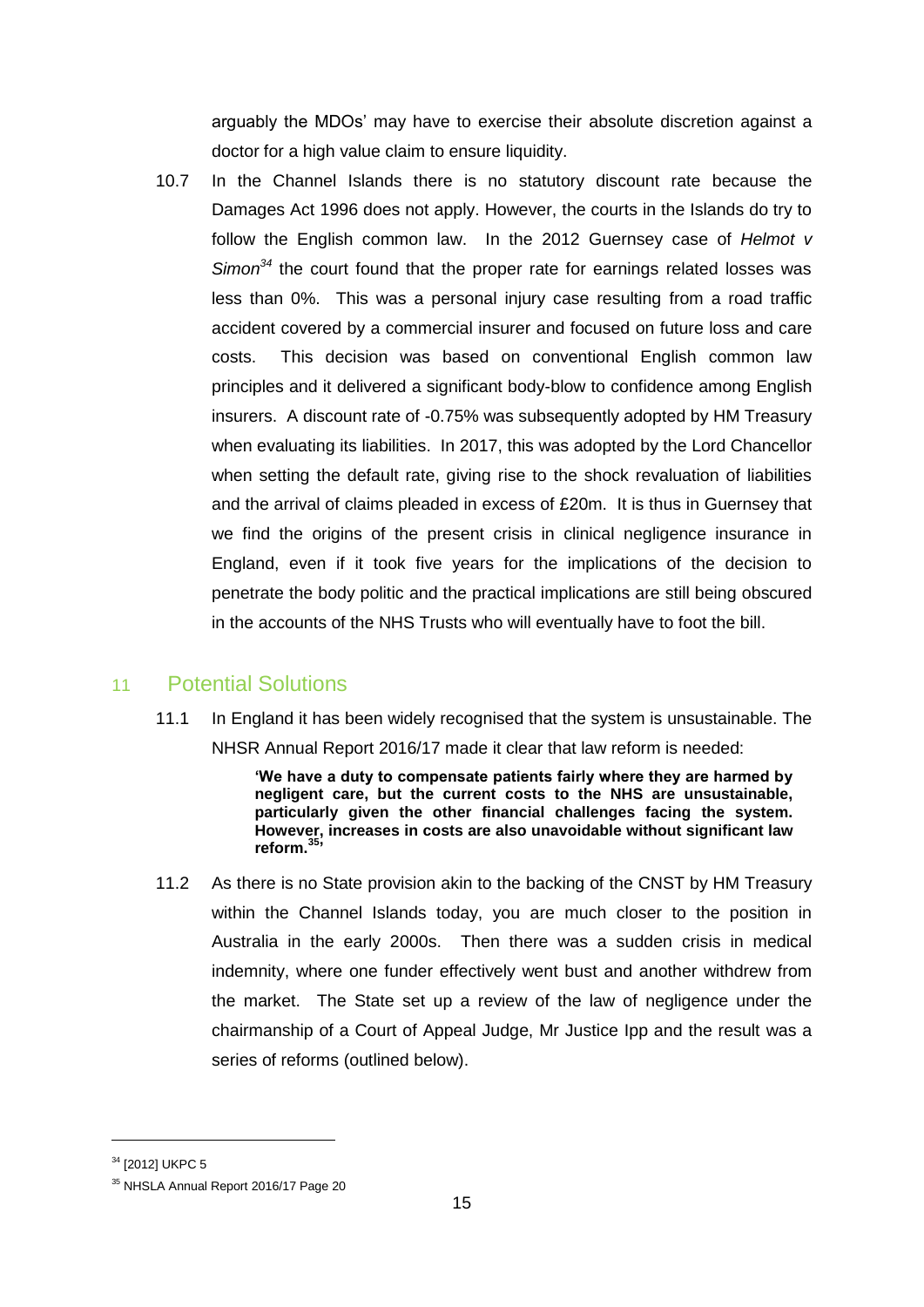11.3 In line with the NHSR's recommendation, the National Audit Office in its recent report<sup>36</sup> recommended that by September 2018 the Department of Health, with the Ministry of Justice and others set out a clearly coordinated strategy to manage the growth in the CNST. It recommended that the strategy should identify the balance that the government wants to strike between access to justice and access to health services, to consider what is a proportionate response to harm, and to address all factors contributing to the costs of rising clinical negligence claims that can be influenced by the government, including the number of claims, legal costs and damages awarded. Similarly, the House of Commons Public Accounts Committee<sup>37</sup> found that:

#### **'…tackling the rising costs of clinical negligence requires urgent and far-reaching action by more than one government department, but currently there is no overarching cross-government approach.'**

- 11.4 However, serious the problem may be in England, the arrangement by which the State stands behind NHS bodies (who provide 90% of care) means that we have a choice about whether to act or to kick the can further down the road. We can continue to ignore the increase in the CNST long term liabilities for a few more years at least. In private medicine, where there is no such arrangement, it seems that the most high-risk specialties, obstetrics and spinal surgery are in effect ceasing to exist. In the Channel Islands, there is no insulating arrangement with the States, merely a contractual arrangement between individual doctors and their indemnifiers. The States seem to have organised this arrangement, but they have no assurance that it will continue to be renewed from year to year, or that when the indemnity is called upon in a catastrophic case the MDO will be able to exercise its discretion in favour of the individual doctor under fire. The reality is that when liabilities on individual cases may be in excess of £20 million it is unreasonable and impractical to expect a mutual arrangement between doctors to support the system.
- 11.5 We advise that the current indemnity arrangements in the Channel Islands will prove to be unsustainable unless something effective is done to reduce the level of the liabilities. It is at root an arrangement between the medical profession and society as expressed by the State, and it must be premised on an assumption that the State will act so as to keep the liabilities down to a level where it is reasonable to expect the profession to meet the bill out of their collective income. They may lay this liability off, either through commercial

<sup>36</sup> https://www.nao.org.uk/report/managing-the-costs-of-clinical-negligence-in-trusts/

<sup>37</sup> *Managing the costs of clinical negligence in hospital trusts,*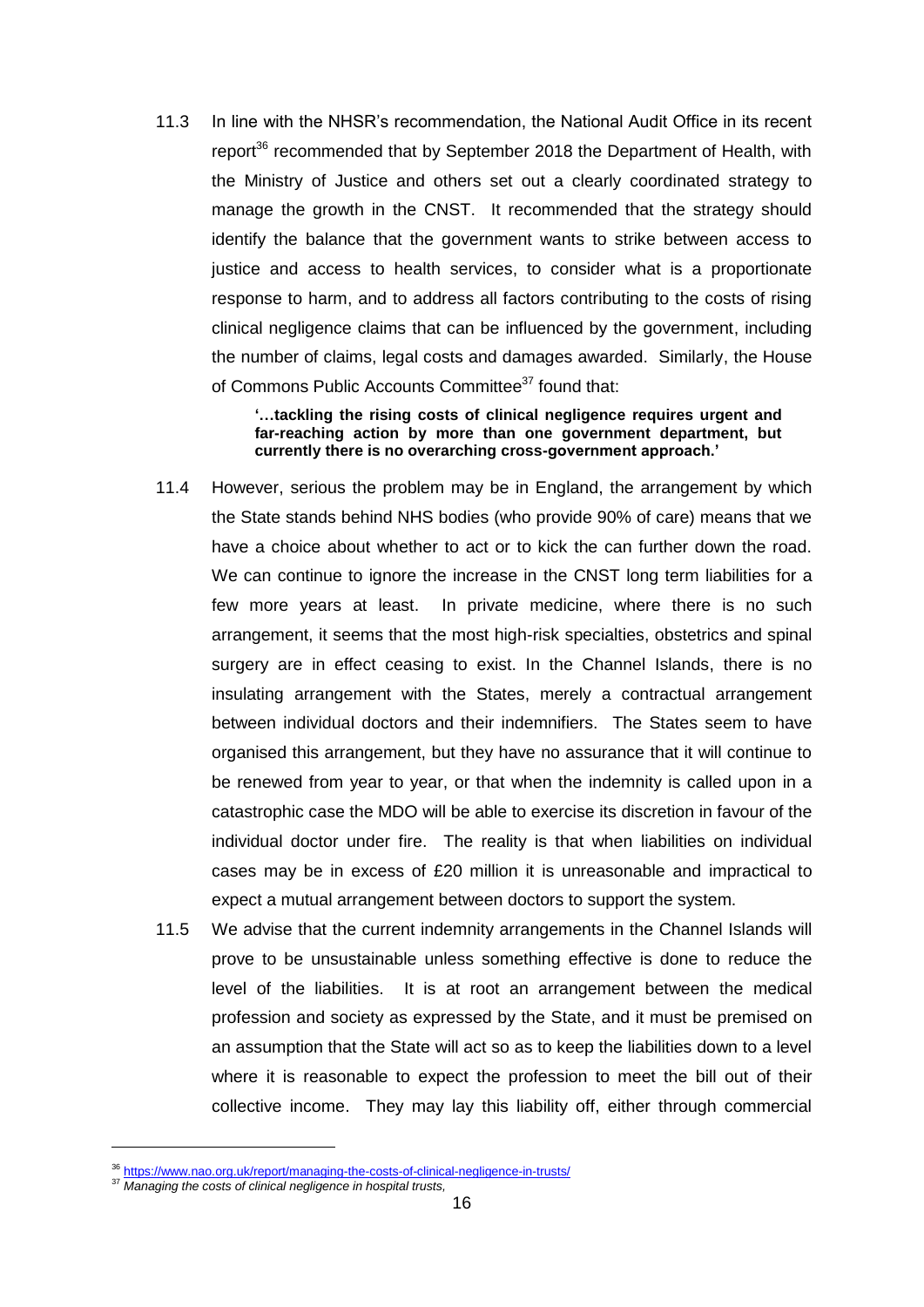insurance or a mutual fund such as the MDOs so as to smooth out the cost of meeting it over a number of years, but that cannot serve to shift it. Either society acts reasonably in what it expects of its doctors or the arrangement will break down.

- 11.6 There are a number of areas that the States should investigate as a matter of urgency if they wish to provide stable healthcare systems that will provide reasonable compensation to those injured and appropriate care for those who are disabled through negligence.
- 11.7 This is a list of ideas that we could explore in more detail for you if you wished. Some of them raise more practical problems than others, but all are perfectly deliverable.
	- 11.7.1 Legislating for a set and positive discount rate not linked to a riskfree investment (ILGS). The common law used the 4.5% discount rate table until 1999 and people who recovered compensation on that basis did not run out of money.<sup>38</sup>
	- 11.7.2 Legislating for the courts to award periodical payments.
	- 11.7.3 Legislating for a cap on the amount of damages payable both individual heads and the capitalised sum.
	- 11.7.4 Removing care, other therapies, and accommodation as recoverable heads of loss. If people need these things they should make use of services provided by the States and the States should acknowledge an obligation to provide adequate care for the disabled, whether they are victims of tort or not. The problem with the contrary assumption that we have seen in England is that every claimant demands a one-patient institution, which has proved to be a prodigiously expensive way of providing care. Furthermore, there are obvious advantages in maintaining quality of the care if delivered in a properly run residential care homes with adequate processes of supervision. In short, the States should be able to provide care that is much cheaper and of more reliable quality than the individual (be they disabled through negligence or otherwise) can provide for themselves.
	- 11.7.5 Enacting an assumption that claimants will make use of State care where it is available. One of the mistakes in England has been the

https://publications.parliament.uk/pa/cm201719/cmselect/cmpubacc/397/397.pdf<br><sup>38</sup> The first of these massive claims, Dr Lim Poh Choo recovered £229,000 in 1978. When she died in 2006 aged 70, her fund had grown to over £1m *Lim Poh Choo v Camden and Islington Area Health Authority* [1980] AC 174, [1979] UKHL 1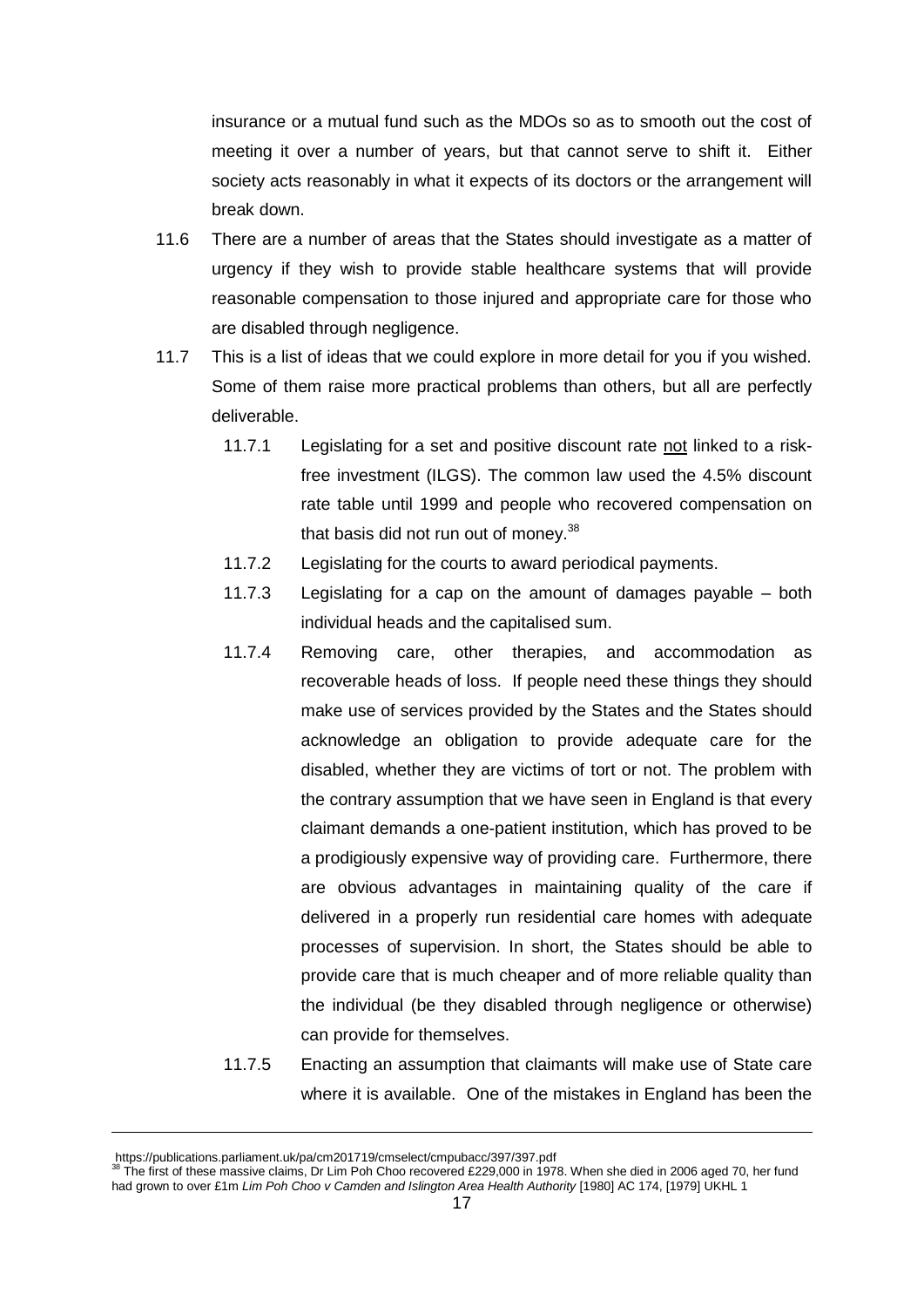failure to revisit the opposite assumption, which was enacted at the dawn of the NHS when state care was a new and unfamiliar feature of the landscape<sup>39</sup>.

- 11.7.6 Instituting a system whereby the States indemnifies all doctors and their estates so as to remove the need for doctors and patients to rely on a MDO's discretion in negligence claims against doctors. That would replicate the situation in England and it would be perfectly affordable until the litigation climate changed. The trouble is that once you get a large claim you will be faced with the *ad hominem* arguments at the same time as you face a potential swarm of imitative claims.
- 11.8 We touch on these briefly below but note that this is not a comprehensive review and other matters such as tightening up the limitation period, limiting legal costs and removing interest awards could also be considered.

#### 12 Set Discount Rate

- 12.1 In England, the Lord Chancellor adopted the rate of -0.75% in 2017 provoking widespread concern in the insurance industry as well as the NHS. This excessively prudent assumption is one that has been followed by those selling annuities. When HM Treasury adopted the same assumption in 2015 it led to a doubling of the provision for CNST liabilities. There is nothing wrong with providing for a liability on the footing that the capital will not be put to useful work, that the tort victim will not invest the capital so as to make a proper return, but there is nothing right about it either. The debate is as old as human society: it was resolved in favour of the prudent investor in the Parable of the Talents $40$ , but the arguments in favour of those who would forbid all payments of interest as usury are even older $41$ . Today those who pay the damages, the working population depend upon pension funds that invest their savings and consistently aim for the returns available from investment in a broad basket of securities, including equities. The proposition that the claimant should be compensated on the assumption that their investors will act differently is in practice a device to increase damages.
- 12.2 In England, we are victims of the assumption that the way matters are currently is necessarily the way in which they should in fairness be organised.

<sup>&</sup>lt;sup>39</sup> Law Reform (Personal Injury) Act 1948.s2(4)

<sup>40</sup> Matthew 25:14–30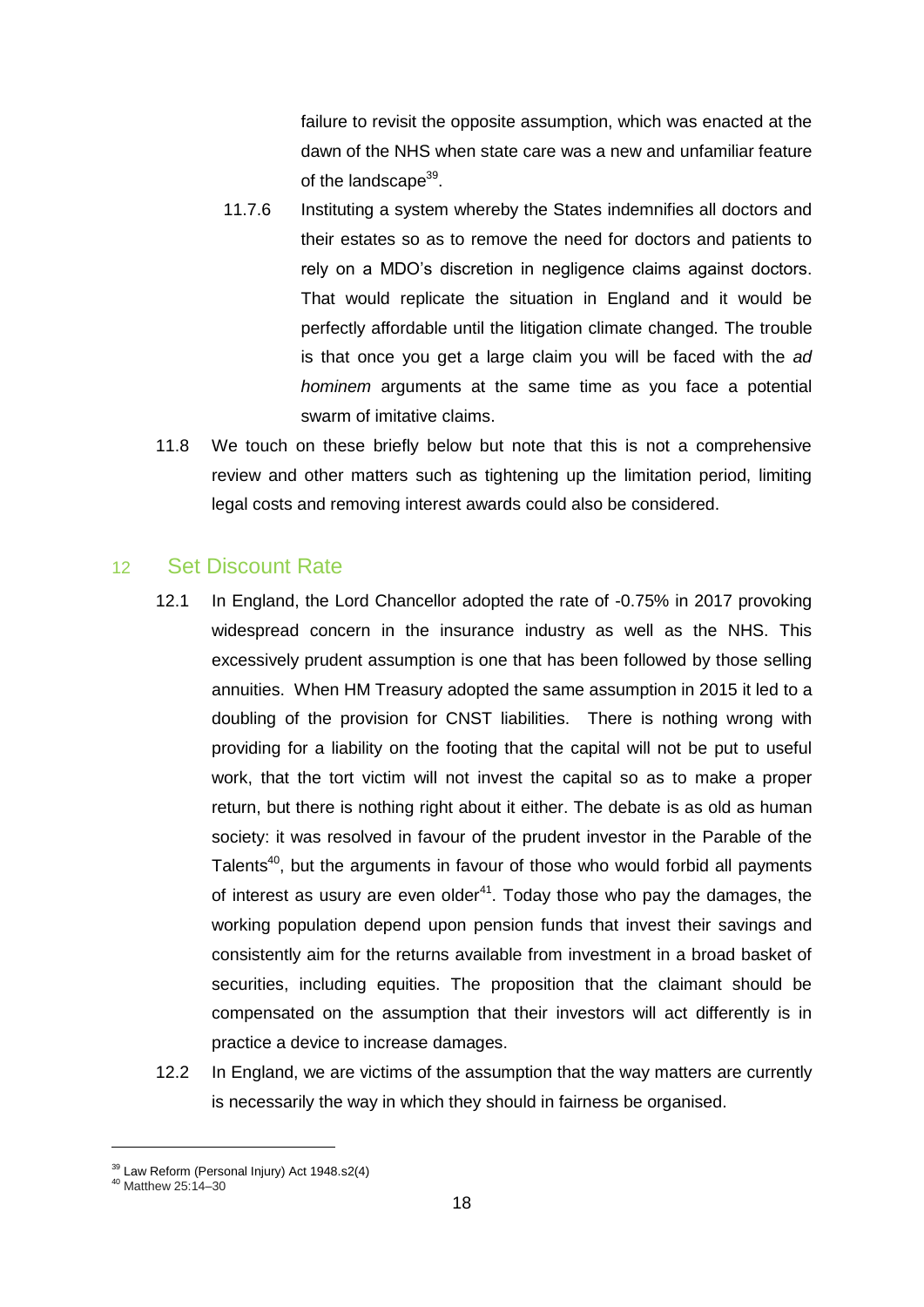12.3 The uncertainty in the lack of a discount rate makes the Islands an unknown on the indemnifiers' books. The Islands should consider introducing legislation to allow for a set statutory discount rate based on an investor's portfolio. A positive rate above that of England would immediately make the Islands a more attractive proposition for indemnifiers.

#### 13 Periodical Payments

- 13.1 Section 2(1) of the Damages Act 1996 was amended in 2003 to give the courts in England the power to award damages by way of periodical payments - yearly payments usually for care and case management. These have proved enormously attractive in England because:
	- 13.1.1 Such payments are treated as a stream of damages payments rather than a return on an investment fund and so they do not attract income tax;
	- 13.1.2 Because they are fixed and index linked to appropriate rates of wage inflation<sup>42</sup> they are relatively secure;
	- 13.1.3 They do away with the uncertainty arising from the need to debate the life expectancy of the claimant;
	- 13.1.4 Because they abolish the need to pay a capital sum at the time of judgment they are attractive to the politicians responsible for HM Treasury in an era when it seems that anything that happens much after the next general election is of comparatively little concern.
- 13.2 In the Channel Islands there is no ability for the courts to award damages by periodical payments. As with the RTA case *Helmot v Simon*, the bulk of awards in clinical negligence claims are the care costs. In *Helmot,* the Privy Council found that to ensure the Claimant did not suffer under-compensation (in light of the acknowledged disparity between earnings and ILGS linked RPI inflation) a negative discount rate was applied to earnings related losses (mainly care and lost earnings). This caused an immediate hike in local premiums (at the time the discount rate in the UK was 2.5%).
- 13.3 The Privy Council in *Helmot* made it clear that it would be desirable for Guernsey to pass legislation to allow for payment by periodical payments. Even though there are fewer attractions for a society that does not organise its affairs

 $41$  Psalm 15:5

<sup>&</sup>lt;sup>42</sup> Periodical payments for care and case management are tracked to data provided by the Office of National Statistics which sets out earnings inflation through an annual survey. Therefore, the yearly earnings related payments in a claim are index linked to the level of earnings of similar employees.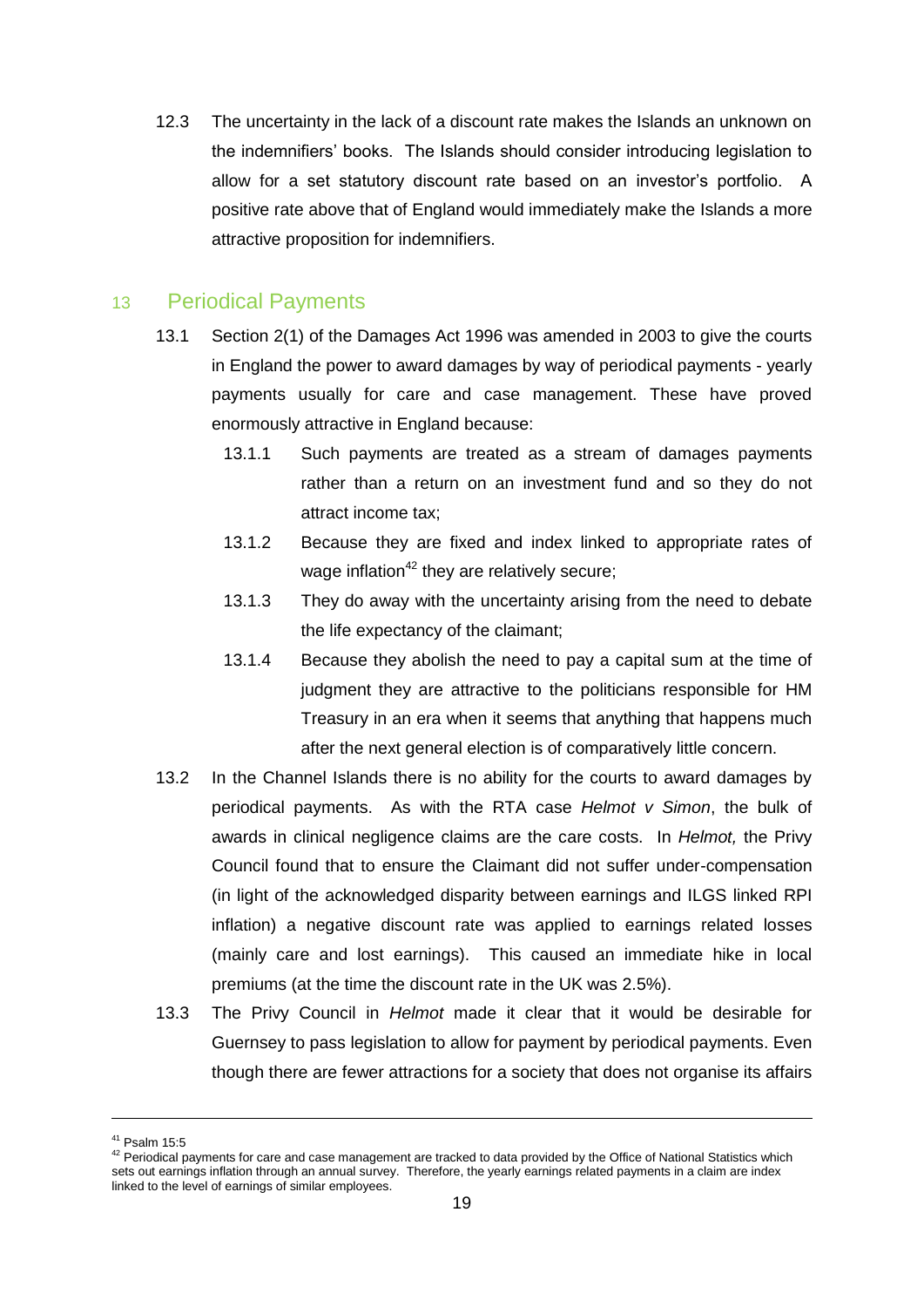on the basis of having a national debt, you may see the force of this view. It is difficult to see why that authoritative guidance has not found favour with the legislators in the intervening five years. Legislation could be passed to allow the indemnifiers to spread their liabilities and claimants to have guaranteed lifetime payments where appropriate and without the need to invest a lump sum.

13.4 Section 2(3) of the Damages Act 1996 allows for the English court to award periodical payments only if it is satisfied that the continuity of the payments is reasonably secure. The Act provides that payment will be 'reasonably secure' if it is protected by government guarantee, protected by the Financial Services Compensation Scheme (FSCS), or the source of payment is a government or health service body. MDOs are not insurers backed by the FSCS and so are not viewed as reasonably secure providers for the purpose of periodical payments. Were the Channel Islands to legislate in the same vein to allow for periodical payments, any clinical negligence damages payment from a MDO would still have to be by way of a lump sum. If doctors were insured on the commercial market the insurers would need to satisfy the court that they can comply with a PPO in the face of a limited and so costly market for annuities for impaired individuals $43$ . Therefore, even if you were to follow the guidance of the Privy Council in *Helmot,* it would only provide a partial solution to the presenting problems.

#### 14 Cap on Damages

-

14.1 The principle that a patient is entitled to be compensated for all pecuniary loss has a long and lofty legal history<sup>44</sup>. Yet, at least one Law Lord has argued that we should not assume that it is the '*only sensible compensation system.<sup>45</sup> '* The tone of the recent governmental papers in England given the escalating costs of clinical negligence and the negative impact on frontline care, suggests that the principle is starting to be questioned. Of course, it is impossible to return a cerebral palsy child to the condition that he would have been in had he been delivered sooner, and the legal exercise of trying to do so through money is

<sup>43</sup> Comparison of the NHS Litigation Authority and the Commercial Insurance Market, http://www.nhsla.com/mwginternal/de5fs23hu73ds/progress?id=HLQaV7vvYmb1KA-PRx9JCPrJ2iFSAN7-ReV0n5S8a7s,

<sup>44</sup> *Livingstone v. Rawyards Coal Co.* (1880) 5 App.Cas. 25, 39; *Lim Poh Choo v. Camden and Islington Area Health Authority [1980] A.C. 174* , 187e, per Lord Scarman. The technique employed to achieve this result is to provide an annuity of an annual

amount equivalent to the streams of future losses of earnings and cost of future expenses: *Hodgson v. Trapp* [1989] A.C. 807 , 826d-e, per Lord Oliver of Aylmerton.

<sup>45</sup> Lord Steyn *Wells v Wells Thomas v Brighton Health Authority, Page v Sheerness Steel Co. Plc.* [1999] 1 A.C. 345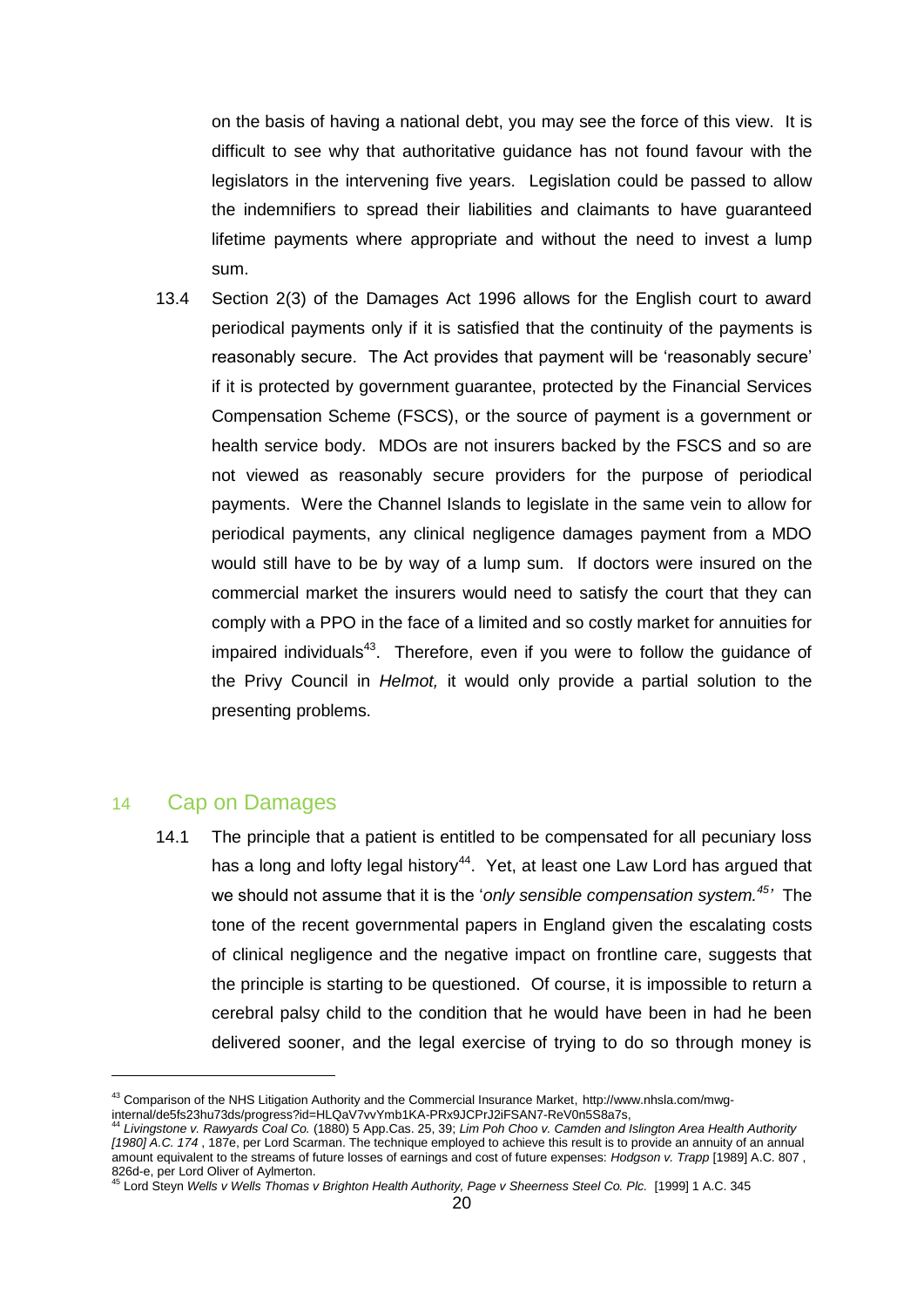undermining the health service in England and could cripple the entire health service in the Islands. Were legislation passed capping total damages payable per claim then the Islands would again become a more attractive customer for indemnifiers. We understand that six USA states have capped total damages with corresponding decrease in indemnity premiums and litigation<sup>46</sup>.

- 14.2 There are a number of ways in which the enormous range of services from primary care, contraception and allied health professionals at one end, to major trauma and elective neurosurgery at the other can be provided to small communities and the two Islands do not have exactly the same detailed provisions. However, patients already accept that by living on the Islands, GP appointments are paid for and that certain treatments are not locally available $47$ . Patients are transferred off Islands in emergencies or for certain elective procedures. As happens with any isolated community needing care that can only be provided in a large centre of population, outcomes are occasionally influenced by the inevitable delay through the transfer and perhaps inclement weather conditions. The advent of percutaneous coronary angioplasty, Hyper Acute Stroke Units and effective treatment for dissecting aortic aneurysms has brought a silent revolution in the last 10 years that has increased the advantages of living in large cities and seen far more centralisation of services within England. The volume of certain types of patient on the Islands and the need for an on-call service means that patients are not seen by sub-specialists. Residents accept these limitations as part of their decision to live on the Islands. Just as the organisation of healthcare has to be adapted to provide what is appropriate in an island setting, so the arrangements for compensating victims of tort and providing care for the most damaged members of society have to be appropriate for a comparatively small community.
- 14.3 Any limit to the amount of damages awarded would be a radical '*departure from established principle<sup>48</sup>'* with resources and social policy arguments being a matter for government after full consideration of all factors and is therefore not within the scope of this paper. Nonetheless, should the Islands either step into the breach<sup>49</sup> when a multi-million pound claim is brought without available indemnity cover or decide to set up its own system for indemnifying its

<sup>46</sup> https://www.medicalprotection.org/docs/default-source/sab-docs/5892-striking-a-balance-policy-paper-web.pdf

<sup>47</sup> Two treatments for a heart attacks/coronary artery disease (cardiac catheritsation and coronary artery bypass grafts) are not offered on Guernsey (and Jersey?); neonates under 28 weeks and neurosurgical bleeds (e.g. sub-arachnoid haemorrhage) <sup>48</sup>Lord Steyn *Wells v Wells*

<sup>&</sup>lt;sup>49</sup> It must be understood that where the State is the employer of the tortious doctor, it will be vicariously liable in law for the actions of the doctor. Refusing to step into the breach will involve relying on the immunity of the State and refusing to meet a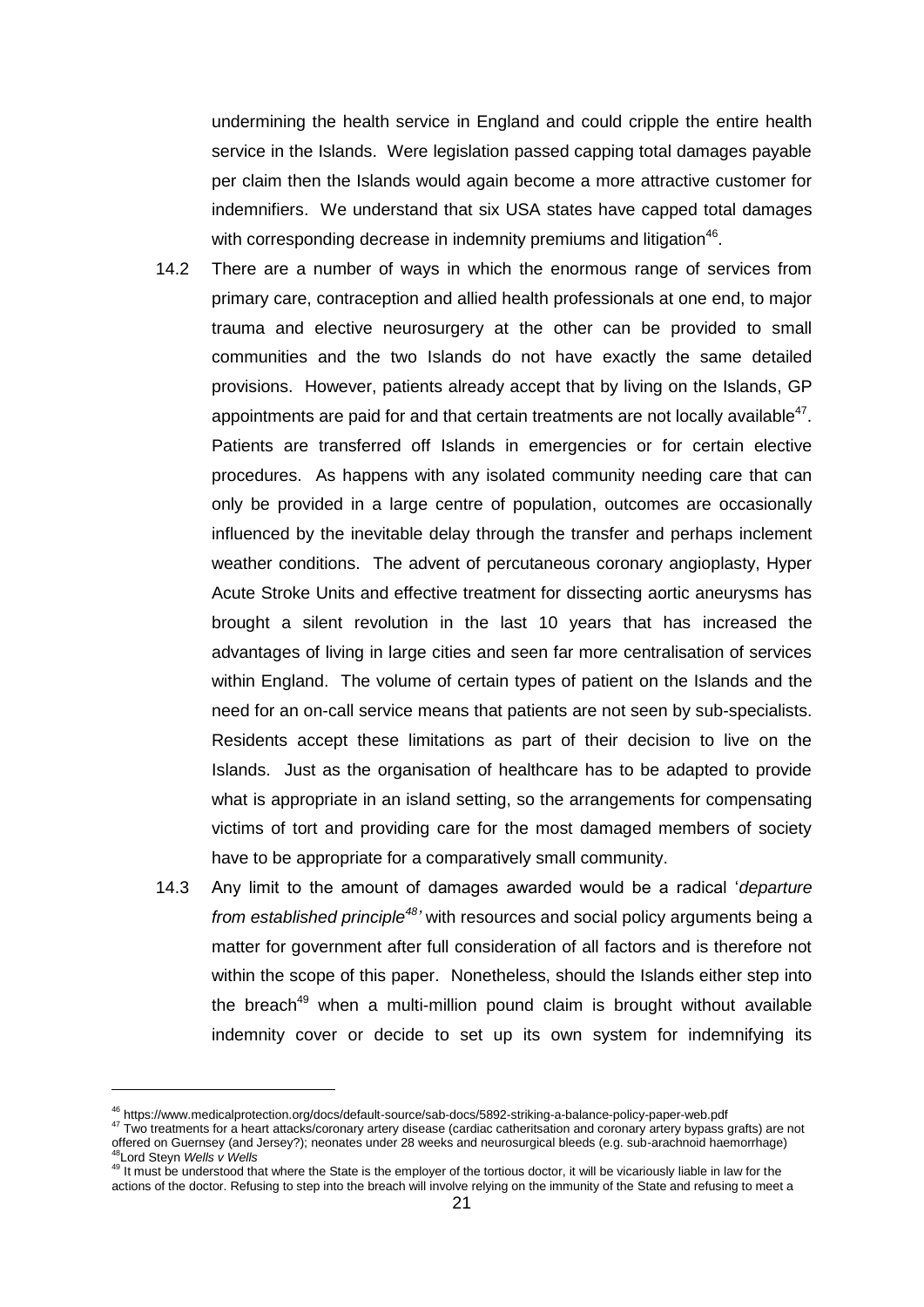healthcare workers, then the liabilities based on the 100% compensation principle would simply be too high for the small populations to sustain.

14.4 Not only should there be an overall cap on damages considered but each head should have a cap considered. For example, in some parts of Australia, damages for lost earnings and earning capacity are capped typically at multiple or two or three times the average weekly earnings so awards are reduced by way of a formula not susceptible to judicial manipulation. This would seem sensible on Islands where the population of some high net worth individuals could mean that the lost earnings element of a claim could be a sum that would be utterly unreasonable to expect the median member of the community to support. Any individual earning above the average may well already have appropriate insurance provision for lost earnings should they be unable to work.

#### 15 Removing Care as a Recoverable Head of Loss

- 15.1 The most important single reason why compensation costs so much in England is because the common law has driven itself into a cul-de-sac from which there is no logical escape following a series of decisions over the last 40 years. Until 1976 no baby had recovered compensation for a birth injury. Indeed, there was no certainty that compensation could be recovered for an injury sustained before birth and so an Act was passed in 1976<sup>50</sup> to make the position clear.
- 15.2 Since then the courts have confused the issues of the right of the parents to enjoy a semblance of family life with the right of the child to proper care. This has resulted not only in prodigious additional support being provided for parents to enable them to look after their children at home, but to that support being sustained when the victims grow up, passing the age when they would normally leave home. Today these claims routinely include the costs of running a one-patient institution. It is recognised that the parents rarely are capable or inclined to manage the arrangement and so it includes the costs of case managers who will supervise the institution after the parents have retired and indeed died. The fiscal consequences are increased because with advances in medical care and nutrition<sup>51</sup>, the life expectancy of the individuals,

judgment. In England the doctrine of State immunity was overturned in England in the 1970's: we are not aware of any comparable jurisprudence on the Channel Islands. <sup>50</sup> Congenital Disabilities (Civil Liability) Act 1976

<sup>51</sup> It is routine for these children to be fitted with Percutaneous endoscopic gastrostomy (PEG) feeding tubes, which were first described in 1980 for use in children.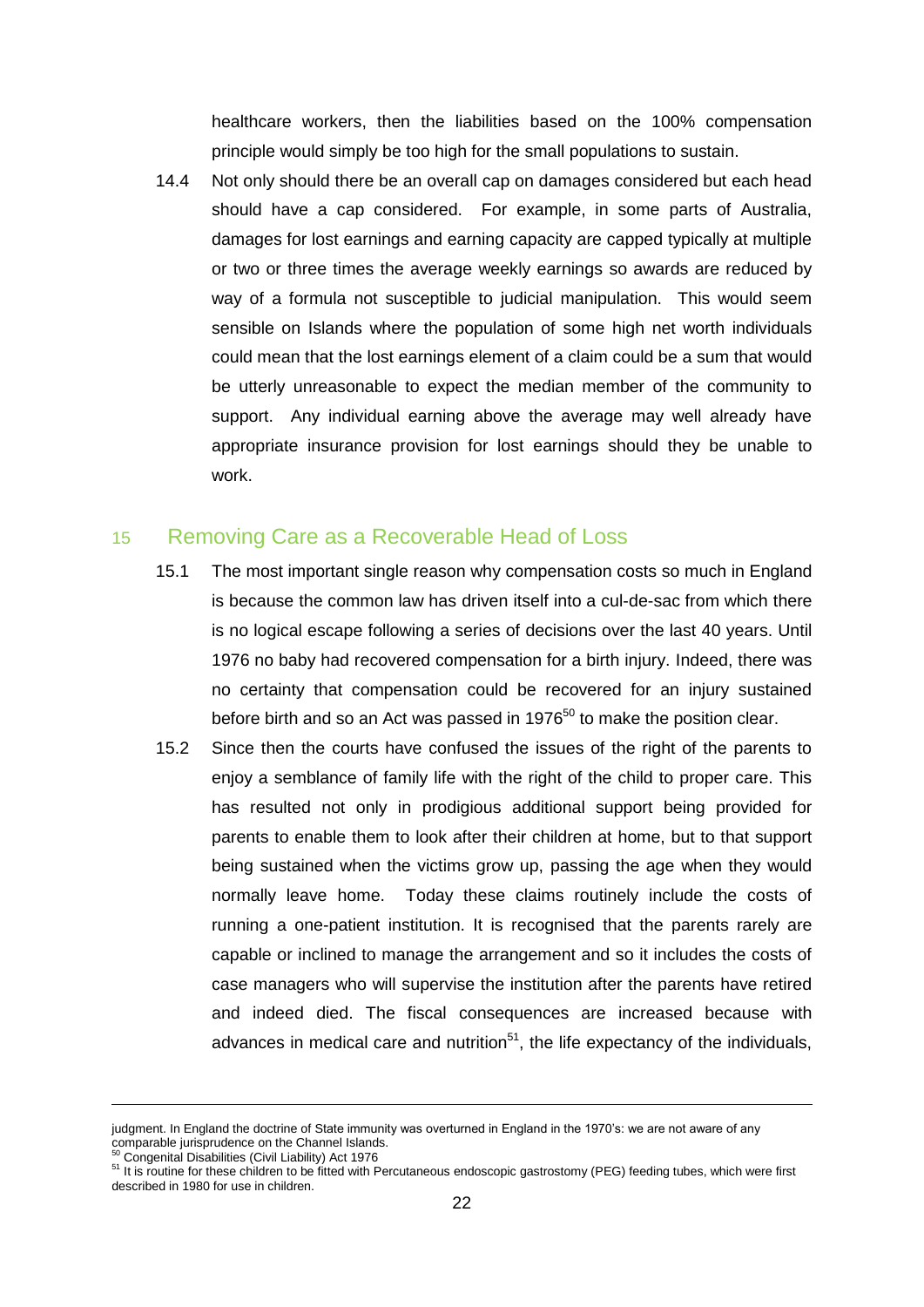who may be profoundly brain damaged, has increased from a few years to ranges much closer to the rest of the population.

- 15.3 The provision of this level of care in such a setting is massively expensive. It is common for these people to have problems with continence, convulsions and sleeping, so that they may need occasional 1:1 or even 2:1 care such as turning at night. Where they are adults and will need manual handling, two carers are required often for 24 hours a day to cater for events that may occur less than once a week. There is usually a claim for a hydrotherapy pool. The accommodation claim will include the cost of a bungalow designed for disabled living and large enough to contain staff and the equipment the patient will perhaps only need occasionally. The cost of this support may be up to 10 times what it would cost to provide that care in a proper setting designed for the purpose of catering for a group of people with similar problems, which is the way in which most such care is delivered to people who do not have defendants to sue. There are also intrinsic problems with one-patient institutions because they can never have the supervisory structure necessary to ensure that the residents receive care that is consistent and of high quality.
- 15.4 The tort law system is not well designed to cater for the cost of providing care. Since the tortfeasor and the victim are separated on the day of judgment the needs will only be assessed by the courts once, on the day when compensation is awarded. Since the English courts are also committed to the proposition that the victim must be awarded 100% compensation, even though they have only proved their entitlement to compensation and their need for specific item on the balance of probabilities, there is an inevitable tendency to err on the side of generosity.
- 15.5 To rectify this problem we need to provide proper State care for profoundly damaged people in State financed care homes of appropriate size, in exchange for which the State should by primary legislation deprive people of the right to recover the costs of such care. Since many people so afflicted by disability will have no claims in tort, there will be a positive benefit to the disabled population – it is the mark of a civilised society that it cares for its most vulnerable members.<sup>52</sup> The needs of this group of people cannot be disputed; the mistake is in choosing to allocate the response to this need through the tort system, which increases the cost of those who are successful whilst excluding those who cannot sue an identifiable defendant. If someone were to suggest that ITU

 $\overline{a}$ 

<sup>&</sup>lt;sup>52</sup> Widely attributed to Mahatma Gandhi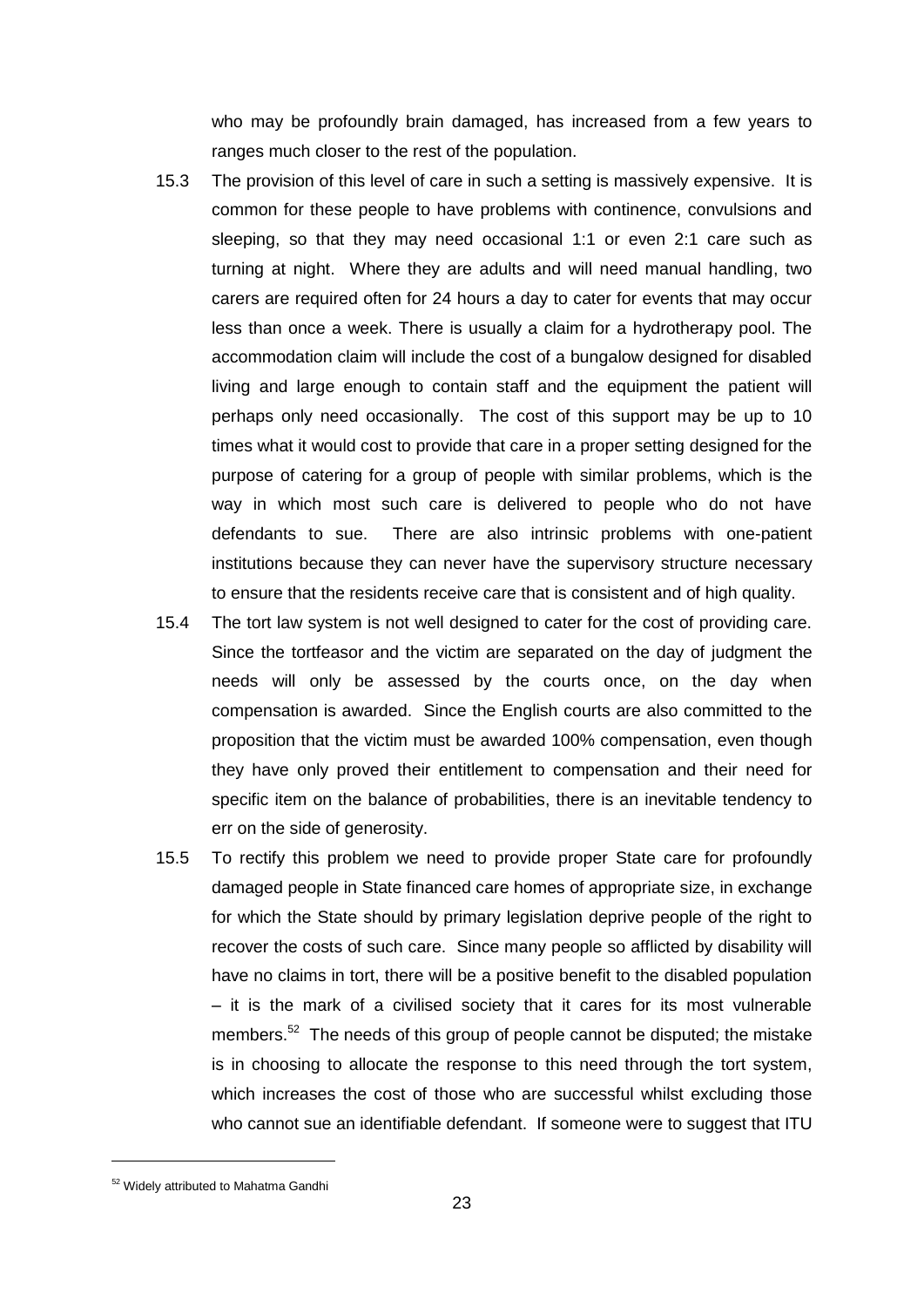care should be allocated by the courts and provided in the home the folly would be evident and it is difficult to explain how we have strayed so far from the path of reasonable assessment and provision in the case of those who need intensive care of a different sort.

15.6 In England the Law Reform (Personal Injures) Act 1948 s2(4) requires the court to ignore the possibility of avoiding an expense by making use of State care, even though there is no requirement upon a successful claimant not to use it. There is no reason why the Channel Islands should not enact the opposite assumption or as a matter of policy decree that it will not endorse the onepatient institutions that we have in England with the care provided by workers commanding high salaries. The States could remove care and case management as a recoverable head of loss and in exchange it could arrange for all those in need to receive care provided through the independent sector or by purchasing whatever may be appropriate from NHS providers.

#### 16 State Indemnity for Doctors and their Estates

16.1 Prior to 2004, all hospital consultants in Ireland were indemnified by  $MDOs<sup>53</sup>$ . Due to the commercial insurers no longer being willing to insure the obstetricians, the State developed a Clinical Indemnity Scheme for State claims while private work continued to be indemnified by MDOs. In 2004, one MDO withdrew its cover for Irish obstetric consultants. It argued that from 1977 until 2001, it took only €25 million in subscriptions from Irish obstetrician members but paid over €75 million in obstetric claims from those years, spending over €50 million of money subscribed by non-obstetrician members<sup>54</sup>. Then in 2015, another MDO that largely covered all private consultants told the government<sup>55</sup> that between 2009 and 2014 the cost of indemnity per member had increased by over 95% and that as of 2015 there were no obstetricians working in wholetime private practice because it was not affordable. In order to mitigate the spiraling costs for private doctors and the subsequent pressure on the State system, the Irish government introduced a system of caps whereby the government covers any claim against a private consultant for incidents in private hospitals (so easing the burden on the State) above a certain ceiling and so reducing the risk to the insurer and the premiums charged. The system

<sup>&</sup>lt;sup>53</sup> http://www.oireachtas.ie/parliament/media/JCHC-Report-on-The-Cost-of-Medical-Indemnity-Insurance.pdf

<sup>54</sup> The Irish Times, MDU cannot carry a state responsibility Thu, Feb 10, 2005, *Dr Michael Saunders is chief executive of the Medical Defence Union.*

<sup>&</sup>lt;sup>55</sup> As part of the Joint Committee on Health and Children Report on the Costs of Medical Indemnity Insurance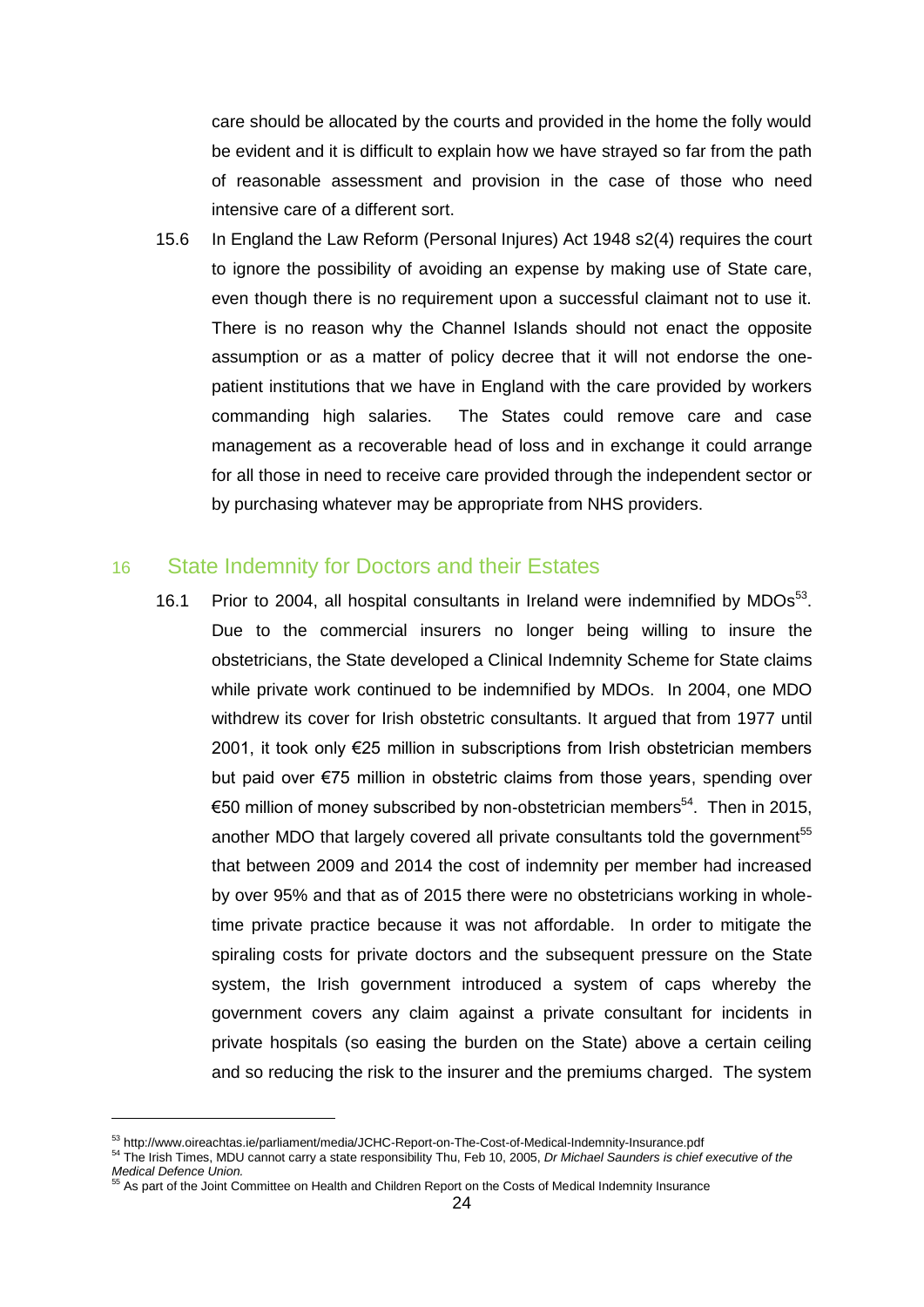is far from perfect, but it is an example of how systems based on MDOs can fail leaving a gap in healthcare and significant liabilities at the feet of the taxpayer.

- 16.2 Another example was seen shortly before 2000 where many Australian MDOs were forced to increase premiums for private doctors due to spiralling clinical negligence costs and the long tail of claims. The exponential rise, particularly for obstetricians, reduced the availability of some types of services, as is being replicated with private obstetrics and neurosurgery in England today. In 2001, an insurance group collapsed and the Australian government stepped in to stabilise the medical indemnity market requiring medical indemnity to be provided as insurance product (as opposed to discretionary indemnity); it introduced the Premium Support Scheme providing government subsidies towards the cost of the premiums; it introduced a High Cost Claims Scheme where the government reimburses medical indemnity insurers 50% of the insurance pay-out over a threshold; it introduced the Run Off Cover Scheme providing that eligible doctors receive secure, free medical indemnity cover when they stop practising; and introduced the Exceptional Claims Scheme which covers doctors for 100% of the cost of private practice claims that are above the limit of their medical indemnity contracts of insurance so that doctors are not personally liable for very high claims. These initiatives helped to stabilise the medical indemnity market and stopped doctors closing down highrisk areas of their private practice and forcing the State to shoulder the cost of care.
- 16.3 A change in system requires involvement from all sectors, but allowing the Islands healthcare systems to be based on the discretion on MDOs without limiting the value of claims is simply not fair to patients and doctors and is not sustainable. By having doctors indemnified on an individual basis prevents any learning from mistakes or development of expertise with the Islands as to the managing of claims. We understand that within both Islands there is now a single governance framework and single complaints system but with each doctor managing his/her own claim with an indemnifier we cannot see that there is any ability for learning from negligence claims.
- 16.4 From 1 April 2003 CNST independent sector providers of NHS care have been able to join the CNST. This is surely an acknowledgment that State provided healthcare is a necessity, that in some areas private providers are better placed to provide the care and yet State patients should not lose their avenue for redress under CNST. A similar system could be envisaged in Guernsey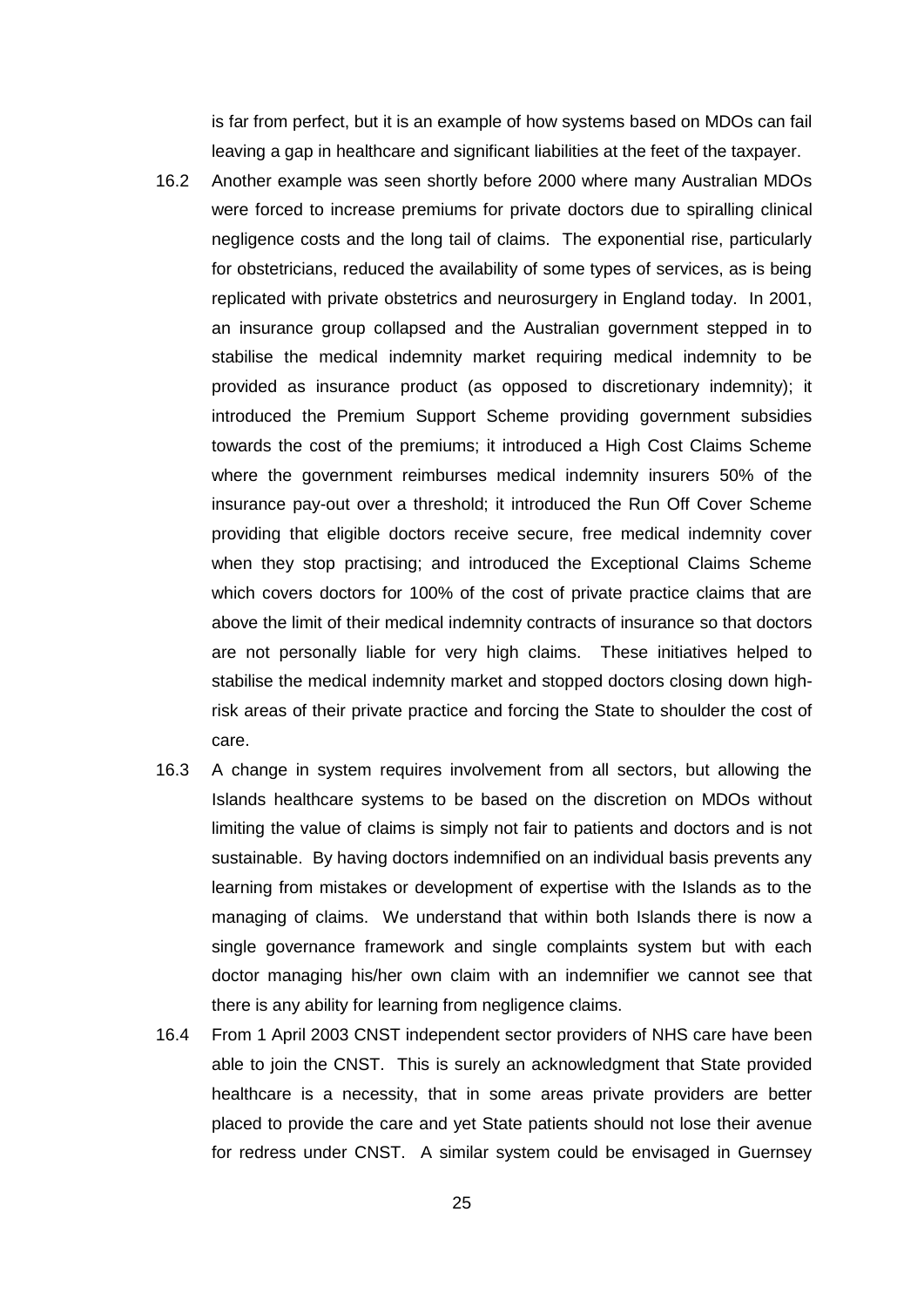where the majority of secondary care is provided by MSG, a LLP separate but commissioned by the State.

#### 17 Conclusion

 $\overline{a}$ 

- 17.1 As healthcare has become more effective it has become safer and more predictable. Inevitably society has become less tolerant of failure in that context. Negligence does not equate to incompetence, doctors are human and therefore fallible; even more commonly, the systems in which they work can be seen to have let down the patients who were entitled to rely upon them to do better. It cannot be right that when an accident causes injury to a patient the compensation claimed by the patient is allowed to cripple a health service. Society needs to bolster the healthcare system and allow lessons to be learnt from mistakes. There is a dearth of information available as to the level of clinical negligence claims across the Islands but the evidence available is that the current system is unsustainable and the Islands lack the arrangements that disguise the unaffordability of the situation in England.
- 17.2 There are other softer disadvantages of the present pattern of events, including the risk that doctors practice "defensive medicine" because they fear the legal consequences of making errors<sup>56</sup>. Defensive medicine leads to unnecessary interventions and the avoidance of treating high risk patients. It may also lead to a lack of candour and increased costs. It would be reasonable to postulate that doctors in the Islands are already performing defensive medicine in the knowledge that their job security is based on the discretion of a MDO that has already called time on at least one colleague.
- 17.3 There is a precious window of opportunity for the Channel Islands to change their arrangements before there is a crisis precipitated by an insupportable claim being presented by a profoundly damaged patient who is the victim of tort. This event will personalise the issue and make it much harder to adopt an approach based on a civilised recognition of the need to provide reasonably for all disadvantaged people, whether they be the victims of tort or not. The Islands have an enormous advantage in being able to deal with this as a theoretical problem. It is in the context of this change that fundamental tort reform may be seen as fair and acceptable. If the States act now, they will avoid having to tell an injured patient that the compensation they expect under

<sup>56</sup> https://www.medicalprotection.org/docs/default-source/sab-docs/5892-striking-a-balance-policy-paper-web.pdf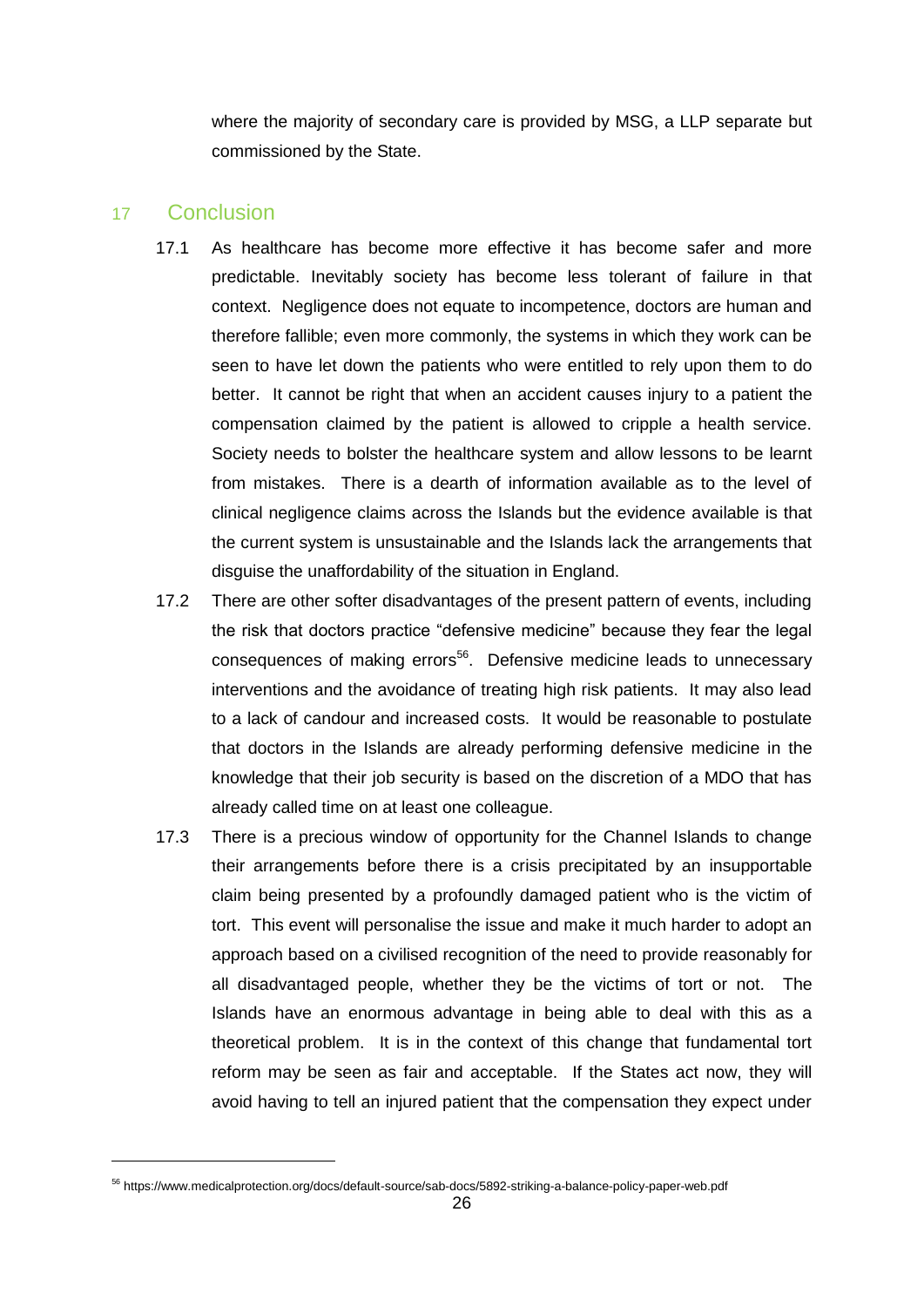the current legal framework simply does not exist as well as telling people that they are losing something that they believe is precious.

- 17.4 If it is recognised that the English pattern is unsustainable and may be transferred to the Islands suddenly and without warning, it will be seen that the Islands are living on the slopes of a volcano. When it erupts it will do so without warning and the States will find that they do not have the devices that have been developed in England to insulate us from a reality that is unaffordable. Once there is an identifiable claimant who is to be deprived of compensation the argument will be intensely emotional, with vested interests amongst the legal fraternity prepared to stand up for a status quo that has many disadvantages apart from being unaffordable.
- 17.5 One key disadvantage is that those disabled individuals without defendants to sue are excluded from the largesse and that the quality of care provided at home to the few successful claimants is intrinsically less reliable and consistent. Arguably the proper model of care involves residential care homes, appropriately financed and equipped to meet the needs of the residents which include those injured through negligence.
- 17.6 Just as the populations accept that island life limits the availability for certain treatments, so too should they accept that they cannot expect to receive payouts equalling or greater than the current value in England, which is already unaffordable. One MDO carried out a recent survey of their UK members with 73% of the public and 86% of healthcare professionals supporting changes to the legal system to tackle the issue. The surveyed population agreed that how society pays for clinical negligence is just one of many difficult decisions that are needed when considering healthcare spending<sup>57</sup>.
- 17.7 There is a window of opportunity to legislate for an affordable and sustainable personal injury claims system in the Channel Islands<sup>58</sup>. By being proactive, the Islands would be supporting the recruitment and retention of high quality healthcare professionals and guaranteeing the provision of healthcare services. The Islands would be guarding their budgets against unaffordable damages bills and would be seen as vanguards of reform. However, should the opportunity not be taken then the Islands are at risk of losing the fiscally productive populations and businesses that rely on the healthcare services (most notably the obstetric departments).

<sup>57</sup>https://www.medicalprotection.org/docs/default-source/sab-docs/5892-striking-a-balance-policy-paper-web.pdf

<sup>58</sup> Of course, any limit to a compensation scheme will impact other personal injury insurers and may encourage other businesses to relocate to the Islands where liability is more predictable and affordable than many other jurisdictions.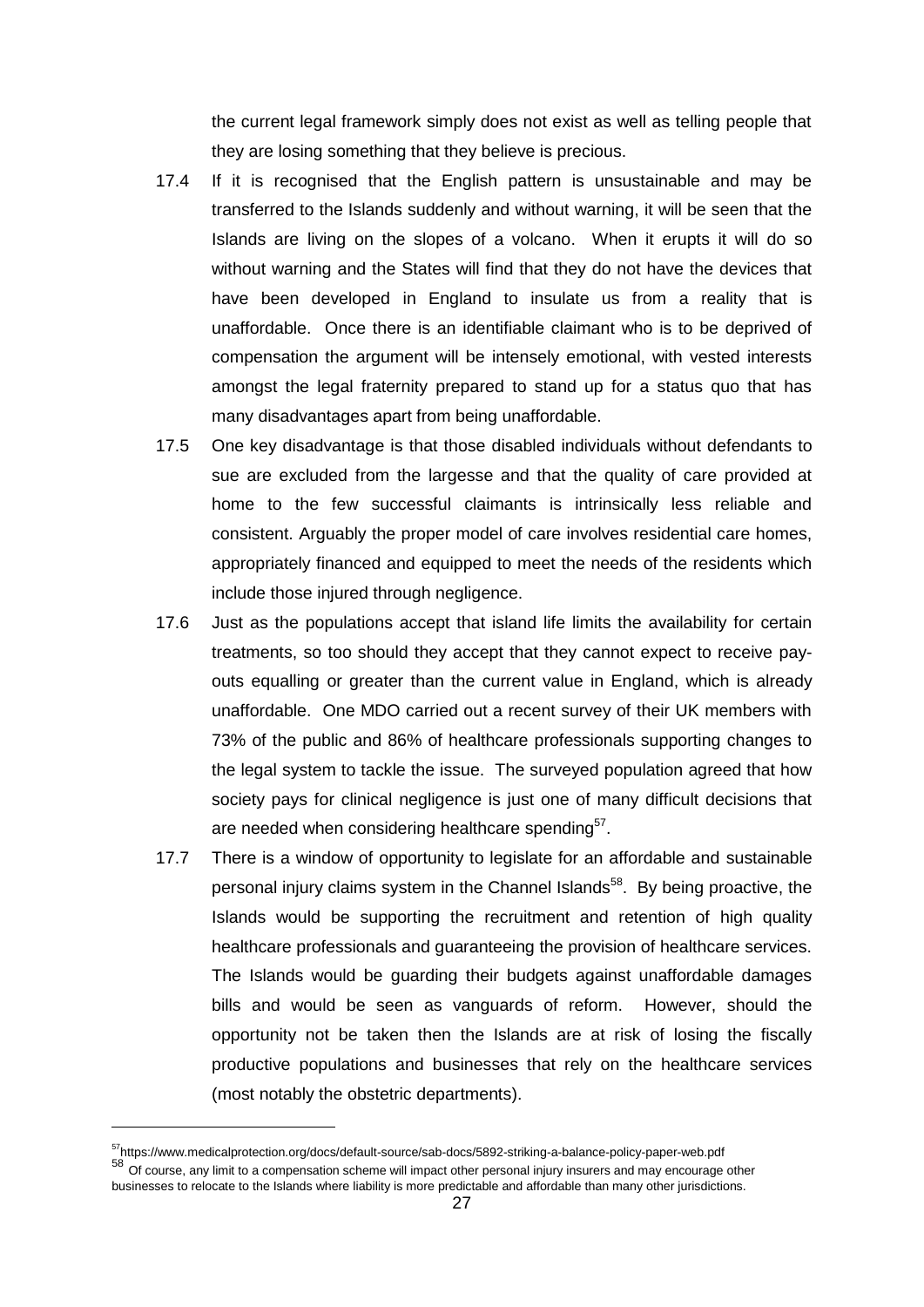17.8 Before any legislative reform is undertaken appropriate consultation and reports should be commissioned, but it is our view that such measures are overdue. We think it is only time that similar measures are legislated for in England, but the Channel Islands lack the arrangements that enable the English the luxury of being able to kick the can down the road if our politicians so choose. The fact that the problem is still largely theoretical does not alter the fundamental message of this advice: this is a crisis you will waste at your peril.

#### 28 February 2018

Elizabeth Thomas Associate, 020 7484 7637 e.thomas@hempsons.co.uk

Nadya Wolferstan Partner, 020 7484 7523 n.wolferstan@hempsons.co.uk

Bertie Leigh Consultant, 020 7484 7606 b.leigh@hempsons.co.uk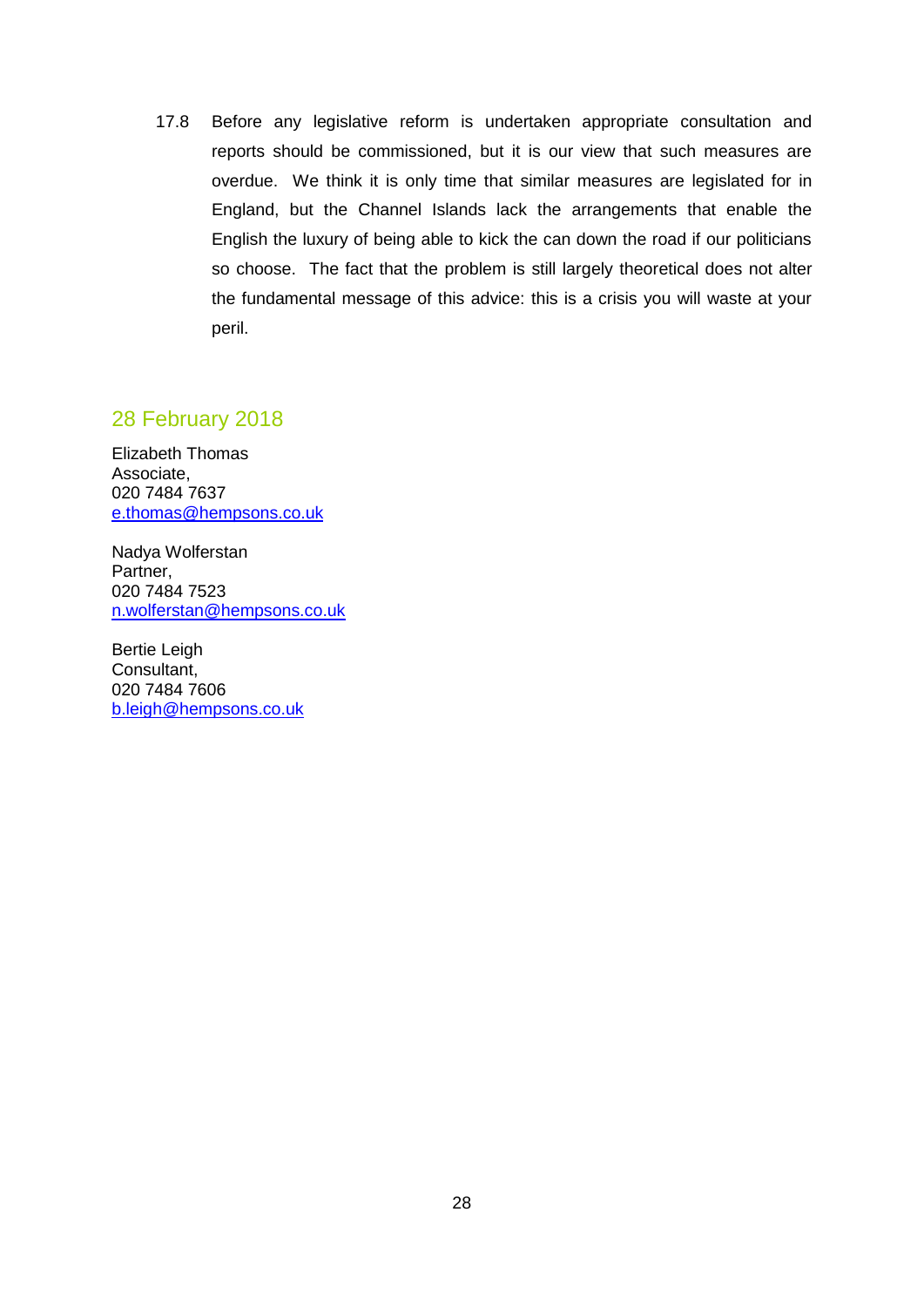

## **The Cost of Professional Medical Indemnity within the Channel Islands – A Crisis and a Window of Opportunity**

- $\div$  There is a window of opportunity to protect the provision of healthcare in the Channel Islands
- $\cdot \cdot$  In England, birth injury claims are now regularly pleaded at upwards of £20 million and a GP meningitis case has settled at around £15 million
- \* The English government is currently bank-rolling these claims provided they are the result of NHS care but there is increasing momentum to legislate
- \* The reality is more acute in the Channel Islands where the value of claims will at least reflect those in England but where doctors are indemnified by commercial insurers who will have a cap on the amount of damages they will pay, or by mutual organisations who have a limited amount of funds to protect their members
- $\div$  Doctors cannot practise medicine without indemnity arrangements in place yet their availability is impacted as a result of the escalating number and cost of claims in England. As a result some specialists in England are being driven out of private practice even though they have no shortage of patients
- $\cdot \cdot$  If a high value claim is made in the Channel Islands and is not managed by the doctor's indemnifier then either the patient will not recover their damages in full or the States will need to find £millions to compensate the patient
- $\div$  There is a need to legislate in the Channel Islands before such a claim is made
- $\div$  If this opportunity to reform the system is not taken, then the Islands not only risk losing their health services and the populations who rely on them, but will also risk needing to find £millions in damages to settle valid claims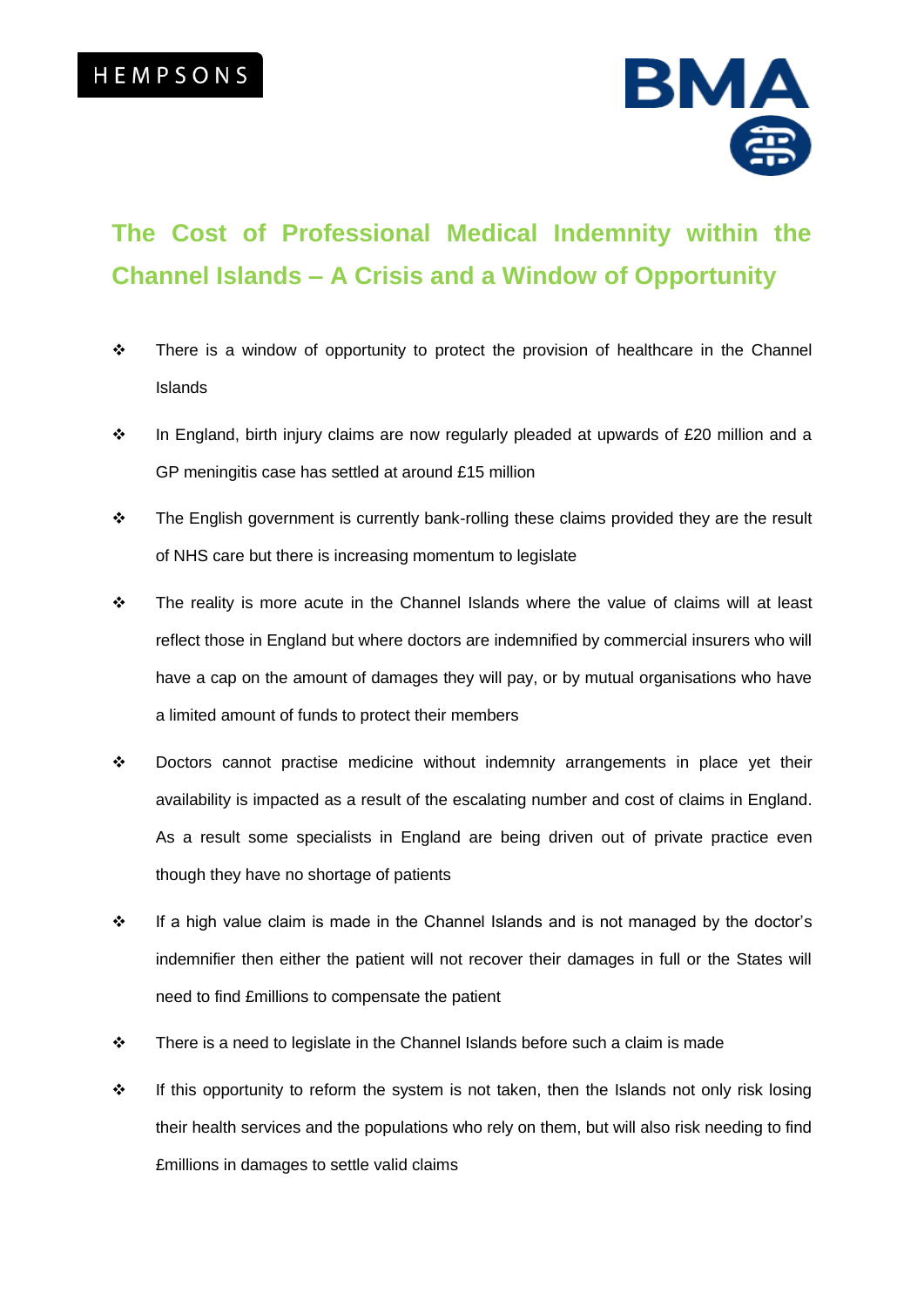# COMMENTARY ON THE STATES OF JERSEY DRAFT DAMAGES (JERSEY) LAW 201-

PREPARED FOR THE JERSEY SCRUTINY COMMITTEE ON BEHALF OF THE JERSEY PRIMARY CARE BODY (JPCB)

9 November 2018

Bertie Leigh Consultant, 020 7484 7606 [b.leigh@hempsons.co.uk](mailto:b.leigh@hempsons.co.uk)

Nadya Wolferstan Partner, 020 7484 7523 [n.wolferstan@hempsons.co.uk](mailto:n.wolferstan@hempsons.co.uk)

Elizabeth Thomas Associate, 020 7484 7637 [e.thomas@hempsons.co.uk](mailto:e.thomas@hempsons.co.uk)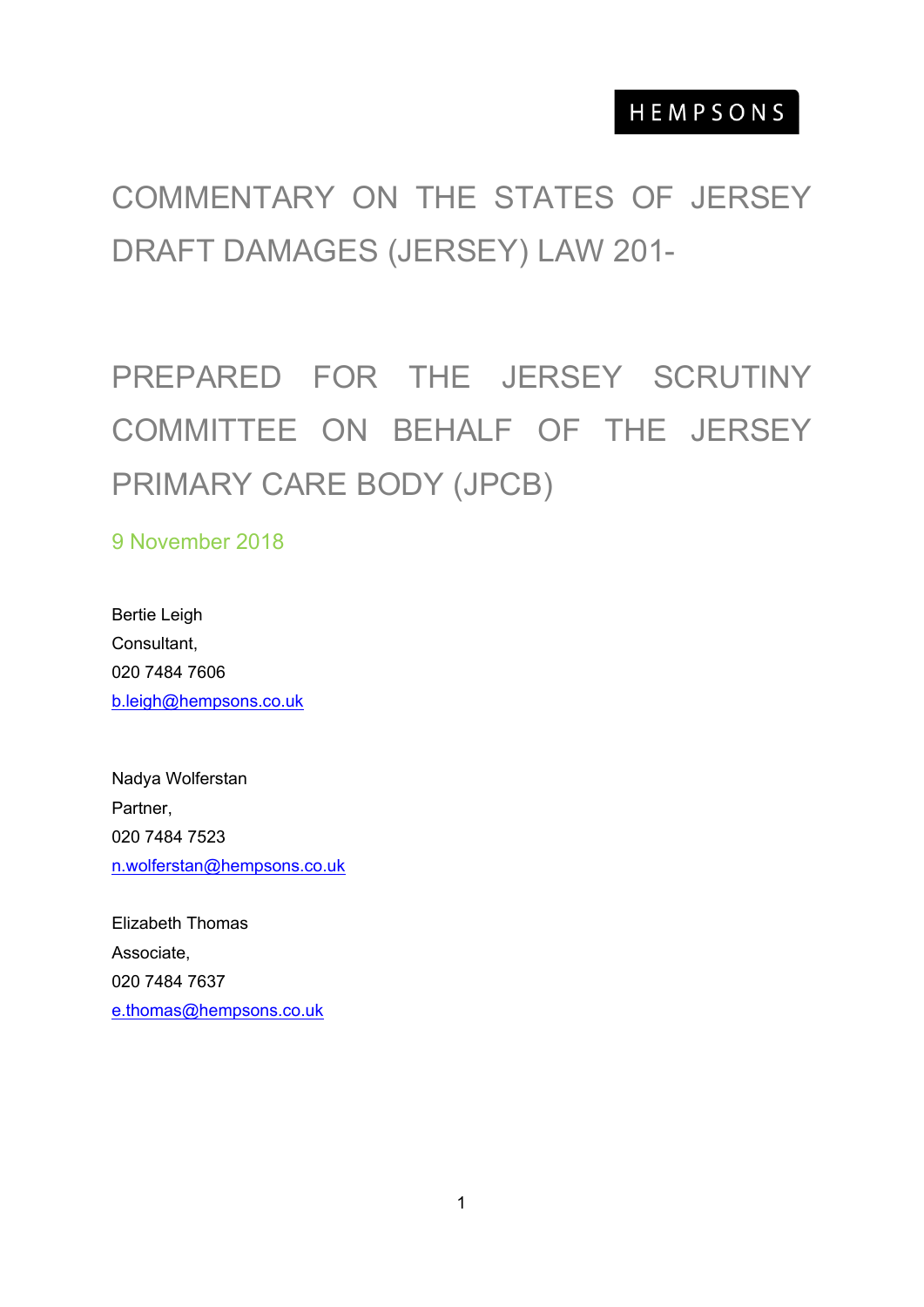#### **Introduction**

1 The essence of this draft law is that it is as it says an attempt to:

#### **'bring Jersey into line with the British Isles.'<sup>1</sup>**

The problem is that the present clinical negligence system in England has been recognised as being unsustainable by most commentators including NHS Resolution, the body set up to handle the English claims by the UK government.<sup>2</sup> Since that happened NHS Resolution's 2017-18 Annual Report has revealed that the provision for future liabilities has grown by a further £12 billion in one year to £77 billion,<sup>3</sup> more than three times the provision in 2015. The only reason the English system stays airborne is because it has the unshakeable backing of a government that is able to allow future liabilities to accumulate until it is unable to raise money by selling gilts. If the English system had continued to depend upon the credit of the Medical Defence Organisations (MDOs), as it did until 1990 and as yours still does, it would have been proved insolvent before that happened in Australia in 2002 unless there had been a radical change in the remuneration of doctors. This has been largely because of the cost of obstetric claims which have increased from about £1million maximum in 1990 to about £40m now. At the moment the English figures only cover hospital cases, but the state is about to extend cover to general practitioners because it has recognised that these cases are unaffordable at the rates the MDOs would have to charge GPs.

 $2$  That is why we say, with the greatest respect to the Law Officers of Jersey, that the proposals put forward are not fit for purpose. They set out to emulate an English system that can only be financed by a government prepared to run a national debt and it is neither reasonable nor practical to expect such a burden to be carried by two hundred doctors in Jersey or their indemnifiers. Were the States to accept that they are vicariously liable for the doctors (when the Medical Defence Organisations ("MDOs") are forced to step away) then you would be adopting a system that we are struggling to escape in England. In the rest of this paper we will examine this proposition, explain some of the implications and comment on a few details of the proposals.

<sup>&</sup>lt;sup>1</sup> See Official Commentary introducing Draft Law, Page 9

<sup>2</sup> See NHS Resolution, aka Litigation Authority 2016-17 annual report, quoted in our first paper at paragraph 11.1.

 $3$  For comparison, the estimated cost for replacing the Trident fleet is £41bn, while the discounted provision for Nuclear Decommissioning over 120 years is £234bn. Another comparison can be seen if you divide the provisions by the English population (54.8m) you come to £1,405, multiply that by the 100,000 people on Jersey you come to a very rough and ready assuming all thing being equal estimate that the total provisions for Jersey should be £140.5m,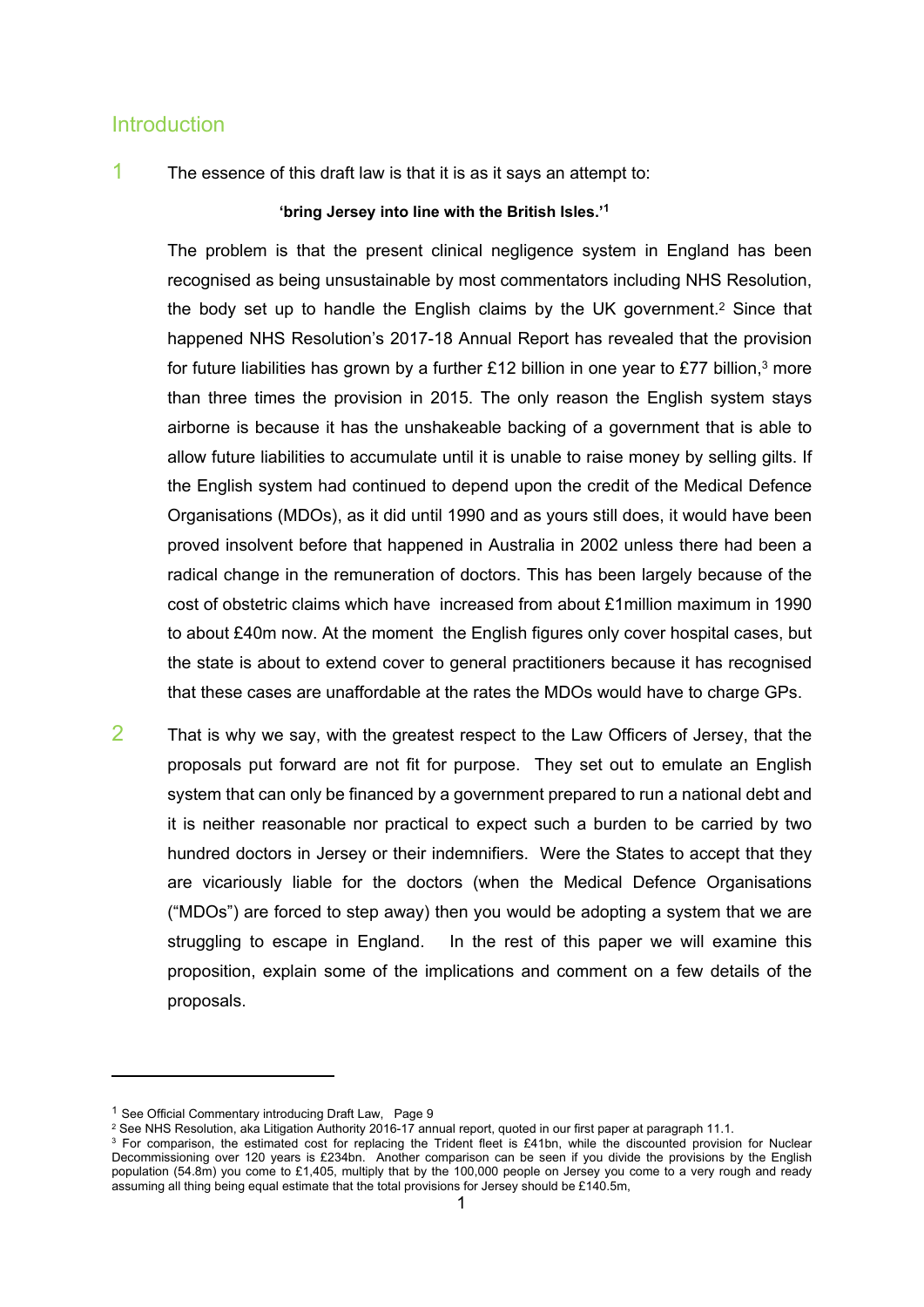The official briefing to the draft Law repeats several of propositions that are part of the English common law that has been recognised to be unsustainable. Some of these have been criticised in our previous papers and we will confine ourselves to commenting on those on which the proposal depends.

#### The Significance of Discount Rates

 $3$  As you know, to every stream of annual expense or loss of earnings – the multiplicand – a multiplier is applied to produce a lump sum. To present you with the forensic consequences for the indemnifiers according to the Ogden Tables here is an outline summary of the available options. To provide for a fixed term multiplier according to the Ogden Table 28, which we mostly use and is on the UK Government website, you get the following figures.<sup>4</sup>

> **Term -2% -1% 0% 0.5% 1% 2% 2.5% 3% 4.5% 5%** 11.1 10.5 10 9.8 7.5 9.1 8.9 8.7 7.9 7.7 20 24.6 22.2 20 19 18.1 16.5 15.8 15.1 13.6 13 41.2 35 30 27.9 26 22.6 21.2 19.9 16.3 15.4 61 49 40 36.3 33 28 25 23 18.8 17.6 86 65 50 44.3 44 32 29 26 20.2 18.7 117 82 60 51.9 45 35 31 28 21.1 19.4 154 101 70 59.1 50 38 33 30 21.7 19.8 200 123 80 66 55 40 35 31 22.1 20.1

#### *Table 1: Multipliers applicable to a fixed period according to discount rates ranging from -2% to +5%*

- 5 Until *Wells v Wells<sup>5</sup>* in 1998, we used the 4.5% Discount Table which never produced a multiplier above 18, because a Judicial Discount of around 10% was applied for longer terms to reflect the reality that:
	- 5.1 The impact of dying 10 years earlier was much greater than the impact of surviving 10 years longer, according to the tables; and

4

<sup>4</sup> We have added the 4.5% and 5% figures that appeared in previous editions, because these are now omitted from the published version. We have also rounded figures un and down for the sake of clarity.

<sup>5</sup> [1998] 3 W.L.R. 329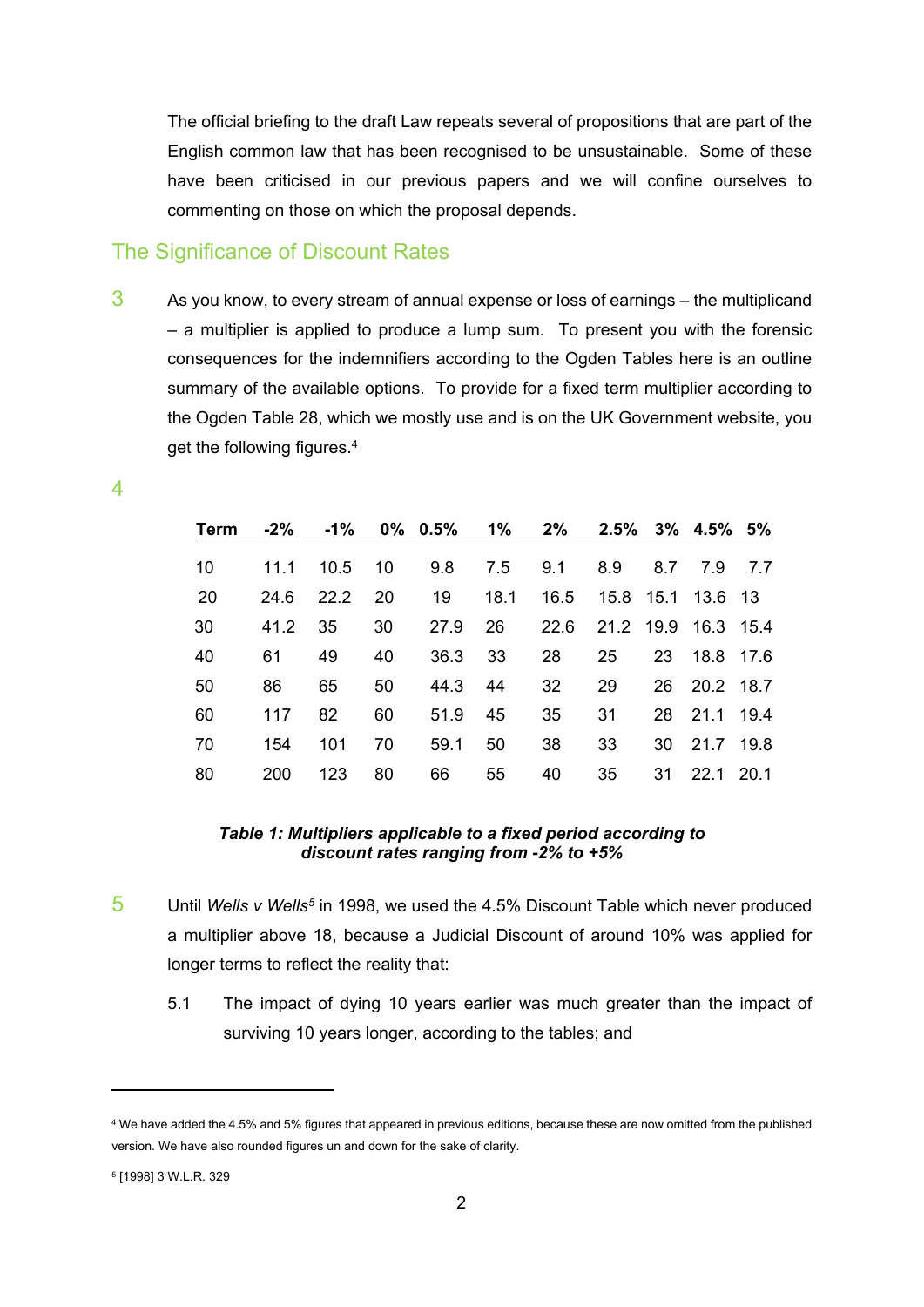- 5.2 The probability of unexpected longevity was limited by the laws of nature. Someone with an expected life of 60 years could die tomorrow, but they could not live for 120 years because of the limitations applying to our species.
- $6$  You will note that in respect of shorter periods the choice of discount rate is less significant, but in respect of longer periods the choice of a lower rate can be astonishing. You will see that reducing the rate from 5% to -2% increases the multiplier by 90% on the 20 year table: to do the same thing for 80 years increases the figure by 900%. The 2.5% discount rate, which prevailed in England between 2001 and 2017 had produced devastating results, exemplified by the case of *Robshaw*<sup>6</sup> where a total of £14.5 million was awarded in 2015 in a case where the life expectancy was 50 years from trial. Table 1 shows that this could give rise to a multiplier of anywhere between 18.7 and 86, depending on the discount rate chosen.
- $7$  The official commentary on the draft Damages (Jersey) Law does recognise in places that the law cannot attempt to follow the guidance of actuaries in a mannequin fashion. For example, the last paragraph on page 13 decrees that if a negative discount rate would be required for full compensation this would represent

#### **'a severely negative economic prognosis for the Island. This would be a compelling reason to deviate from 'full compensation'.'**

Since the conclusion of the end of page 9 of the supporting report for the draft Law is intended to bring Jersey into line with the British Isles, it is hard to reconcile these two propositions when England has a statutory rate at present of -0.75%: it seems you have already recognised that there is such a compelling reason to deviate from the English system, although whether the proposal intends to adhere to the artificial and unaffordable concept of full compensation as well is less clear – it seems not when there is a recession.

8 More importantly for your purposes, this statement is pregnant with an assertion that the rates chosen are affordable. The basis of this assertion is not described, and we say it is wrong. It is also misconceived because the problem is much more specific. Long before the Island's economic prognosis is impacted in a severely negative fashion, you will suffer devastating social changes as a result of the inability of the 200 doctors and their indemnifiers to pick up the bill in the case of medical negligence. The MDOs with whom your doctors are mostly insured are mutual funds made up of other

<sup>6</sup> *Robshaw v United Lincolnshire Hospitals NHS Trust* [2015] EWHC 923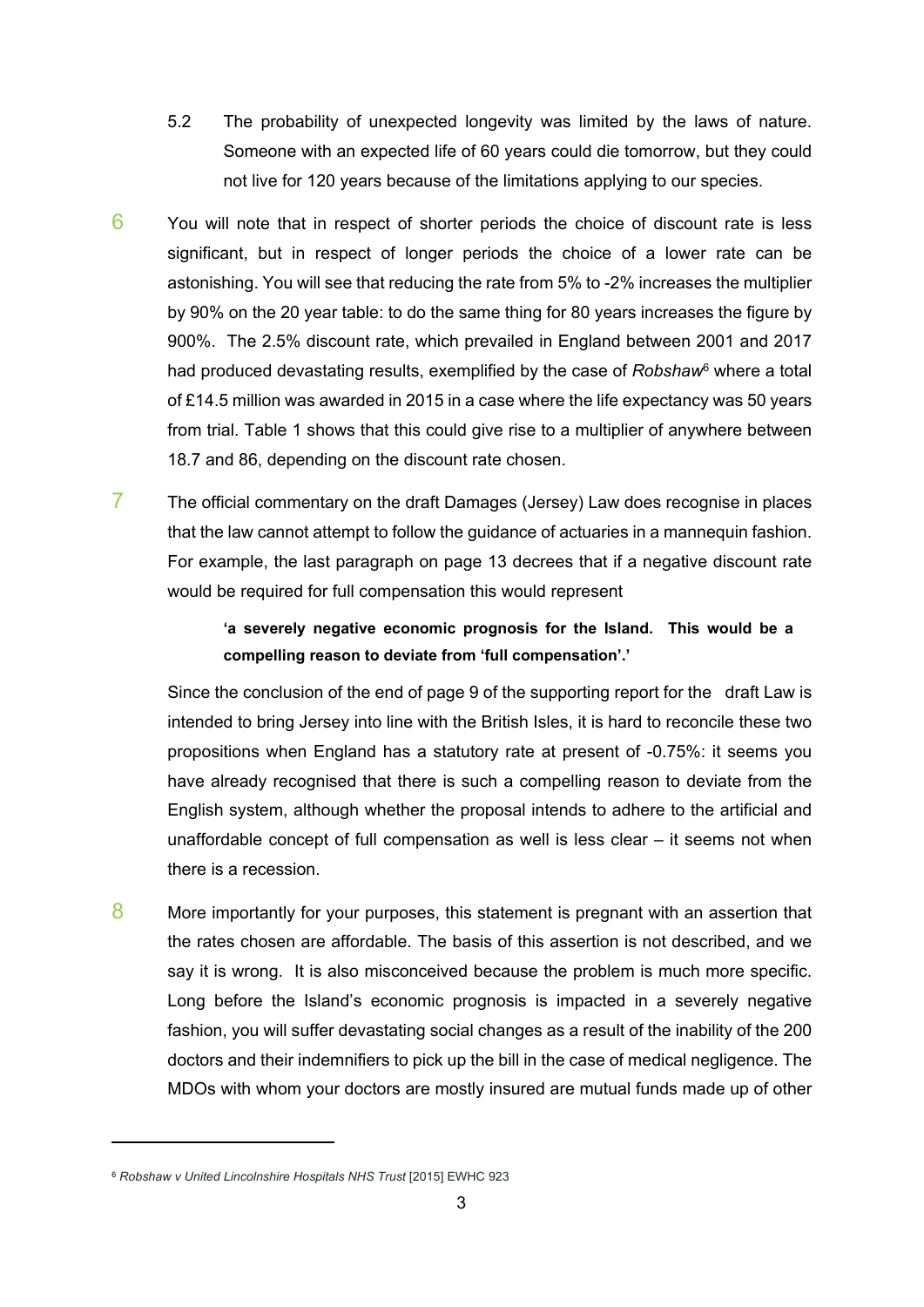doctors<sup>7</sup> and they cannot sustain claims of over £10m other than as rare cases that can be reinsured on a catastrophe basis.

#### Prevalence and Uptake of Litigation

9 One of the most surprising things about this problem is the extent to which people vary in their propensity to claim and the speed with which this propensity can change. In 1975, we settled the first cerebral palsy claim brought as a result of a birth injury. Noone had previously brought such a claim against a doctor in England and there were doubts about whether a duty could be owed to an unborn child. Now we know there are about 700 such injured livebirths every year according to the Each Baby Counts programme of the RCOG, pointing to an incidence of about 1:1,000 livebirths so that you can expect to have one such birth every year or so. Not all of them can point to a claim, indeed some make a more or less complete recovery; Each Baby Counts includes every case where a baby is delivered in such poor condition that they need cooling in a Neonatal Intensive Care Unit. However, until recently the NHSLA as it then was, was settling about 120 each year and claims are now being made in a rapidly increasing proportion of the 700 deliveries a year as a result of changes in practice by the NHS, following the introduction of the statutory Duty of Candour and the Redress Scheme by NHS Resolution. You should anticipate that claims will be made as a matter of routine in future.

### A Hypothetical Example

10 We do understand that the Scrutiny Committee will need an example of the sort of case we are describing and so we attach a copy of those we are most concerned about. $8$  We handle these routinely  $-$  last year there were about 30 received by this firm alone. The number is going up because there are about 700 such livebirths every year according to the Each Baby Counts programme of the RCOG and claims are being made in a rapidly increasing proportion of them as a result of changes in practice by the NHS, following the introduction of the statutory Duty of Candour and the Redress Scheme by NHS Resolution. You will see from the judgement that the various arguments in each case are complex and detailed and so we have simplified them for your purposes.

<sup>7</sup> There are commercial insurers offering rival products, but for various technical reasons these do not offer practical alternatives as we have explained elsewhere.

<sup>8</sup> *Robshaw v United Lincolnshire Hospitals NHS Trust [2015] EWHC 923*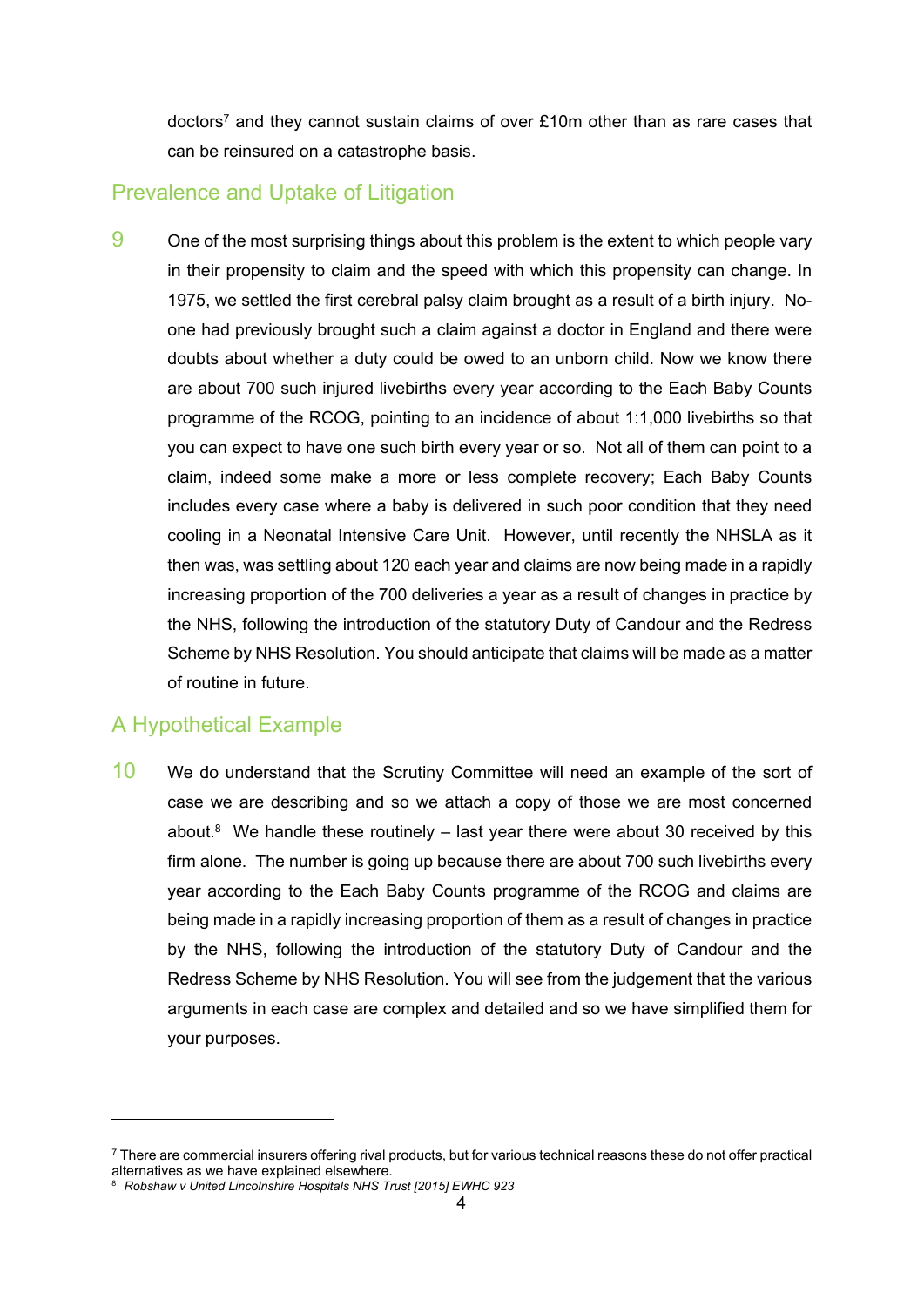- 11 Many heads of damage are not affected by the discount rate. By way of illustration, we use the example of cerebral palsy claim resulting from birth injury which will include::
	- 11.1 A conventional award for the injury itself, called Pain suffering and loss of amenity. This varies with severity and degree of insight and distress experienced by the Claimant, but typically about £300,000.
	- 11.2 Care and equipment to date. This varies with the age of the claimant and the amount of care needed, but a typical figure may be £1,000,000.
	- 11.3 Accommodation: there is usually a claim for a new and adapted house. Typically, a Defendant pays £500,000 up front to adapt.

We may take a figure of £3 million for present purposes, although it is often a lot more.

#### 12 The Variables

- 12.1 The multiplicand for the cost of care is the biggest single variable. Again it is not a simple figure because all these claimants need much less money when they are children and we usually agree them in stages: it would not be unusual to agree on £75,000 whilst the claimant is a child, £100,000 between 14 and 18 and £300,000 in the adult epoch and we are using those figures for our worked example.
- 12.2 There are other claims for the case manager, the various therapies, and transport, equipment replacement, holidays and the annual cost of the capital sum invested in buying the house. For this example, we are going to say that is all £100,000 per annum.

There is a loss of earnings claim, typically £40,000 a year between the ages of 21 and 65.

 $13$  We are going to assume a life expectancy of 50 years from settlement at age 12, as in *Robshaw*. Because we do not presently have tables for 1.8% as proposed by the draft law, we have used the midway point between the1.5% and 2% tables. We hasten to make clear that this is simply an illustrative hypothetical to help the Committee to understand the impact of what we are discussing.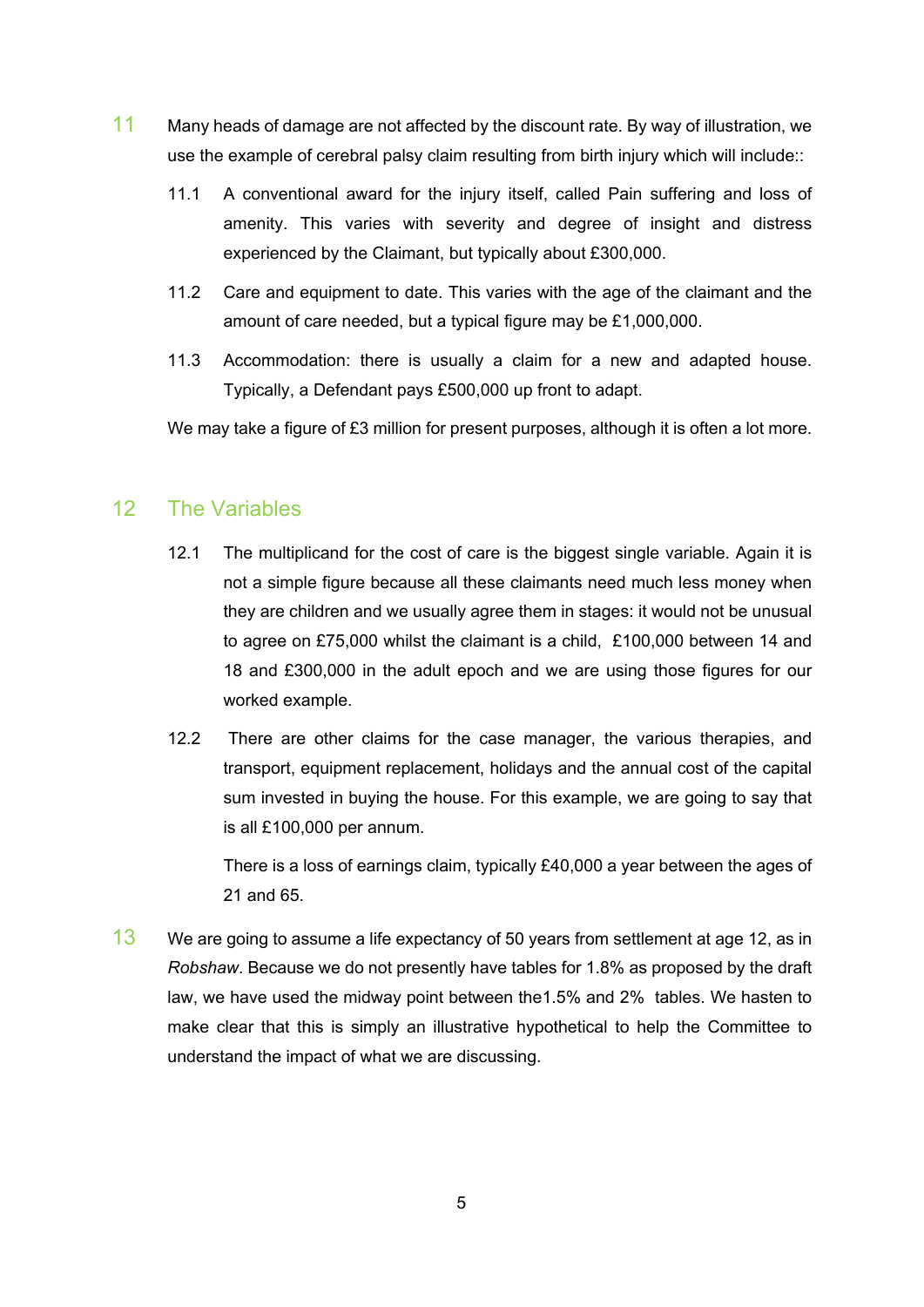|                | <b>Discount Rate</b>    | 0.5% | 1.8%       | 2.5%   | 4.5%   | 5%         |
|----------------|-------------------------|------|------------|--------|--------|------------|
| 1              | <b>Unaffected</b>       |      | 3,000      | 3,000  | 3,000  | 3,000      |
| $\overline{2}$ | Care to age 14          | 149  |            | 145    | 140    | 140        |
| 3              | <b>Care 14-18</b>       | 398  |            | 363    | 329    | 322        |
| 4              | <b>Care 18-62</b>       |      | 8.340      | 6,942  | 4,380  | 4,243      |
| 5              | <b>Other continuing</b> |      | 3,300      | 2,872  | 1,976  | 1,826      |
| 6              | Loss of earnings        |      | <u>944</u> | 826    | 500    | <b>460</b> |
| 7              | Total                   |      | 16,131     | 14,184 | 10,325 | 9,991      |

#### **SUMMARY TABLE OF HYPOTHETICAL CASE**

*Table 2: Summary Table of a hypothetical birth injury case showing effect of the proposed discount rates as against rates based on higher rates. All figures are in '000s.*

It will be apparent that the 5% table still leaves a massive award. This is why we say that fixing the discount rate can only be part of the solution. But it will make it clear to the doctors and their indemnifiers that the island of Jersey does understand the problem and will be prepared to work to find a practical solution that is fair to both sides.

#### 100% Compensation

14 The definition of compensation, *restitutio integrum,* is to put the Claimant as nearly as money can in the same position as he would have been if the tortious event had not occurred. This has been revealed to be at best meaningless in the context of personal injury. A poor person who suffers the tortious loss of his legs is not restored the position in which he would have been by receiving a large sum of compensation. A poor person with two legs is not in the same position as a comparatively rich person with no legs. The conundrum has not been resolved nor is the hiatus diminished by making him an even richer person with no legs. Money does not and cannot put the victim in a position that remotely equates to the situation before the tort and whilst the formulation sounded attractive at when it was first uttered, the years that have lent it such weight of judicial authority have also revealed its weakness. Forty years ago, Lord Denning in his dissenting judgment in the Court of Appeal in *Lim Poh Choo* argued that the total of the damages awarded was excessive and called for a radical reappraisal of the law. His view of the acceptable principle was:

> **"... fair compensation must mean that she is to be kept in as much comfort and tended with as much care as compassion for her so rightfully demands: and that she should not want for anything that money can buy. But I see no justification in**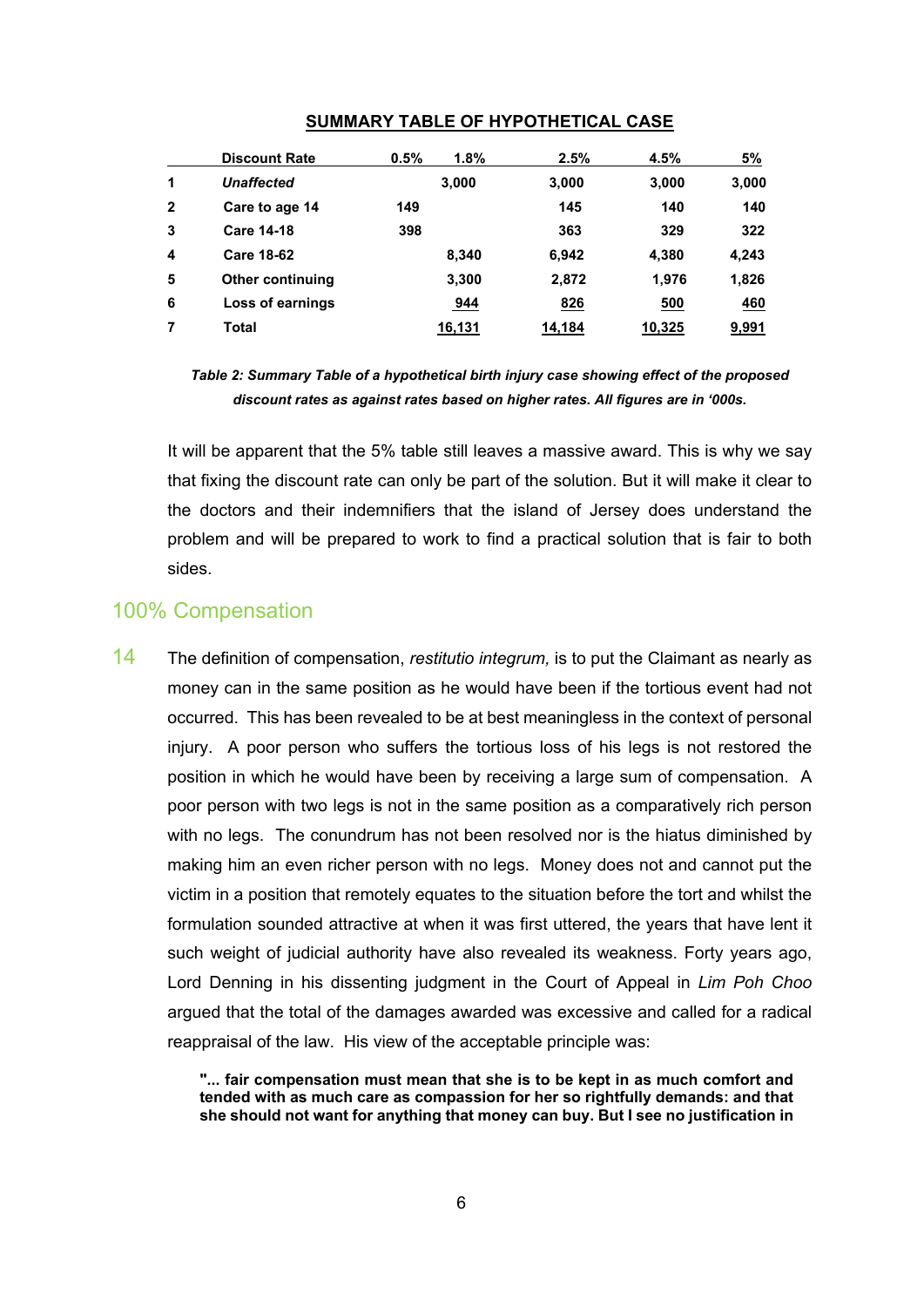#### **law or in morals in awarding to her large sums of money in addition to those needed to keep her in comfort.<sup>9</sup> '**

- $15$  It is said that you should pay 100% of the quantified damage. This is far more than Lord Denning's comfort money, and it ends up being an artificial exercise because the damage is quantified on the basis of what it would be reasonable for the Claimant to spend on mitigating their loss, where there is no expectation that they will necessarily spend the money in that fashion. Where the liability is uncertain a discounted liability is often agreed – the Defendant agrees to pay 70% of the total to reflect the risk of not winning. The court quantifies the claim on the same basis, knowing the Defendant will only pay 70%: both parties acknowledge that the money identified for a specific purpose, such as a hydrotherapy pool at home, will never be spent because there is not enough of it.
- 16 Incidentally, in the House of Lords, Lord Denning's view was criticised on the grounds that any medical practitioner could purchase unlimited indemnity for the modest figure of £100 a year. Forty years on we know of one obstetrician who is paying over £500,000 and the Medical Defence Union has decided not to cover spinal surgeons at all.
- 17 Further in practice, the Courts have taken the view that Claimants are assumed to invest in very low risk investments, again an artificial assumption. This is on the basis that any investment involves some risk and the Claimant who must take the risk should also keep the profit. We suggest that this is simply a rhetorical device to increase damages because the need to take a risk with money to make it work is part of the change in circumstances that happens to everyone in receipt of substantial capital. It is one of the changes that happens when a victim becomes a rich man and the solution to that change is not to make him even richer.
- $18$  The judiciary who have been the unwilling authors of this impractical system have included some of its most thoughtful critics. Most recently Lord Sumption, the author of the common law contemporary orthodoxy in his Guernsey Court of Appeal judgement in *Helmot v Simon<sup>10</sup>* and who is now a highly influential member of the UK Supreme Court. He questioned the whole process of tort compensation for personal

<sup>9</sup> *[\[1979\]](https://login.westlaw.co.uk/maf/wluk/app/document?src=doc&linktype=ref&context=28&crumb-action=replace&docguid=IE0EA2630E42711DA8FC2A0F0355337E9) Q.B. 196* , 216 <sup>10</sup> [2012] UKPC 5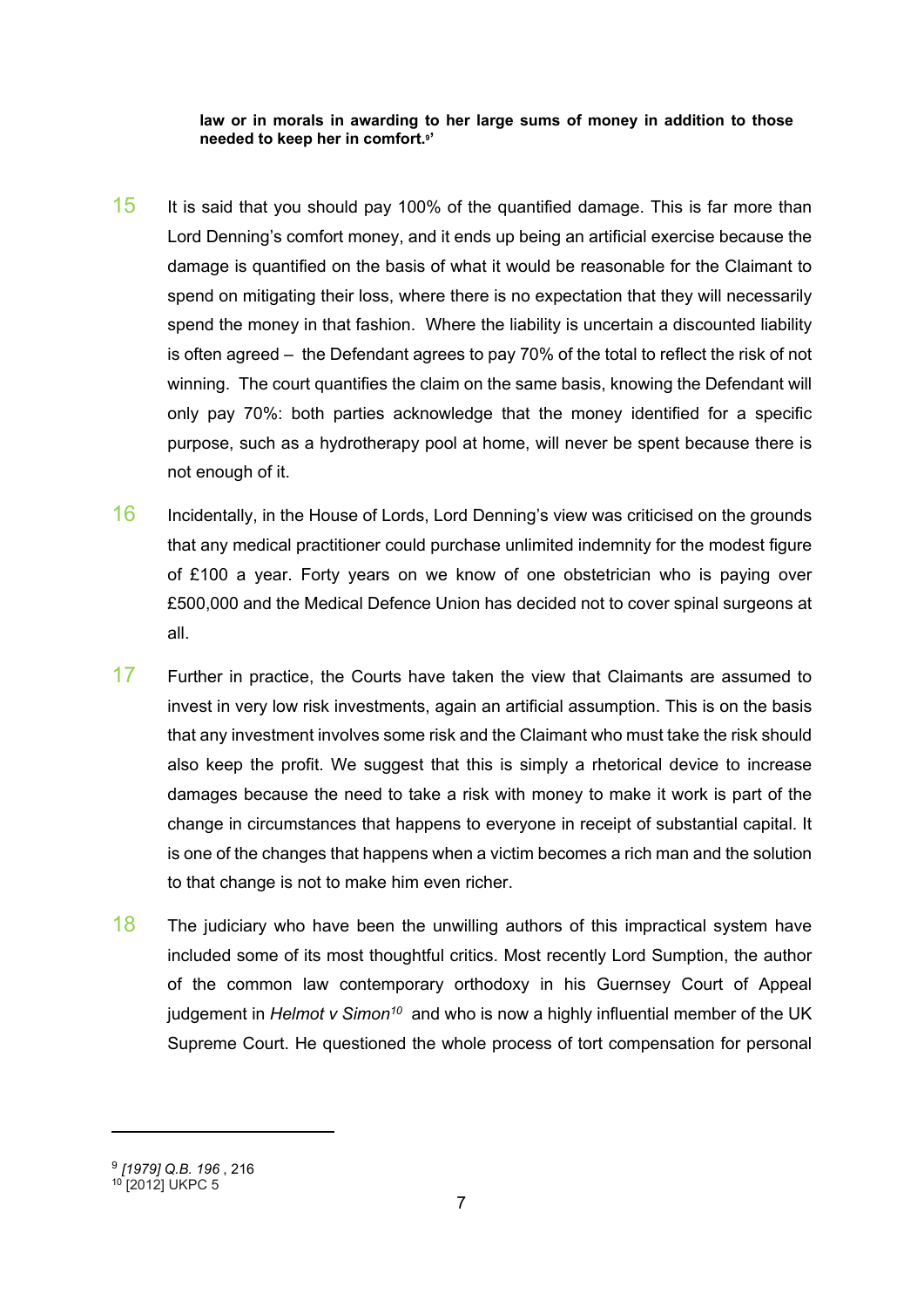injuries in his widely acclaimed lecture to the Personal Injury Bar Association.<sup>11</sup> Whilst he doubted if his views would find ready acceptance, he did predict that the principle of paying a full indemnity, the 100% rule, would be replaced by a statutory measure of damages with a view to achieving a better balance between public and private interests.

#### Compromise is Necessary

- 19 The States of Jersey cannot fail to recognise that it is faced with threat to modern medical practice on the Island as a result of the level of claims that are being made. We laid out the components of the problem in our paper of 28 February 2018 and since then it has become apparent that there are several catastrophic injury claims pending on the Island and your commercial and MDO indemnifiers must now be taking cognisance of the implications of those cases for the future arrangements that they make with your doctors. There has been a question mark over the Channel Islands ever since *Helmot v Simon* showed that Guernsey could take the lead in a new inflationary surge.
- $20$  You have just had the shock of a pair of claims that were originally asserted to be worth £238 million. Even if these are finally resolved at slightly lower figures, doctors and their indemnifiers are being forced to make plans for a future in which such claims are going to be part of the landscape. Our first report described how you were sitting on a volcano: since then it has erupted more vigorously than we predicted and it seems to be clear that you must confront the situation boldly, demonstrating a determination to restore the confidence of your doctors and their indemnifiers. You have, it seems to us, no option but to recognise that a compromise must be struck that is affordable, and slavishly trying to follow an English model that has proved to be broken and based on a different approach to incurring liabilities will not meet the challenge that you face. You need to make a clear declaration to the medical profession and the insurance market that Jersey is heading in a radically different direction and setting a realistic discount rate must be but the first step.
- $21$  In Australia, they were faced with a similar threat to medical practice in 2002 when one indemnifier collapsed, and another withdrew from the market. The result was that they

<sup>11</sup><https://www.supremecourt.uk/docs/speech-171116.pdf> last accessed 6 November 2018 'Abolishing Personal Injuries Law – A project'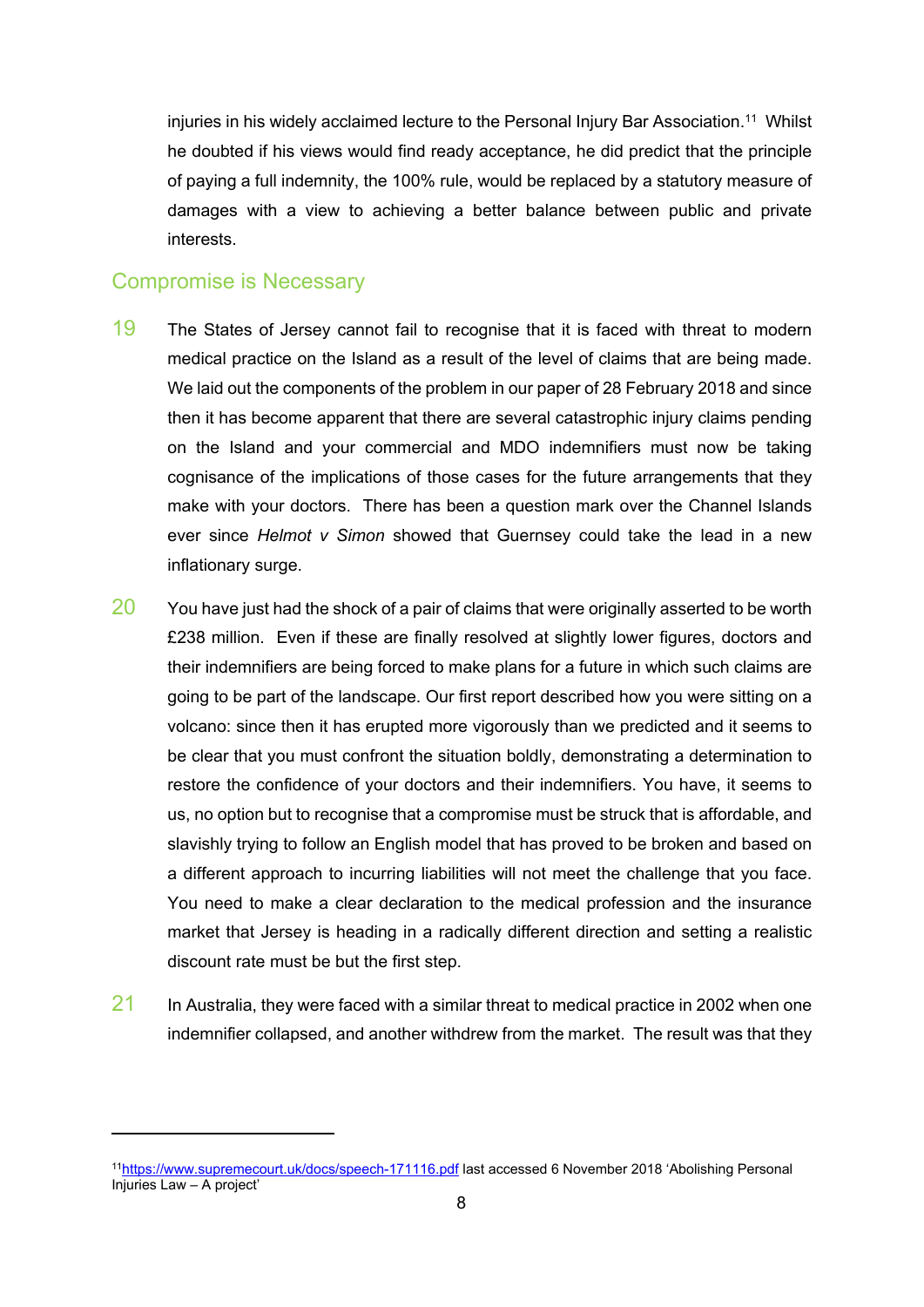set up the Ipp Committee<sup>12</sup> and introduced a number of arrangements that we described at paragraph 16.2 of our first paper. As far as the discount rate is concerned all the Australian states have tackled the problem differently and some have come up with different rates for injuries sustained in different ways and some have adopted different rates for loss of earnings and for meeting the costs of care. But most of them have adopted a discount rate of either 5% or 6%.

22 The BIICL paper referenced by the draft Damages (Jersey) Law narrative contains an article by Professor Mark Lunney that we commend to you and it identifies a crucial compromise:

> **'The discount rate in Australia seems to be set by reaching a compromise between a discount that accurately reflects the real rate of return a tort Claimant might obtain if investing in reasonably safe investment and one that takes into account that the fact that too low a rate of return might have adverse consequences on the provision and cost of liability insurance.'<sup>13</sup>**

 $23$  You today are faced with a mandatory need to strike such a compromise. You have to recognise that the English common law system is unsustainable and that unlike England you are not putting your national debt behind your system. This in turn means you are not free to kick the can down the road as we in England are doing, because doctors and indemnifiers are being forced today to take decisions about how they are going to provide for unsustainable demands. In those circumstances, the law has to strike a contract between the medical profession and the victims of the mistakes they will inevitably make as the human practitioners of a fallible art in an environment that is increasingly intolerant of any practice that appears sub-optimal when viewed with the benefit of hindsight. If that contract is unreasonable you will damage and ultimately forfeit that medical service. To tell your doctors that they must risk bankruptcy in order to practice their art is almost as unreasonable as the Code of Hammurabi, which decreed that the doctor who blinded his patient should be deprived of his own sight.

#### What Rate should you choose?

24 On page 4, your briefing quotes with approval Lord Oliver who in *Hodgson v Trapp<sup>14</sup>* in 1988 tried to describe the philosophy of the common law of compensation. We repeat what Lord Sumption said in his lecture, the fact that Lord Oliver sought to

<sup>12</sup> https://static.treasury.gov.au/uploads/sites/1/2017/06/R2002-001 Law Neg Final.pdf last accessed 6 November 2018

<sup>13</sup> BIICL *'Briefing Note on the Discount Rate applying to Quantum in Personal Injury Cases: Comparative Perspectives'* p.19

<sup>14</sup> [1988] 3 W.L.R. 1281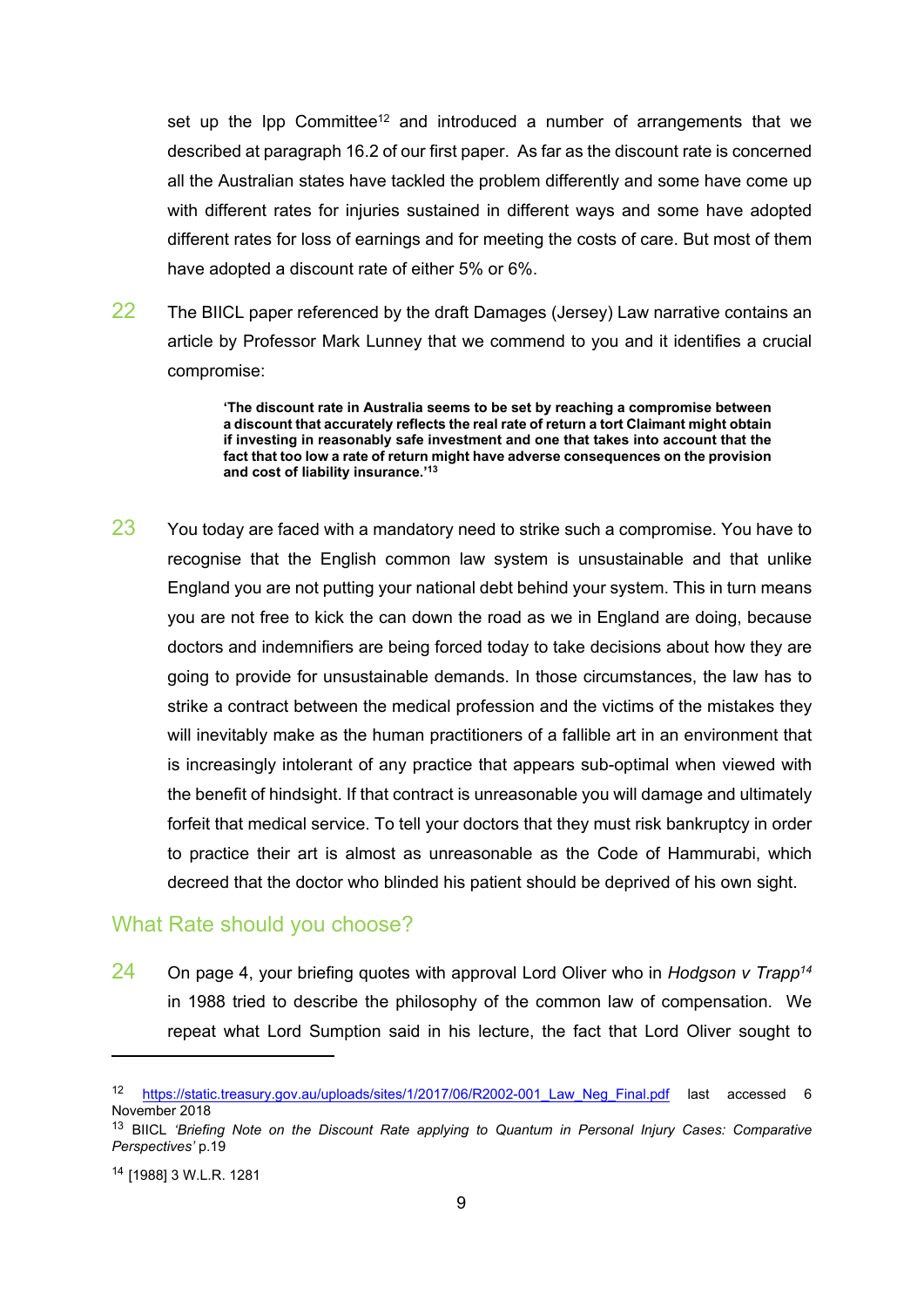describe the purpose of the law does not imply that he agreed with it. However, the circumstances then were different in the following respects:

- 24.1 The discount rate used in *Hodgson v Trapp* was 4.5% and this was the rate used in the case of *Dr Lim Poh Choo*, which as the supporting report to the draft legislation correctly notes on page 5 resulted in substantial overcompensation;
- 24.2 At the time the inflation rates in England were widely thought to be out of control so that investments had to keep up with an anticipated annual devaluation of her fund in real terms of 5-10%; and
- 24.3 the marginal rate of income tax in England was 83% plus a 15% surcharge on unearned income so that returns from investments such as Dr Lim Poh Choo's fortune was forced to use were taxed at 98%. Her advisers were no doubt forced to deal with such confiscatory headwinds by investing for growth rather than income.
- 25 What the case of *Lim Poh Choo* and the others handled during that era shows is that professional investors are able to cut their cloth according to the needs of the situation. Your official briefing acknowledges that history reveals she was over-compensated, since her fund had grown from £229,000 to £1.3 million at the time of her death, despite an unforeseen inflation in her cost of care. In our first paper we quoted the Parable of the Talents<sup>15</sup> and we suggest that the law should recognise only that it has to provide a reasonable sum in compensation of the wrong that has been done and leave it to the investors to protect the interests of the victim of tort as best they can. History shows that the competently advised rich man with no legs will have financial options open to him that were not available to his bipedal self before his accident. The background to the draft Law acknowledges that:

**'As courts err on the side of the claimant in making lump sum orders, there is frequently a considerable amount of money left at the time claimant [sic] dies.'<sup>16</sup> '**

 $26$  Finally, by way of preamble, we note that in Jersey you do not have the anachronistic section 2(4) of the English Law Reform Act 1948<sup>17</sup> which requires the courts to ignore the possibility of avoiding an expense by making use of public provision. In England

<sup>1.</sup> <sup>15</sup> Paragraph 12.1 and Matthew 25: 14-30

<sup>2. 16</sup> Page 7

<sup>3. &</sup>lt;sup>17</sup> In an action for damages for personal injuries (including any such action arising out of a contract), there shall be disregarded, in determining the reasonableness of any expenses, the possibility of avoiding those expenses or part of them by taking advantage of facilities available under [the [National](https://login.westlaw.co.uk/maf/wluk/app/document?src=doc&linktype=ref&context=40&crumb-action=replace&docguid=IB535B7F0827611DB8C83CEF6F6DAF4CB) Health Service Act 2006 or the National Health Service [\(Wales\)](https://login.westlaw.co.uk/maf/wluk/app/document?src=doc&linktype=ref&context=40&crumb-action=replace&docguid=IB535B7F0827611DB8C83CEF6F6DAF4CB) Act 2006] or the [National Health Service (Scotland) Act 1978], or of any corresponding facilities in *Northern Ireland.*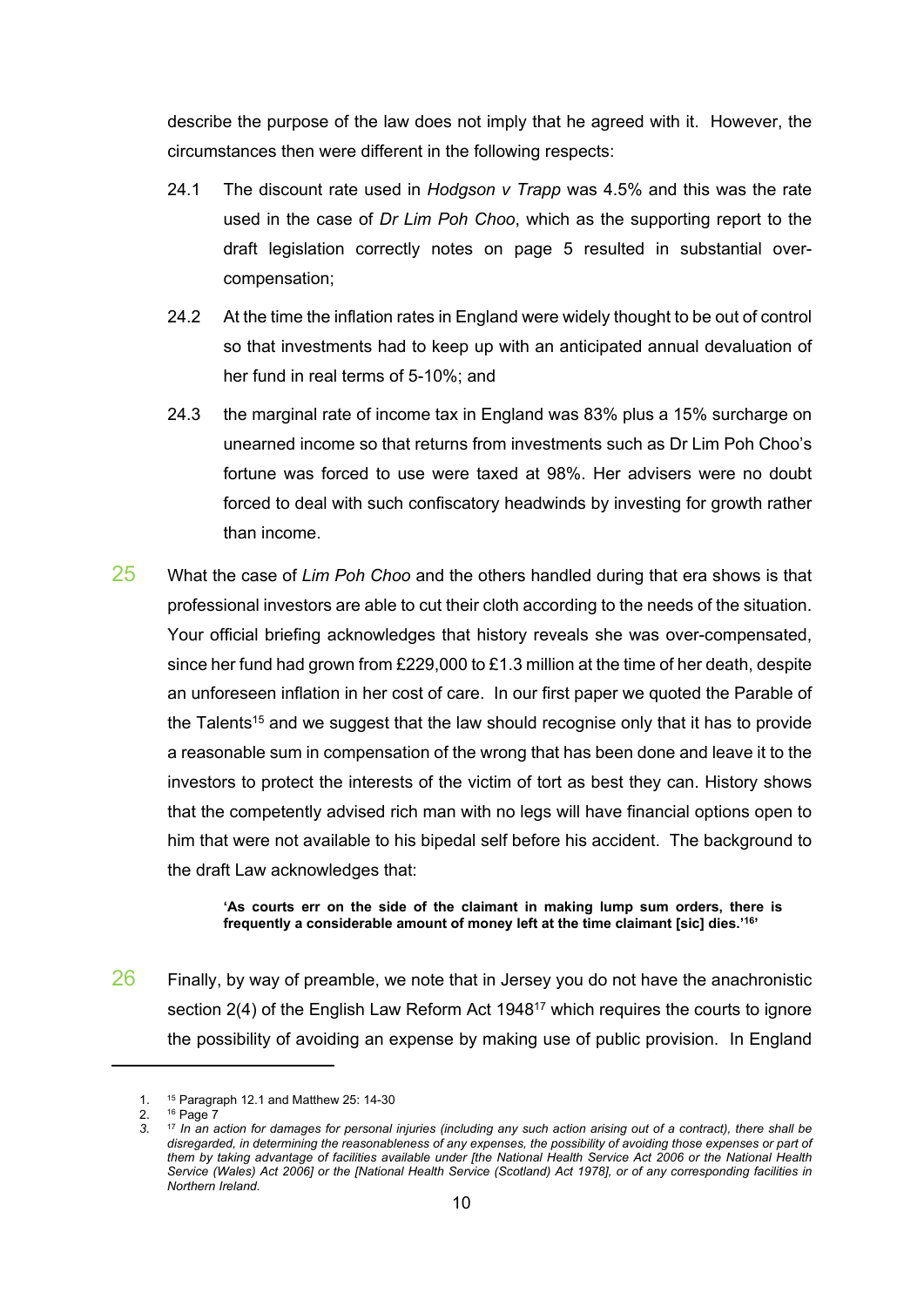the tax payer pours funds into a private system rather than supporting the betterment of the public systems in place, which would benefit all patients with a comparable level of need.

 $27$  It is also worth highlighting that civil claims are determined on the balance of probability. Therefore, we allow children with cerebral palsy who do not have a perceived tortfeasor to be dependent on the States whereas a child who has a 51% chance of success has a claim for damages only limited by the imagination of his experts and the technology available. Whether society should accept one child living in adverse conditions and another in a one patient institution simply because they lie on different sides of a 50% line set by the profession<sup>18</sup> is not a purely philosophical point. As Lord Sumption put it in his lecture:

> **'…negligence is not morally culpable. It is a normal feature of human behaviour… I can imagine a moral case for imposing an absolute liability on those who cause physical damage to others, simply on the grounds that they are the agents of some invasion of the victim's physical integrity. That was the basis of the more limited and now largely redundant tort of trespass to the person. I can also imagine a moral case for imposing liability on those who intentionally or recklessly cause physical damage to others. But liability for negligence does not depend upon a person's mere infliction of damage, nor on his state of mind. It depends upon his falling below some objective standard of conduct to which he has not usually assented, but which the law imposes upon him. It seems to me that the only possible justification for the law doing that is its social utility. Yet the arbitrary results and incomplete coverage of a faultbased system, combined with its prodigious costs and unwelcome side-effects, seriously undermine the social utility of the law of tort as a way of dealing with personal injury.'<sup>19</sup>**

- $28$  It seems to us that the States of Jersey should now follow the Australian example and recognise that a compromise has to be struck when setting the discount rate. That the notion of 100% compensation is based on a delusion and that you have to consider what can best be done for the community. You have to strike a reasonable compromise that will be clearly practical for the medical profession to deliver and allow them to remain. We suggest that this points to a discount rate of 4.5%, reflecting the practice followed by the UK courts until 1998 and close to the 5%-6% used in Australia. We do not think this will be enough, but it is an essential part of any readily available solution.
- $29$  Finally, the draft Act is curious in choosing a split rate. It suggests that the discount rate should be 0.5% up to and including 20 years and 1.8% if the period is more than

<sup>18</sup> Expert witnesses advising both sides

<sup>19</sup> <https://www.supremecourt.uk/docs/speech-171116.pdf> last accessed 6 November 2018 'Abolishing Personal Injuries Law – A project'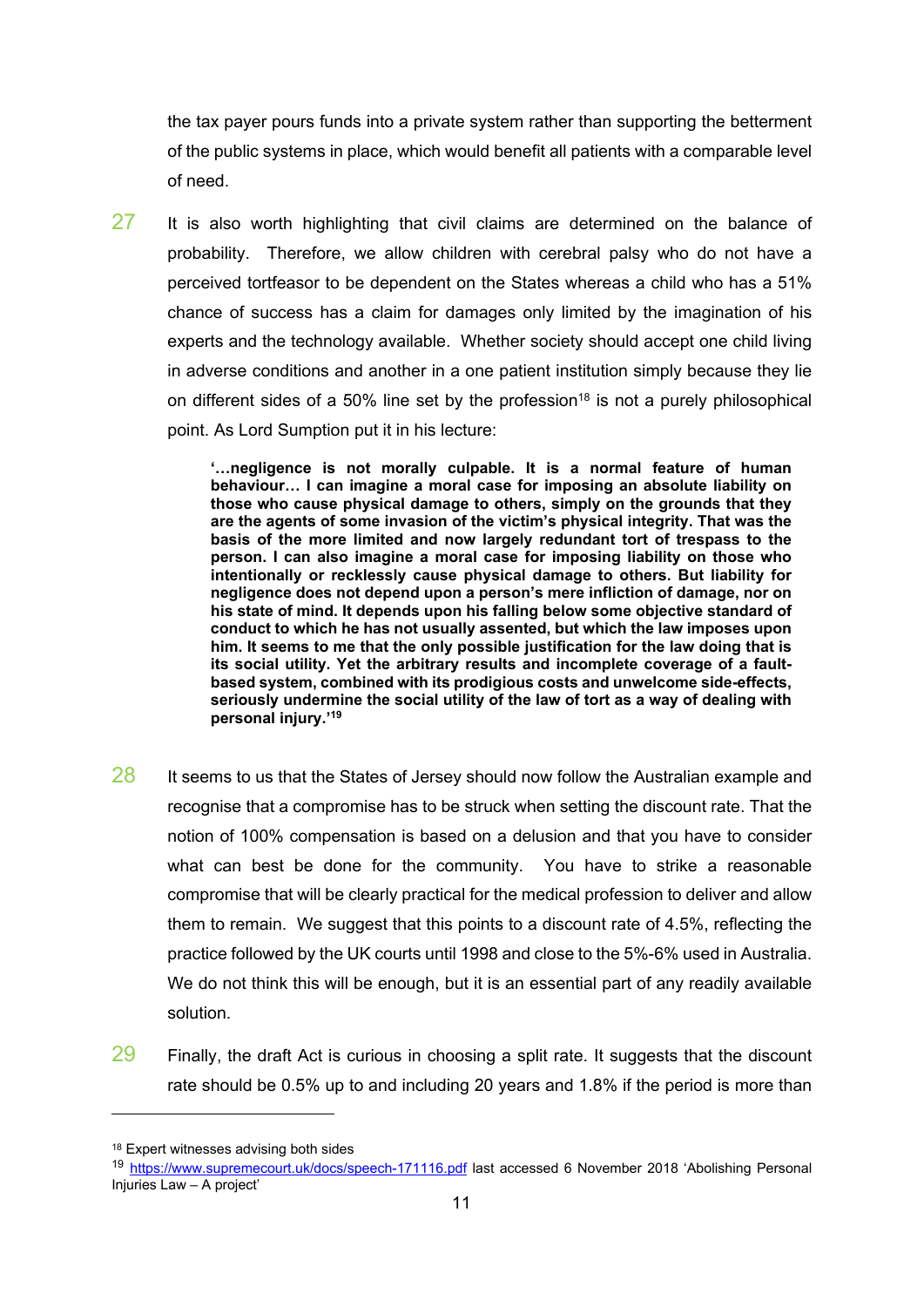20 years. This reflects advice that returns over a longer period are likely to be higher, even though they are more uncertain, and so a higher discount rate is used which in effect reduces the lump sum paid. However, the way it is struck means that the fund for a victim with a life expectancy of 20 years will receive a multiplier of 19.13 whereas someone who has to provide for a longer period of 22 years will actually receive somewhere between 17.30 (1.5%) and 16.51 (2%). That cannot be sensible on any footing.

 $30$  It may be that the draughtsman intends that every longer epoch shall be divided, so that the first 20 years shall be calculated at 0.5% (giving a multiplier of 19.03) and a second calculation for the period from 21 years to the end of the person's life or working life as the case may be to be assessed on the 1.8% table. That would not be the way actuaries look at things, because the uncertainty and greater earning potential both apply to the whole epoch from the day of judgement, but we cannot tell. If so, it would be vulnerable to the objection that it would be much more expensive and more cumbersome to calculate.

#### Periodic Payments Order

- 31 For the reasons given in our second paper attached to our commentary on the Terms of Reference, a periodic payments order will be thoroughly unsuitable for medical cases in the States of Jersey. In short, the reasons are:
	- 31.1 The MDO's who pay almost all of these damages cannot fund them. This is partly because they are not regarded in law regarded as being "*reasonably secure"* because they are not fully regulated insurance companies.
	- 31.2 The PPO works in England largely because it is a tax avoidance device for Claimant's: whereas the stream of income that a Claimant earns from their invested capital is subject to tax, a stream of payments paid by a tortfeasor is tax free, like any other payment of damages. Unfortunately, the money that the MDO or the insurer invests to earn that stream of income is taxed in their hands before the damages are paid. Thus, the tortfeasor ends up paying much of the tax that the recipient has avoided. It works in England for public sector payers only because the Treasury were persuaded to agree to it at the time of Lord Woolf's reforms to civil litigation in the mid-1990s when the figures were much smaller.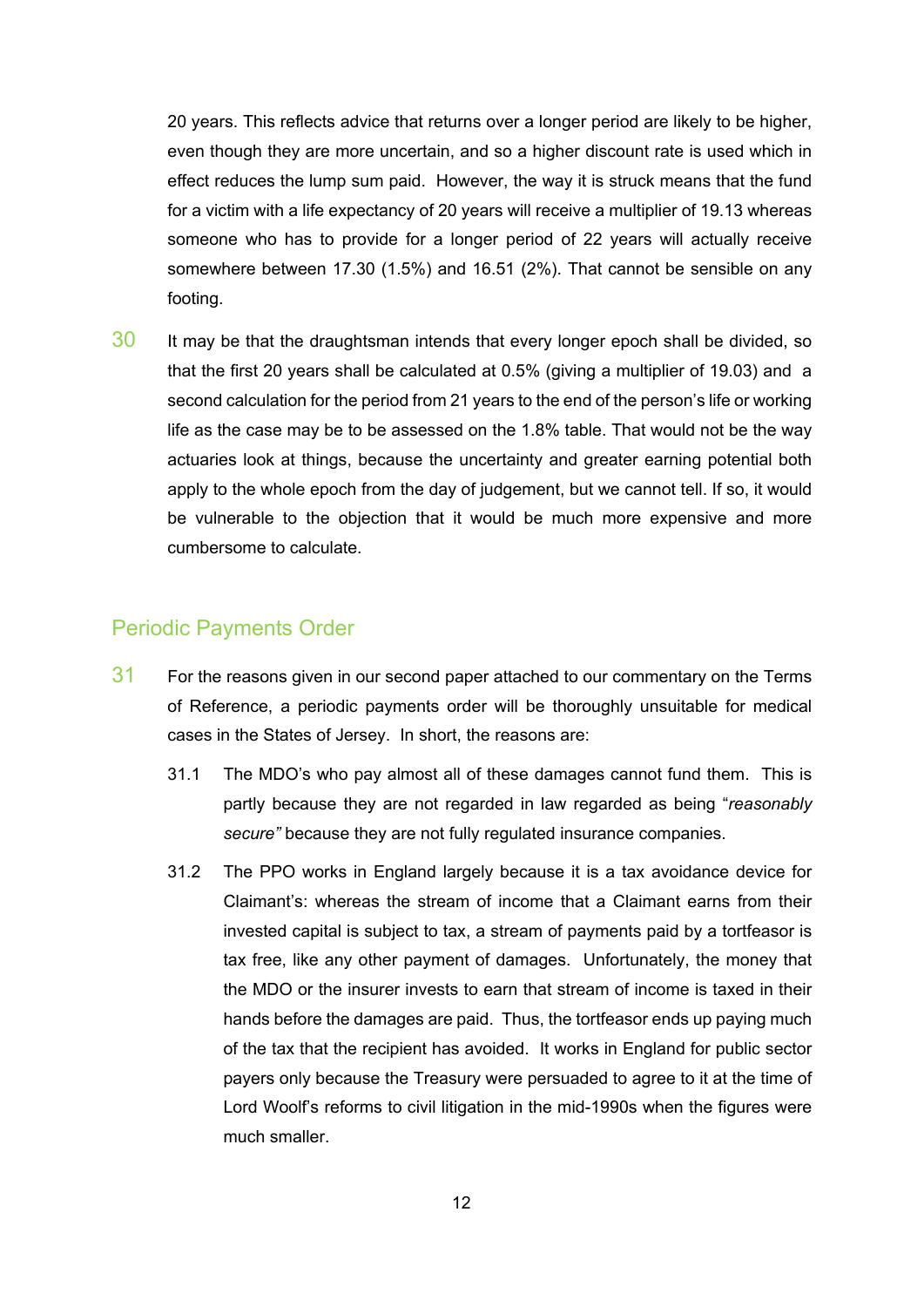The net effect of this is that when a PPO is demanded in England from an MDO it has to be *"bought off"* and the demand is but a device to increase damages.

- 32 Where insurance companies pay PPOs what they do is to buy a matching annuity in the market place and since the life offices who pay annuities always act on the most conservative means available, they will in effect match the stream with index-linked gilts and at present the price will be a negative rate of interest, not far off the rate of - 1.56% presently used by HM Treasury for calculating long-term provisions. Insofar as they are unconvinced by the evidence that inflation in Jersey will not coincide with that in England the rates may be even higher.
- $33$  In the case of our hypothetical case in Table 2, a PPO would be valued by HM Treasury using the -1.56% Table. We do not have access to this, but using the -1.5% Table, the total multiplier increases to 74.7 years, and net present value of the case on Table 2 would be £34.6 million if it were costed at a flat rate. That is of course a figure that exists only on the Balance Sheet of HM Treasury, but on the assumption that no-one else can borrow money as cheaply as the government, one would expect a commercial insurer to have to pay more to acquire a matching index-linked annuity.
- $34$  The PPO also works in England only because it is politically convenient as a means of postponing a current liability even if it costs more. This philosophy of fiscal management has been called into question in England as with, for example, the recent Budget announcement that there will be no more private finance initiative (PFI) schemes to finance new hospitals and schools. At the moment, the net cost of PPOs for which NHS Resolution has to make provision is increasing significantly every year, which is seen by our political masters as a preferable alternative to settling sector liabilities as and when they fall due. That is not the fiscal policy that is being followed on the States of Jersey where so far from having a national debt you actually have a positive fund.
- $35$  The draft Law rejects the idea that Jersey should be assumed to have a different level of future inflation, but it does not deal with the mechanism by which the court can order that the sum shall be increased annually. In England we use one of a variety of specific indices which provide for index-linked inflation and we expect that is what is proposed. But the bureaucracy necessary to maintain this and to keep in touch with recipients so as to be aware when they die will be disproportionately expensive on a small scale.
- 36 Another novel feature of your proposed scheme is that it will permit Claimants to return to demand an upward revision of their award at any time. This strikes us as alarming,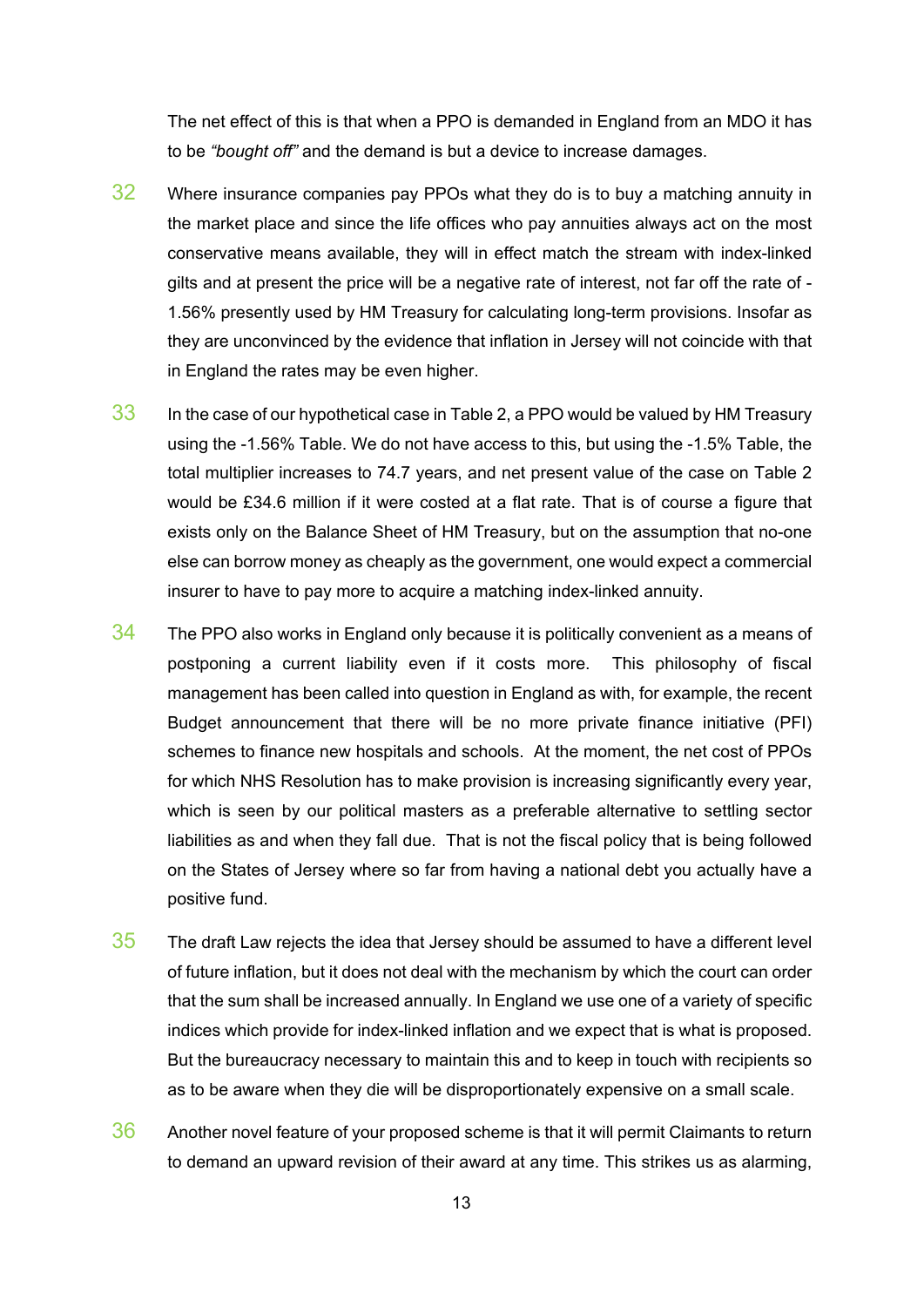bringing with it the prospect that that the paying party can never close the book or quantify their liability with any certainty. It would be much harder to sell as a liability in the life office market place in London<sup>20</sup>. Nor would we like to try to justify such an unquantifiable liability to the people in HM Treasury and the National Audit Office who approve the NHS accounts every year: it is a fundamental principle that we quantify every liability. One of the major objections raised on both sides to the original PPO was that it ended the parting of victim and tortfeasor on the day of judgment which had been an essential feature of the common law. This was only to the extent of having to make an annual payment, and so to keep to in touch to the extent necessary to make those payments and to be aware of the victim's death so that the stream could cease promptly. The proposal that the Claimant could come back to seek a revision whenever things went badly is a recipe for endless further litigation, an unquantifiable further liability and an escalating insurance bill. The care costs in one cerebral palsy case are often upwards of £250,000 per annum.There would of course be no practical provision for the paying party to return to court whenever it seemed that the needs had diminished, or the recipient seemed to be saving rather than spending. Like Dr Lim Poh Choo.

#### European Convention of Human Rights

- $37$  The guideline on the draft Damages (Jersey) Law suggests at the top of page 12 of its supporting report that a human right to a fair determination of a claim would be infringed if the law was changed whilst the claim was in progress. If this were to suggest that any change in the law that reduced the value of an award once the claim had been made would infringe someone's legal rights, then we respectfully disagree. Taken literally that would suggest that any change in the law that reduced the level of damages by increasing the discount rate could not be applied to cases currently in progress. In fact, such changes regularly happen, just as the annual Budget varies the wealth of various claims that may be brought by individuals and are routinely accepted as part of the warp and weft of the law.
- 38 The reference in the footnote on that page to *Zielinski v. France (1999) 31 EHRR 19* was to the principle that the legislature should not interfere with the rights of the parties on a case-specific basis. What *Zielinski* prohibited was the interference by the

<sup>&</sup>lt;sup>20</sup> We hasten to add we have done no market testing and speak here from first principles. In theory you can sell anything in the London market, but to find the price for such a novel and open-ended liability you would have to find someone who was prepared to think creatively and we could not do it on the basis of a couple of phone calls.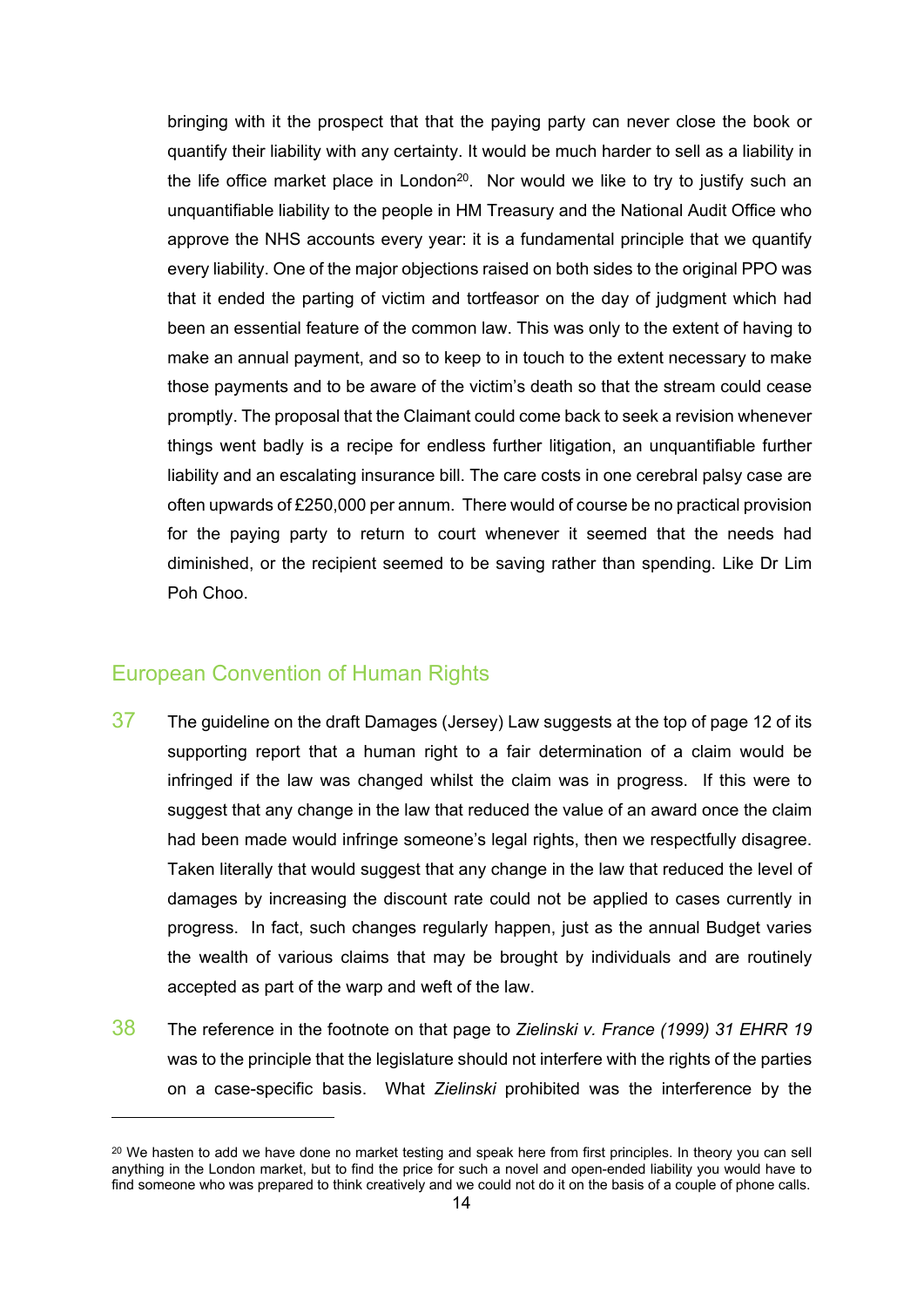legislature to influence the judicial determination of an individual or group dispute. There the State had introduced a new law with five years retrospective effect that reduced the salaries of staff working for a health and social affairs department. Conflicting decisions were given by local Courts and rather than waiting for the Court of Appeal to deal with the matter the Government introduced an amendment to an Act disposing of the dispute. That is quite different from the situation which arises when the law of the land is changed in a fashion that may reduce compensation payable as a result of a tort to all claimants.

#### General Observations

- $39$  The comment on page 4 of the supporting report to the draft legislation notes that working years can be predicted with reasonable accuracy in respect of lost earnings but that this is not the case for life expectancy or future care costs seems to oversimplify the situation in an era where people are routinely working beyond conventional retirement age and yet employment is less secure.
- 40 On page 5 of the supporting report, your officials refer to the cost of care as the head of loss that makes up the multiplicand. We observe that when determining the lump sum award, it is more than the 'cost of care' that determines the amount and it is only the future loss element of a lump sum that requires the discount rate and a multiplier/multiplicand approach. Those having never seen a Schedule of Loss for personal injury claims should be aware that the cost of care is often shifted to a PPO while the lump sum consists of past losses (which incur interest but no discount for obvious reasons), a figure for general damages mainly made up of a figure for 'pain, suffering and loss of amenity' (again incurring interest), and future damages which is where the discount rate is applied. In the list of heads of future loss you will often see claims for occupational therapy, physiotherapy, speech and language therapy, deputyship costs, educational psychology, orthopaedics assistive technology, wheelchairs, vehicles and invariably in cerebral palsy claims, a new house with adaptations to house the carers, all the equipment and the (always disputed) hydrotherapy pool.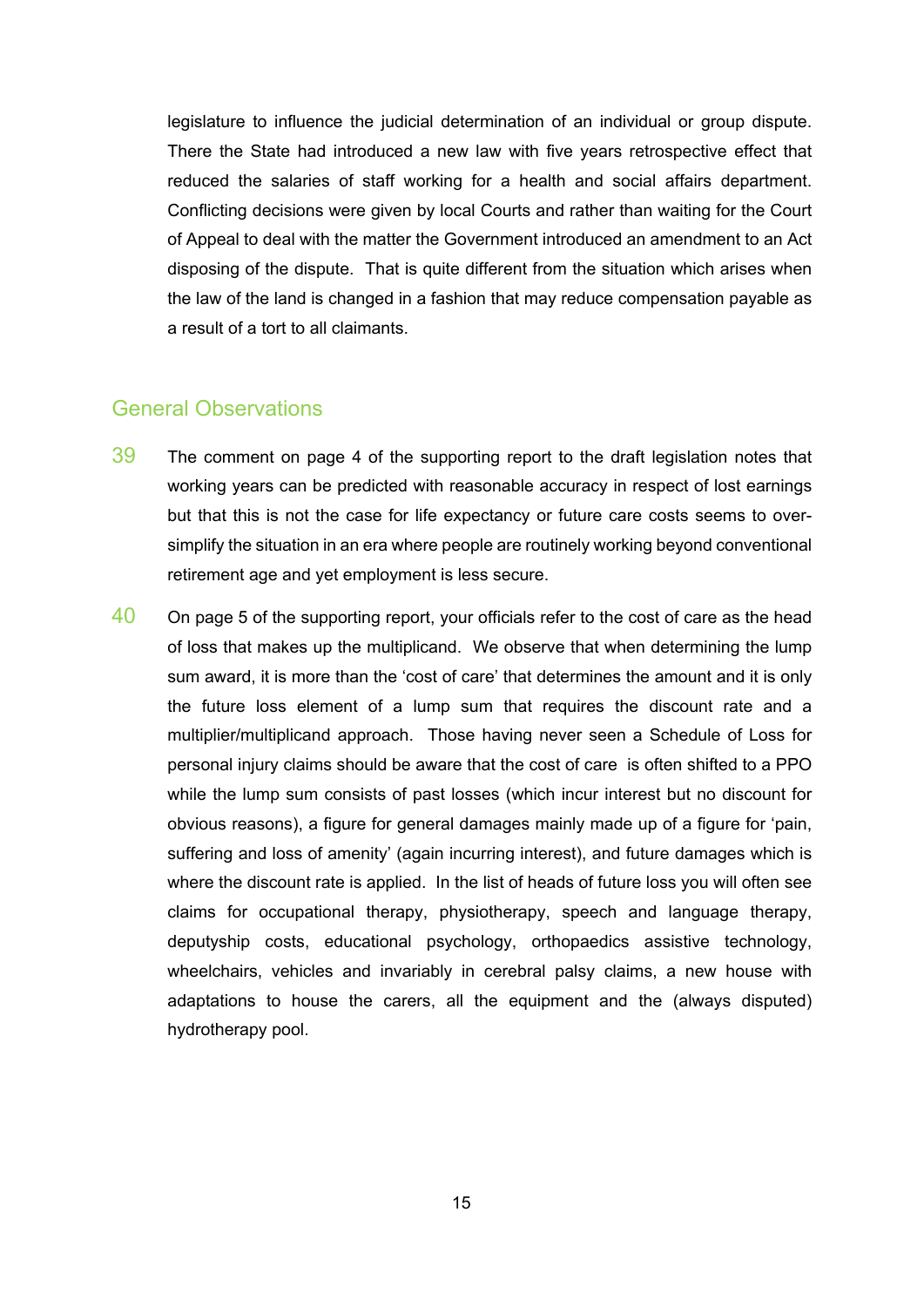#### **Conclusion**

41 In this paper we have only commented on the discount rate and its current aim to achieve 100% compensation which is the business of this committee. We think that Jersey needs to take effective measures to reassure the insurance market that the Channel Islands are a sensible place to do business, countering the impression given by *Helmot v Simon* and the publicised *Plaintiff 2* and *Plaintiff 3* cases litigated earlier this year. A 4.5% discount rate will be a sensible start, but effective law reform will need to go further. In England we recognised that matters were out of control when *Robshaw* was awarded £14.5 million in 2014: that is a sum that the MDOs simply cannot provide as indemnity for one doctor other than as a non-recurring catastrophe for which there may be reinsurance. There needs to be a broadly-based attack on the concept of the one-patient institution and a battery of measures such as those used in Australia. However, the present debate about the discount rate provides an occasion when you are forced to send a clear signal to the market and the medical profession that the Island of Jersey either is, or is not, prepared to do something effective to address an unsustainable situation.

#### 9 November 2018

Bertie Leigh Consultant, 020 7484 7606 [b.leigh@hempsons.co.uk](mailto:b.leigh@hempsons.co.uk)

Nadya Wolferstan Partner, 020 7484 7523 [n.wolferstan@hempsons.co.uk](mailto:n.wolferstan@hempsons.co.uk)

Elizabeth Thomas Associate, 020 7484 7637 [e.thomas@hempsons.co.uk](mailto:e.thomas@hempsons.co.uk)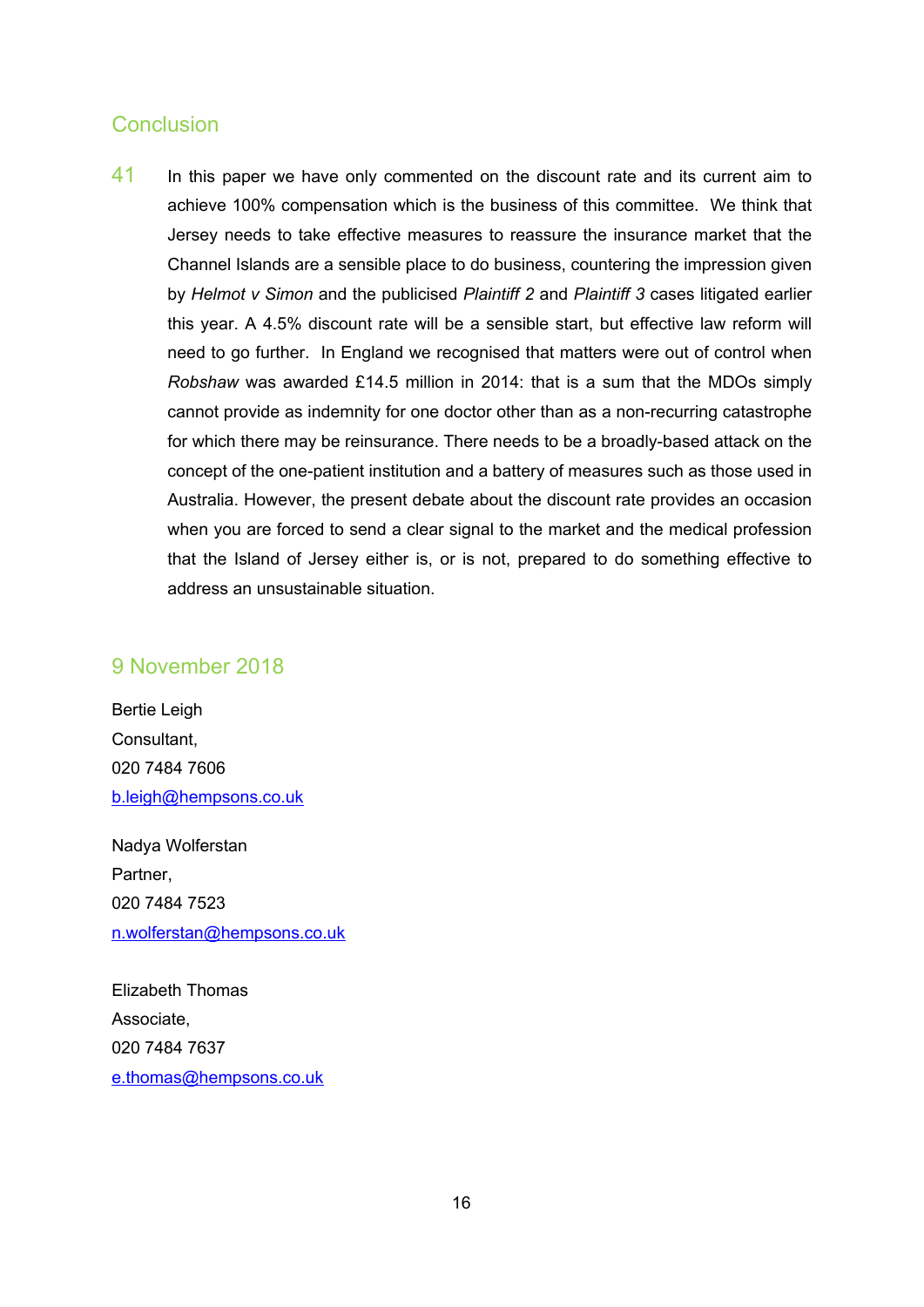# DRAFT DAMAGES (JERSEY) LAW 201- COMMENTARY ON THE TERMS OF REFERENCE ON BEHALF OF THE JERSEY PRIMARY CARE BODY (JPCB)

9 November 2018

Bertie Leigh Consultant, 020 7484 7606 [b.leigh@hempsons.co.uk](mailto:b.leigh@hempsons.co.uk)

Nadya Wolferstan Partner, 020 7484 7523 [n.wolferstan@hempsons.co.uk](mailto:n.wolferstan@hempsons.co.uk)

Elizabeth Thomas Associate, 020 7484 7637 [e.thomas@hempsons.co.uk](mailto:e.thomas@hempsons.co.uk)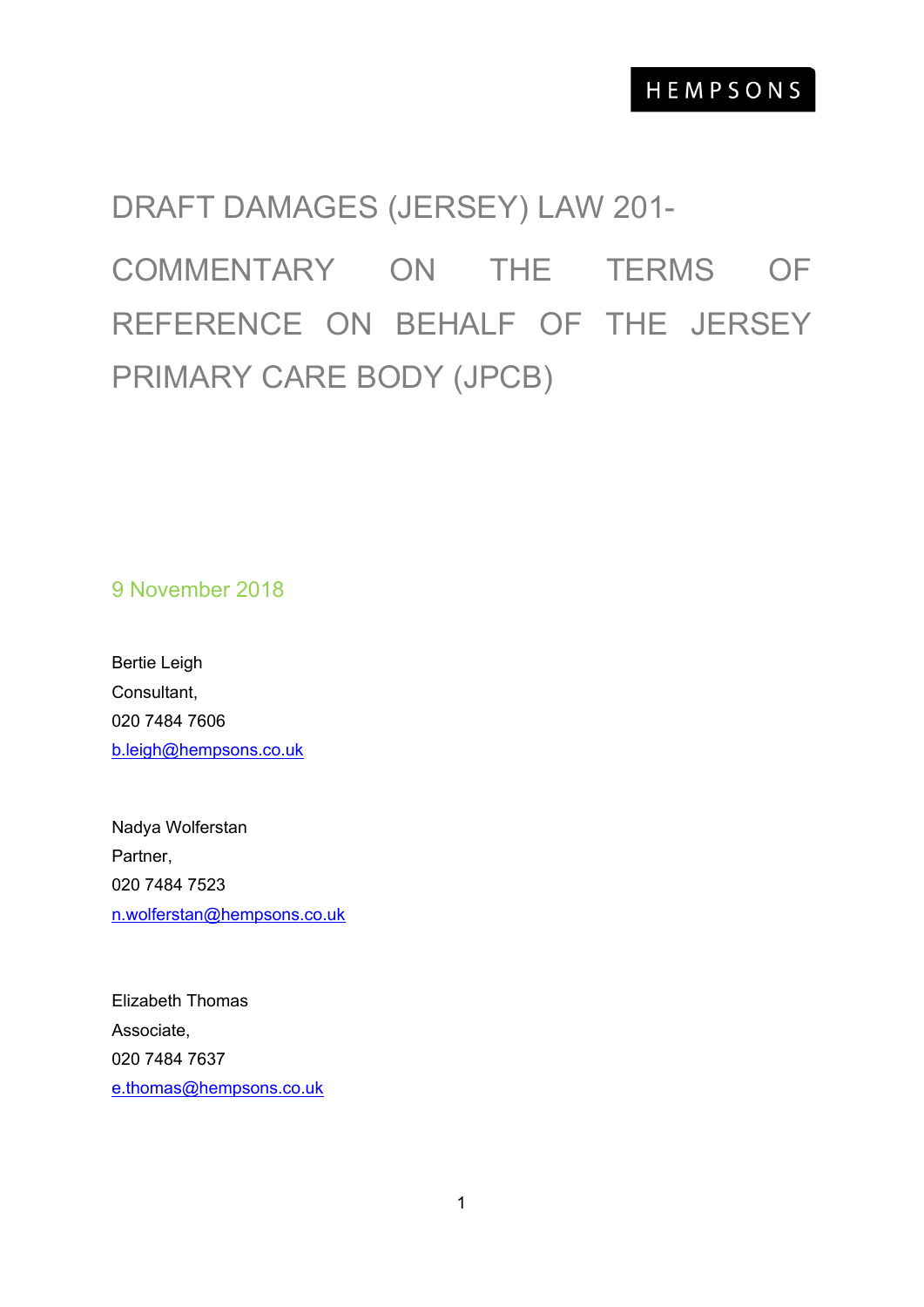## 1 What changes are being proposed to compensation payments in personal injury cases in Jersey?

You have the draft Act. In essence, this proposes:

- 1.1 That there should be a statutory personal injury discount rate (PIDR) of 0.5% to be applied in respect of periods of 20 years or less and a statutory PIDR of 1.8% to be applied where the period is greater than 20 years. There should also be an elaborate system whereby the rate can be changed but it is not permitted to fall below 0%.
- 1.2 There is to be an exemption to tax for income derived from sums awarded in respect of personal injury damages.
- 1.3 Claimants with Periodical Payment Orders ("PPOs") are to be allowed to return to court if their needs increase.
- 1.4 Provisions in relation to legal actions already commenced in respect of the European Convention of Human Rights Article 6 which we think are superfluous.

# 2 Why are the changes contained in the draft Damages Law necessary?

Please see our attached papers:

- 2.1 *'Commentary on the draft Law'* dated 8 November 2018
- 2.2 *'Executive Summary'* and *'Briefing paper on Professional Indemnity within the Channel Islands: A Crisis and a Window of Opportunity'* dated 28 February 2018
- 2.3 *'Unsustainable Insurance Premiums and an Unsustainable Healthcare System - the Impact of the Potential Personal Injury Award re: Plaintiffs 2 and 3'* July 2018
- 2.4 *'The Jersey Indemnity Crisis 2018, Second Note on the Cases of Plaintiffs 2 and 3 and a Possible Remedy'* July 2018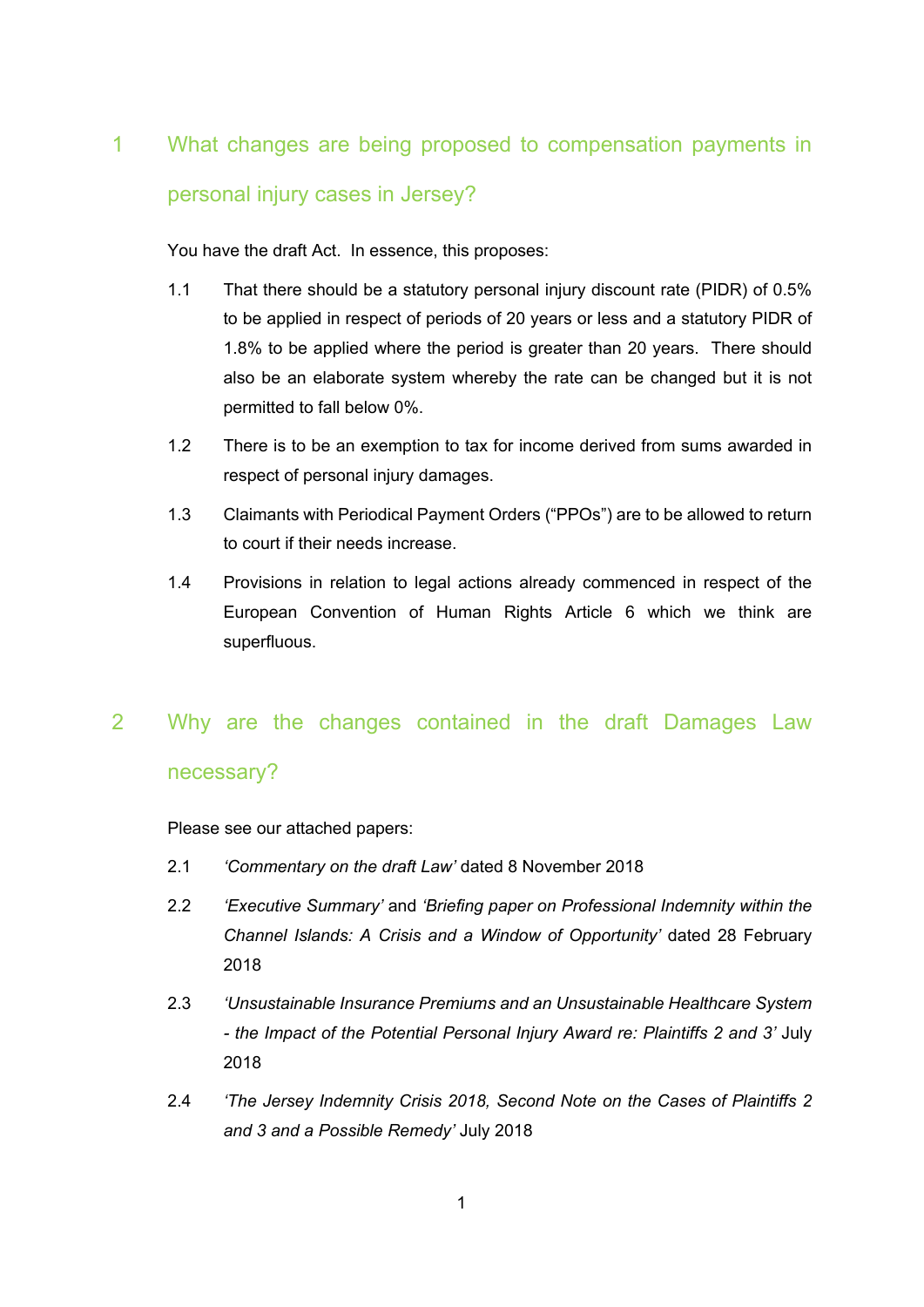# 3 What problems (potential and actual) are there for doctors in obtaining medical indemnity insurance in Jersey (and Guernsey)?

The potential problems take four parts:

- 3.1 Doctors in Jersey are paying higher professional indemnity rates than their counterparts in the UK by virtue of the fact that they practise in Jersey. JPCB has spent the last two years negotiating with professional indemnifiers who cite the Guernsey case of *Simon v Helmot <sup>1</sup>* as a reason why doctors are required to pay more for their insurance.
- 3.2 The indemnifiers may withdraw altogether from the market, or sectors of it if Jersey is considered a high risk jurisdiction for clinical negligence claims. The MDU has for example withdrawn from providing cover for spinal surgery in England. We suspect that once the judgment and details of the current Plaintiff 2 and Plaintiff 3 case has been fully digested, your doctors will find it much harder to get indemnity. Certainly, once the obstetric cases that we understand exist and come to trial there will be a rapid reconsideration of positions. It may well be that this legislative process is being closely scrutinised, but we do not know.
- 3.3 The doctors will face a rapid increase in their indemnity subscriptions. That seems inescapable, but we are not privy to those discussions. We are aware of obstetricians who are paying £4,000 per baby that they deliver in London.
- 3.4 Doctors with a poor claims record will be driven out of practice. That is already happening, we know of one orthopaedic surgeon in the Channel Islands who has been lost as a result of this.
- 3.5 The MDOs may exercise their discretion in a fashion that leaves the doctor and a patient without support. We can say no more, but there is no doubt that the discretion is unfettered.

<sup>1</sup> *Simon v Helmot [2012] UKPC5*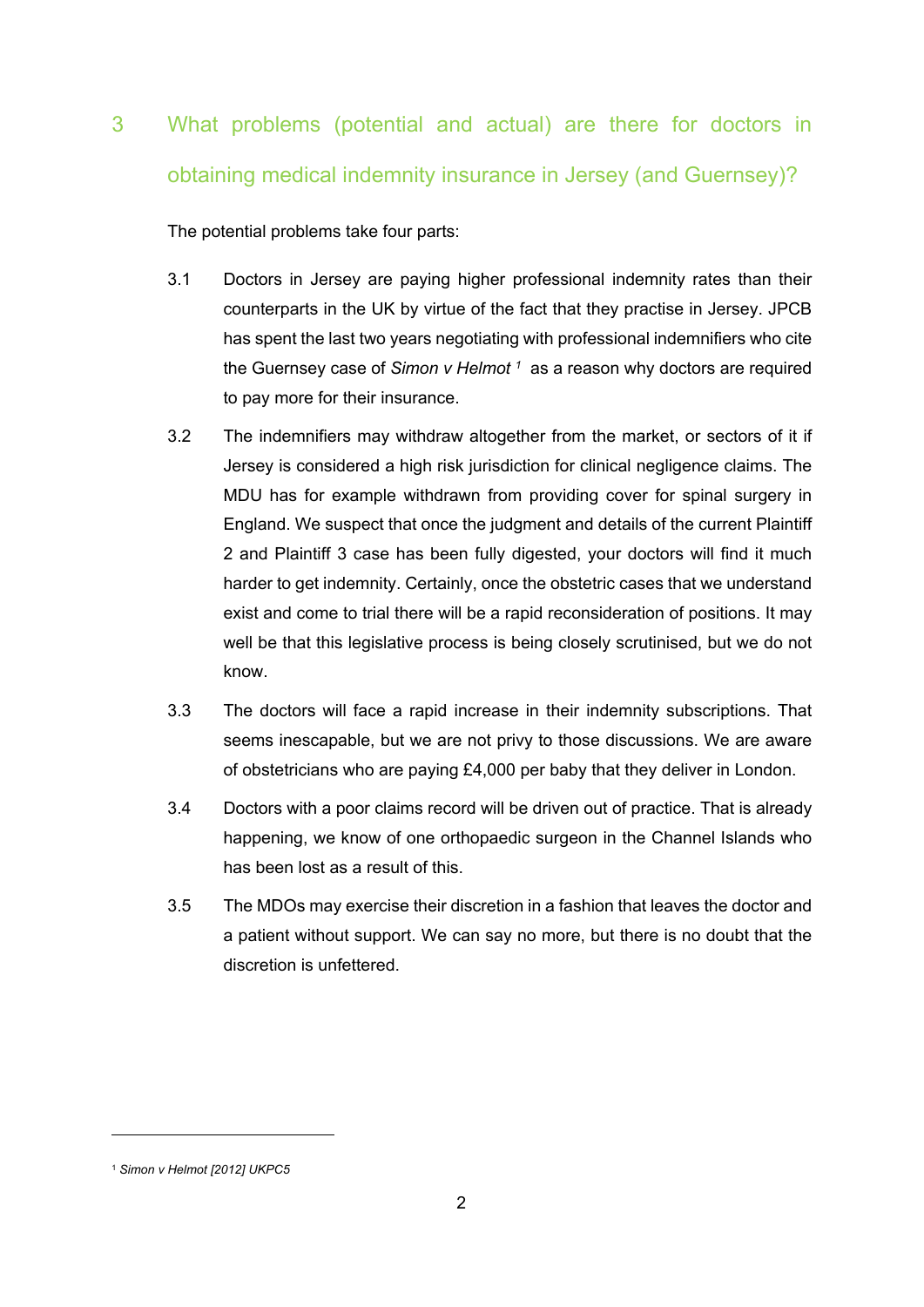#### 3a What is the wider context that any such problems are set against?

- 3.6 There is a widespread crisis in all common law jurisdictions concerning the level of personal injury damages. The only country which has faced up to it is Australia which reached a crisis in 2002. The UK would have reached a very similar crisis at about the same time or sooner, had it not been for the existence of a statutory clinical negligence scheme for NHS Trusts which is underwritten by the State and has been able to accumulate liabilities steadily ever since. These now total £77 billion according to HM Treasury, this increased by £12 billion last year alone.
- 3b What would be the impact on members of the public accessing healthcare in Jersey and Guernsey if concerns around doctors' indemnity insurance are not resolved?
	- 3.7 Very simply, parts of the medical profession will be driven out of business and the rest will be significantly impacted by unsustainable insurance/indemnity. The cost of medical care will increase as remaining doctors practise defensive medicine. Doctors may refer more patients off island with associated costs. In time, the indemnity issue will impact on the recruitment of doctors to Jersey generally.
	- 3.8 Doctors purchase indemnity either from the medical defence organisations or from commercial insurance companies. The first is subject to discretion, the doctor's only right is for their request considered by the MDO Board. However, it is our advice to members of the medical profession that it is much better because the commercial sort of indemnity offers illusory benefits. because it only covers claims made during the subsequent 12 months, whereas
		- 3.8.1 claims can be made over 20 years after the event in relation to obstetric mismanagement, for example; and
		- 3.8.2 the doctor has a duty of utmost good faith to notify their insurer of any circumstance that may give rise to a claim; and
		- 3.8.3 the insurer has an unfettered right to increase the premium,

so the doctor can have no confidence that they will be able to afford the premium necessary to have insurance in place at the time when the claim is made. This ignores the problem of claims made after the doctor has retired.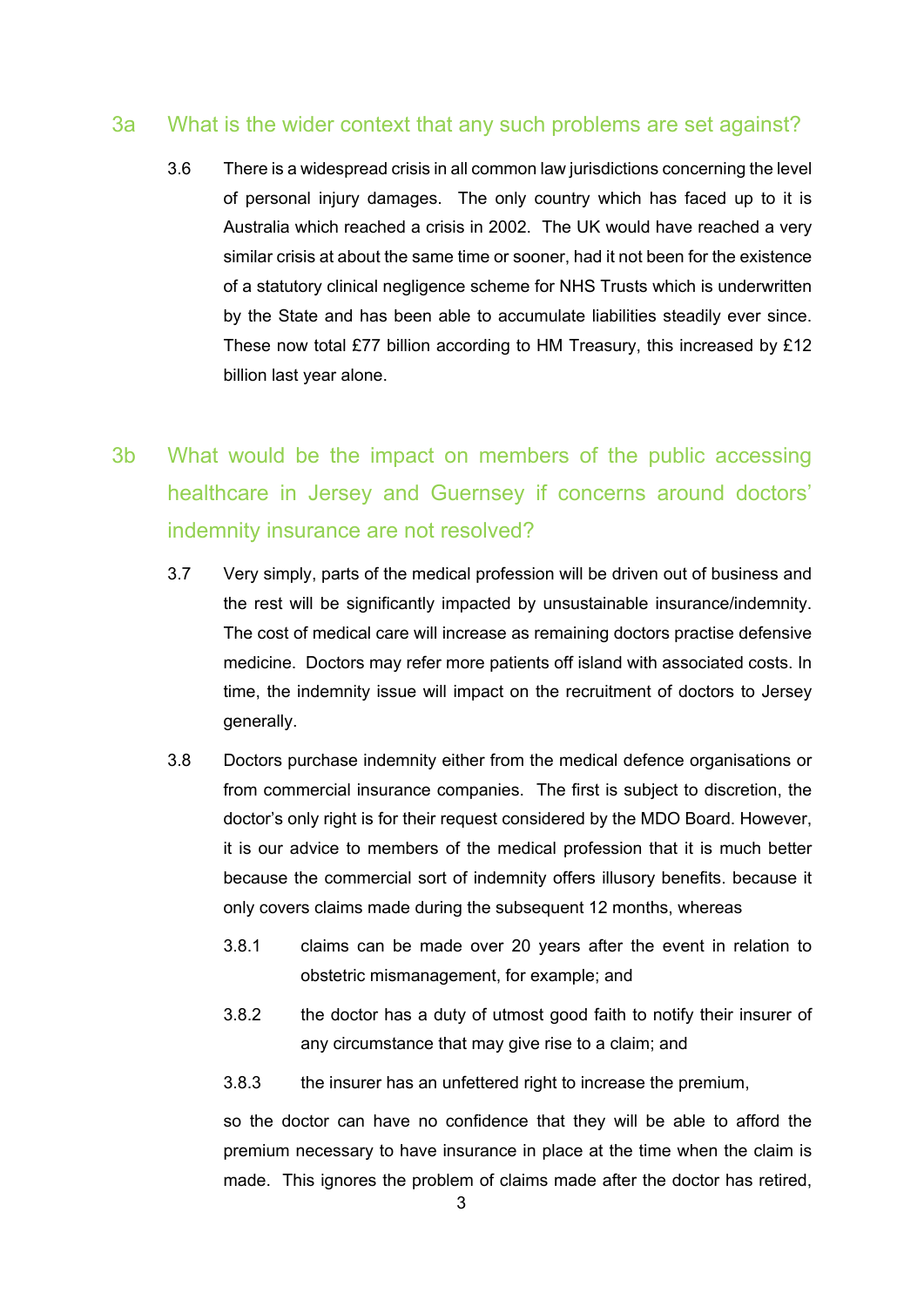which will only be covered if the doctor holds "*run-off cover"* to meet historic claims made after a period of indemnity.

- 3.9 The reality of the matter is that the level of claims in some areas of medicine are simply unaffordable by either system. This is most extreme in obstetrics. In England we are spending £2.6 billion per annum on the obstetric service through commissioners buying services from acute hospitals. Out of that £2.6 billion the service has to find  $£1.1$  billion in respect of indemnity payments each year. However, that is only a part of the picture because of the amount of money that has to be earmarked by the Treasury in respect of claims incurred but not reported, claims made but unsettled and periodic payment orders agreed. Over the last 5 years the provision for obstetric damages in England has increased by more than £40 billion. That is a sum that is utterly beyond the resources of the medical profession and Medical Defence Organisations (MDOs) responsible for the liability. It has to be understood that insurance for expenditure that is predictable if unusual<sup>2</sup> is no more than a way of smoothing out expenditure over a period of years. An insurer is not a charity and this is a scale of liabilities that simply cannot be provided for by any mechanism that society is prepared to finance.
- 3.10 What tends to happen when the system is stretched unreasonably is not that the medical profession disappears completely. Rather those who are free to choose to go first will leave and you will end up with a residual workforce who are likely to be less mobile either because they are less attractive to other employers or more foolhardy. The knock-on consequences both financially in respect of claims and broader in attractiveness of the Island for mobile populations is obvious and ultimately devastating for the economy of a community that demands modern healthcare.

### 3c Will the draft Damages Law resolve the problems identified, either partly or fully?

- 3.11 No, for the reasons we have described in our paper of 8 November 2018.
- 3.12 In essence, the draft Law is an attempt to replicate the system which has been recognised to be unsustainable in England, even with the backing of HM Treasury which has accumulated liabilities of £77bn for hospital negligence

 $2$  The incidence of obstetric brain damage according to the RCOG's Each Baby Counts is about 1:1,000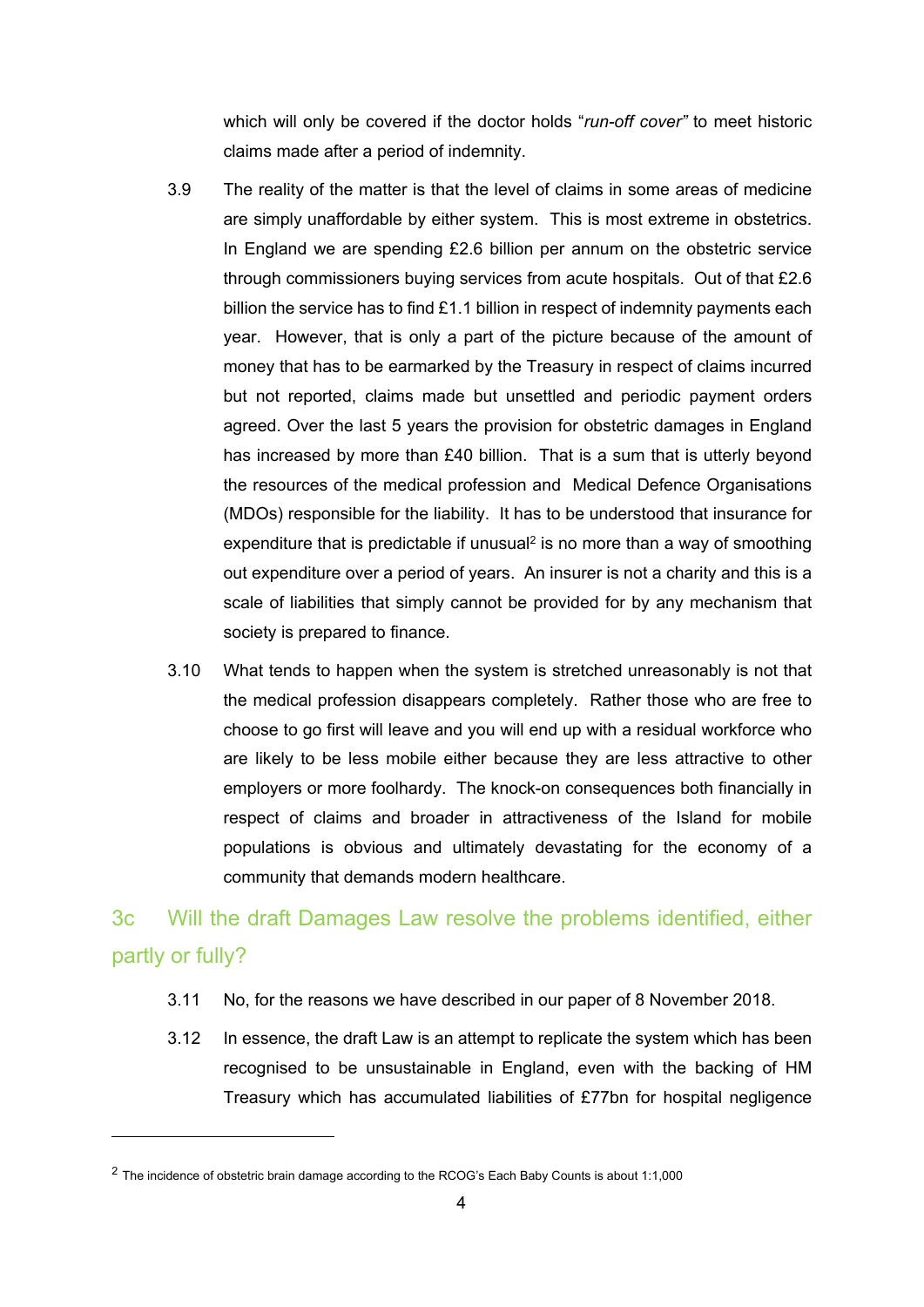claims alone. That would be a surprising choice for a community that prides itself on its prudence, and the lack of any sort of national debt.

- 3.13 However, you are proposing to introduce our system without the backing of anyone prepared to accumulate liabilities on that scale. That is not so much unwise as impractical.
- 3.14 An impractical system can continue only so long as no-one notices.

## 4 What impact will the draft Damages Law have on recipients of damages awards.

4.1 It is an inadequate attempt to reduce damages and if defendants prove insolvent, the recipients will get little or nothing.

## 5 What will be the impact of introducing a statutory discount rate for damages awards?

- 5.1 Any statutory rate is an attempt to control or deviate from the market price if money. It implicitly recognises that the state has to strike a compromise between the interests of claim ants and those of society. The impact depends on the level at which a statutory discount rate for damages is set.
- 5.2 If the States choose to continue to follow the advice of the actuaries to try to replicate 100% return, then you will be diverting a disproportionate set of resources to the victims of tort, and we have explained our prediction that this will be unsustainable by the medical profession (who currently indemnify claims in Jersey) in the foreseeable future.
- 5.3 If you do what we advise that you should do (a version of what has been happening in Australia for the last 15 years) you will be recognising that you have to find a sharply different compromise. In Australia, they have struck that balance variously by adopting a presumed discount rate of 5% in respect of some sums, and 6% in respect of others. From deference to tradition only, we do not advise you to go so far, and we advise that you should introduce a presumed discount rate of 4.5% which was the rate that applied in all English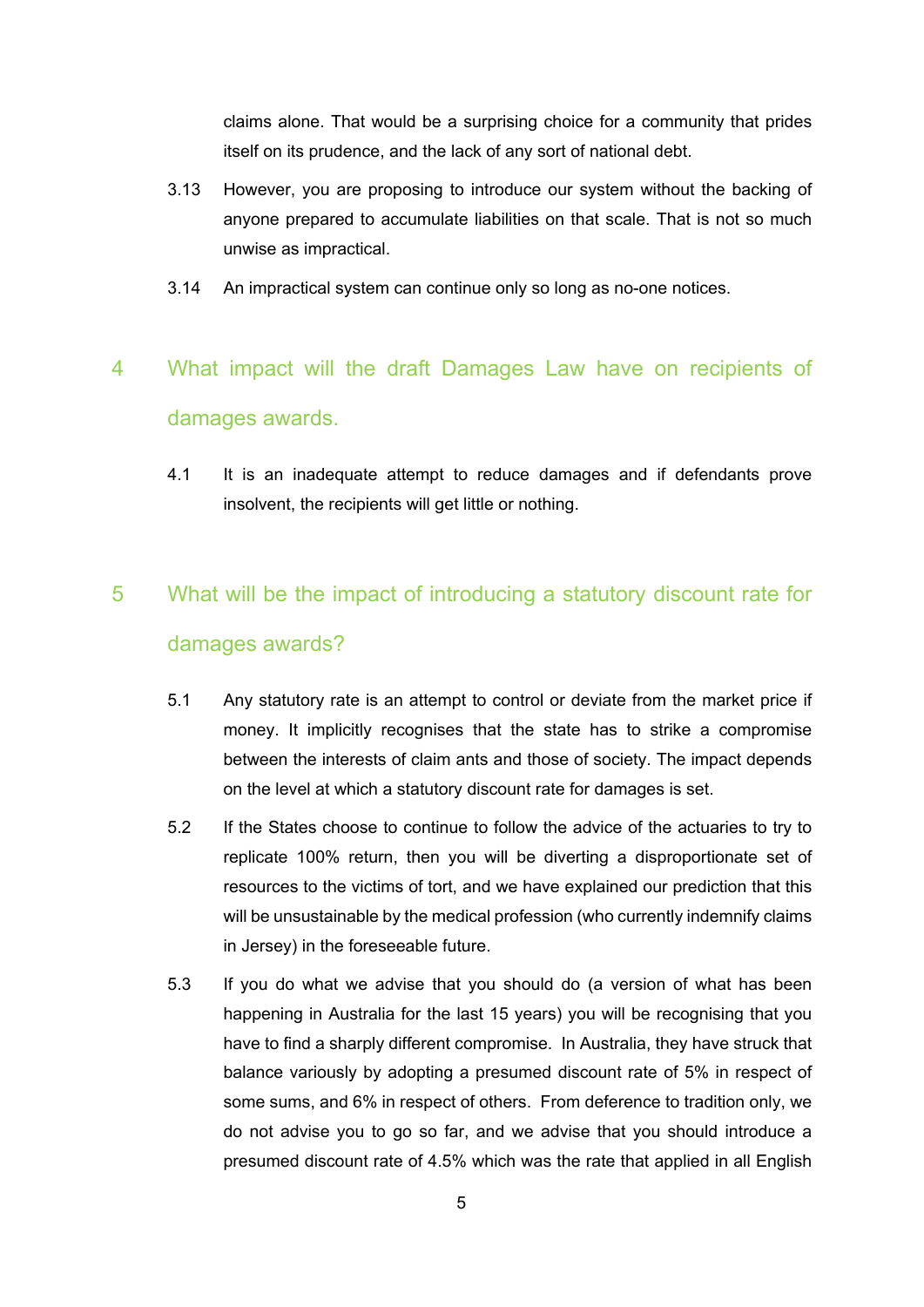claims between when these discount tables were first produced to the courts in the 1980s and 1998 when the House of Lords decided *Wells v Wells*.

5.4 However, we do not suggest that that will be a sufficient remedy for the problems revealed by the well publicised personal injury cases heard earlier this year where two claimants sought over £200 million. We have identified some measures being followed in Australia and we do have a number of other suggestions, but they are beyond the scope of the business of your committee. Fixing the discount rate is a necessary part of the solution, but it will not be enough on its own.

### 5a What rates have been set with regards to damages awards up until now?

- 5.5 The answer is that these have been limited only by human imagination. At present, we know that you have been urged under the common law in Jersey to use a rate of -2% or more and in some states in Australia, they are using a rate of 6%. Those are the two extremes of which we are aware that are presently under realistic debate.
- 5.6 However, in English common law up until 1998 we also used to use what was called the 'judicial discount'. In these cases, it has always been recognised that the risk of the Claimant dying early is roughly balanced by the risk of them living unexpectedly long; the risk of them needing to retire early is balanced by the chance that they will continue to work past retirement. However, the extent of these deviations is not so balanced because of the limits of human life-span. If you look at the 4.5% discount table, you will see that there is a far greater impact on the multiplier if the period is shortened than there is if it is extended. On the 4.5% table, the multiplier for 20 years is 13.3. If the period is shortened by 5 years to 15, it falls by 2.32 to 10.98. By contrast, if it is increased by 5 years, the multiplier only increases by 1.86. This is because the longer the period, the greater the contribution made by the work that the money has done whilst invested.
- 5.7 Accordingly, the courts used to reduce the multiplier by 1 or 2 in respect of longer periods to reflect the impact of uncertainty. That is why it was rare for the courts to adopt a multiplier of greater than 18 even when they had to provide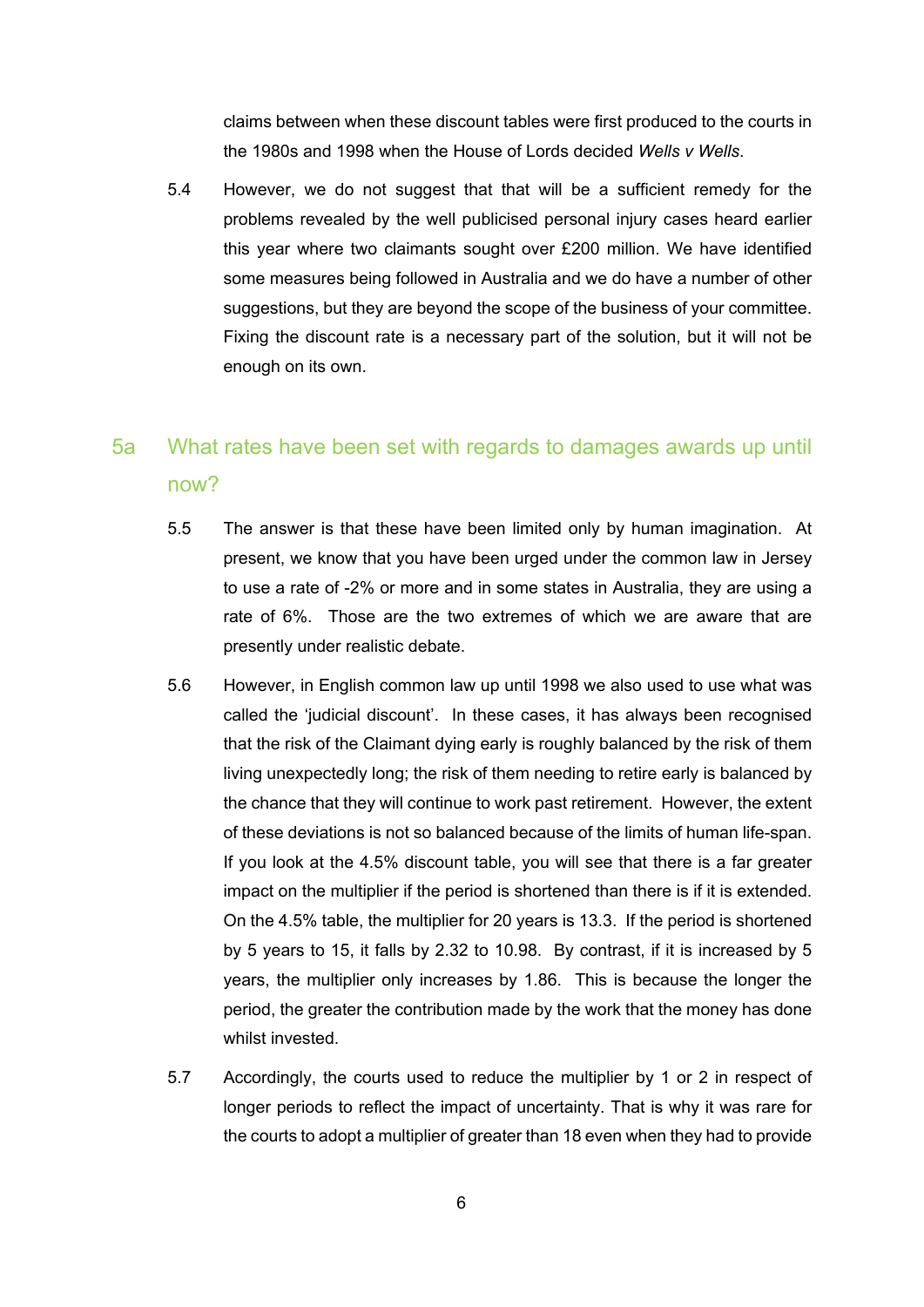for a very long case. That was a matter of common law practice that was never embodied in statutory law.

## 6 What will be the impact of putting into statute the power of the court to make periodical payment orders for damages awards?

- 6.1 We think these will have minimal impact in medical cases at least in Jersey, for a number of reasons. First, because most of your claims are covered by the medical defence organisations who are unable to use PPOs. We have explained this at some length in our accompanying commentary on the proposal but suffice to say for your purposes that the MDOs will not be doing it and therefore they will not be applying to any medical cases.
- 6.2 Nor are they popular with insurers in practice, who have to pay over the odds to buy a matched index-linked annuity that will enable them to close the file. Further the novel proposal in the draft Law that Claimants should be able to return to court if their needs increase will in practice be quite enough to chase any insurer away.
- 6.3 PPOs are only suitable where the indemnifier is the state. They have proved popular in England with Claimants because they provide certainty and an exemption from taxation for their income. They have proved attractive to HM Treasury because of the primary concern to postpone any expenditure that is not bolted down. Since Jersey does not run a national debt and your levels of taxation have hitherto been low, there will be less attraction for both sides.
- 6.4 PPOs require a supporting bureaucracy which can calculate the annual inflation of the annuity in accordance with a relevant index, check the recipient is still alive and pay the money every year. Such a system may be considered disproportionately expensive given the very small number of potential recipients on the island.